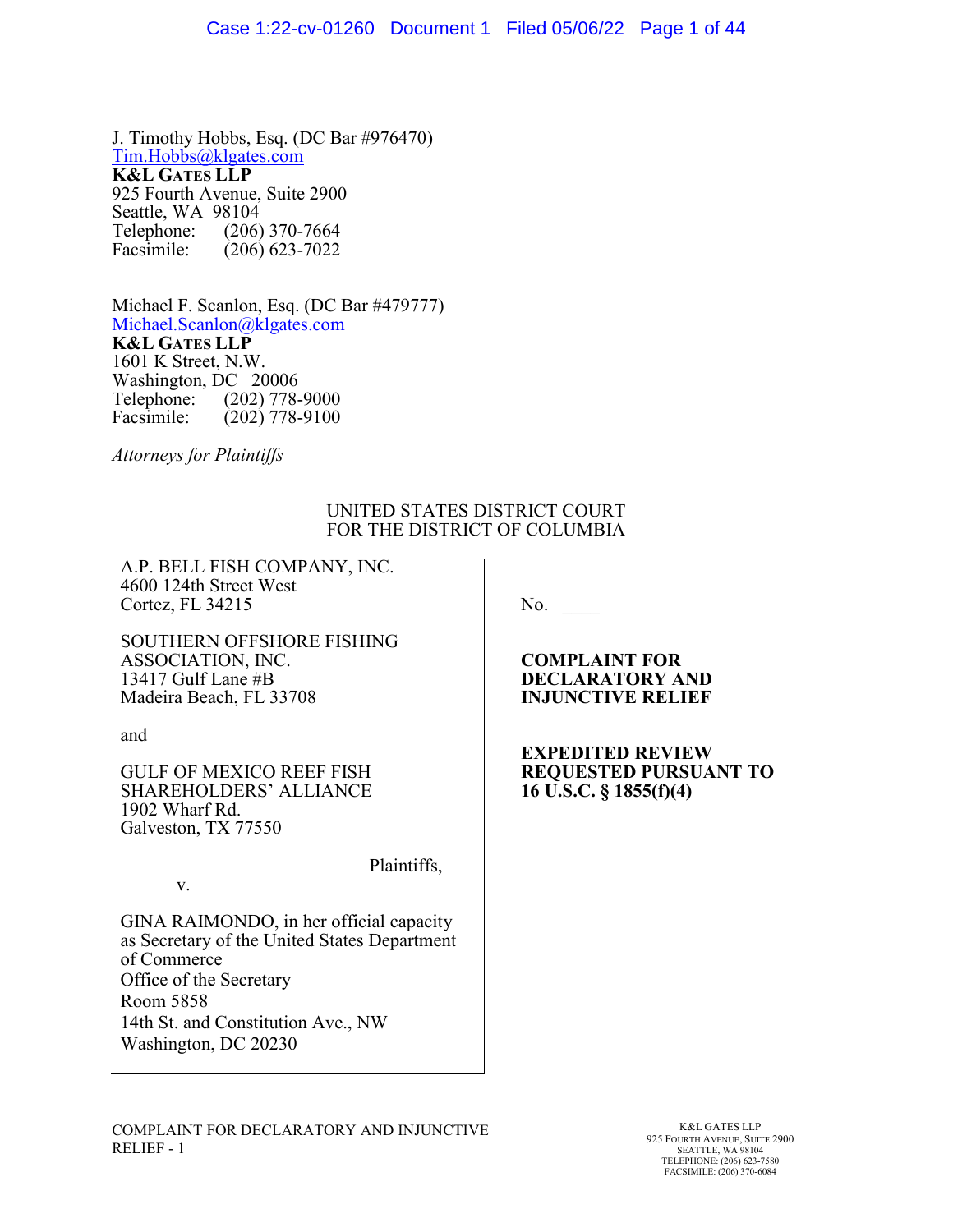NATIONAL OCEANIC AND ATMOSPHERIC ADMINISTRATION Department of Commerce Room 5128 14th St. and Constitution Ave., NW Washington, DC 20230

and

NATIONAL MARINE FISHERIES SERVICE Department of Commerce Room 14636 1315 East-West Highway Silver Spring, MD 20910

Defendants.

# **I. INTRODUCTION**

1. This case is about the government's allocation of fishing privileges for catching red grouper in the Gulf of Mexico between two user groups. The challenged agency action takes fish away from the commercial fishing sector, and gives them to the recreational fishing sector. But the recreational sector is wasteful, catching and throwing back millions of red grouper each year, of which hundreds of thousands die. Allocating more fish to the recreational sector will increase this waste, reduce the amount of fish available for consumption, and increase the risk of overfishing the stock. These outcomes are unlawful.

2. This case is the latest in a series of cases challenging defendants' unlawful favoritism of the recreational fishing sector in the Gulf of Mexico. In 2014 this Court ruled that defendants violated multiple provisions of law by repeatedly failing to hold the recreational sector to its catch limits designed to conserve the stock. *Guindon v. Pritzker*, 31 F. Supp. 3d 169 (D.D.C. 2014). In 2017 this Court ruled that defendants unlawfully reallocated fishing privileges to the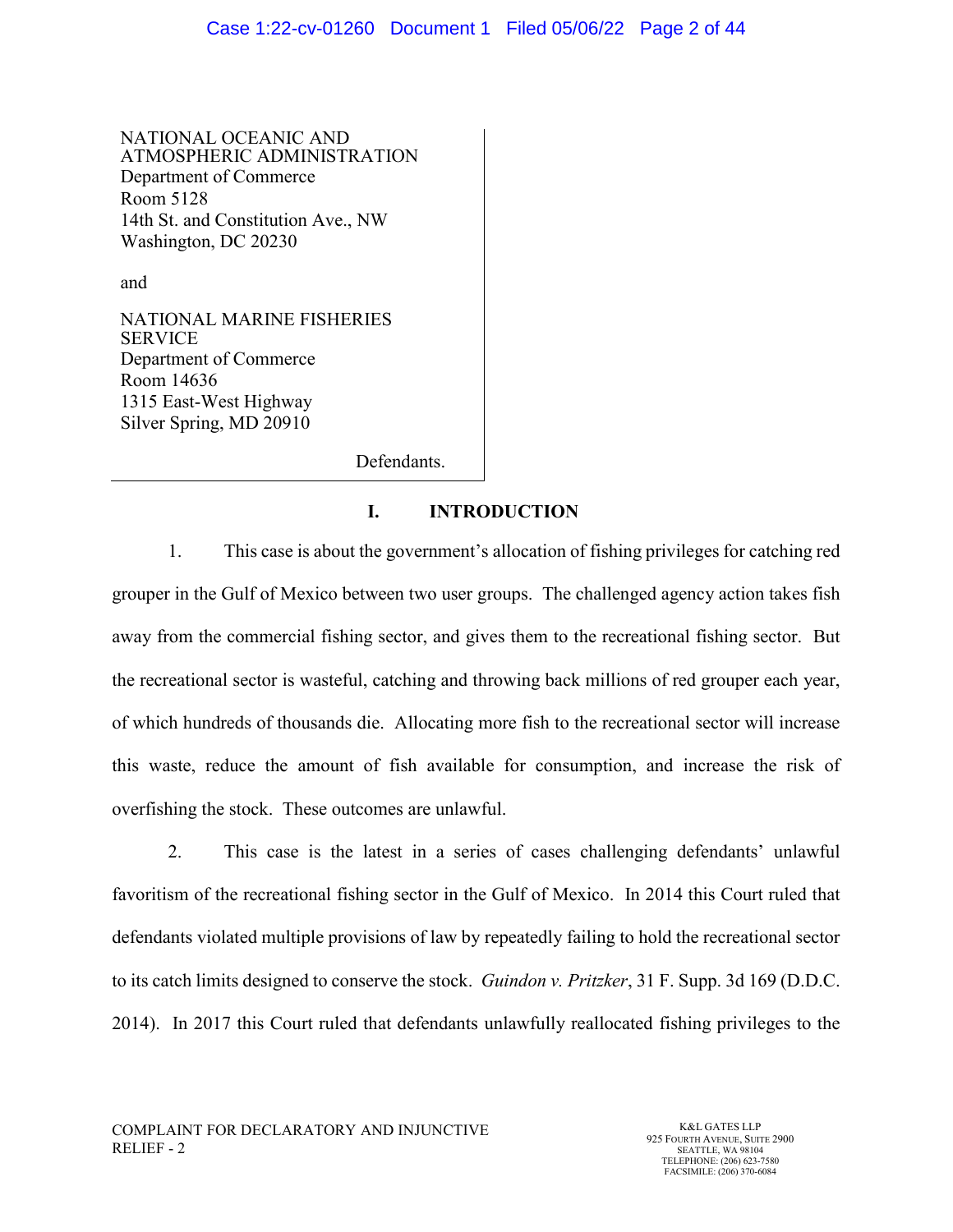#### Case 1:22-cv-01260 Document 1 Filed 05/06/22 Page 3 of 44

recreational sector and unfairly harmed the commercial sector. *Guindon v. Pritzker*, 240 F. Supp. 3d 181 (D.D.C. 2017). A third case involved defendants' egregious re-opening of a recreational fishing season that defendants admitted in the Federal Register would cause the recreational sector to "substantially exceed its annual catch limit," 82 Fed. Reg. 27777, 27779 (June 19, 2017). That case was not adjudicated on the merits, but defendants nevertheless pledged to this Court that the season re-opening was a "one-time action" they would not repeat. *See* Joint Motion to Hold Case in Abeyance, *Ocean Conservancy v. Ross*, No. 1:17-cv-1408, Dkt. # 38 (D.D.C. Dec. 19, 2017) at  $\P\P$  1(a), 1(c).

3. The Court is called upon once again to review defendants' actions that unlawfully benefit the recreational fishing sector, harm the commercial fishing sector and seafood consumers, and jeopardize conservation. The action at issue is Amendment 53 to the Fishery Management Plan for the Reef Fish Resources of the Gulf of Mexico ("Amendment 53"). Amendment 53 increases the recreational sector's percentage allocation of the Gulf of Mexico red grouper catch limit from 24 percent to 40.7 percent, and correspondingly decreases the commercial sector's allocation from 76 percent to 59.3 percent. But because the recreational sector catches, kills, and discards so many fish, Amendment 53 also reduces the total catch limit governing both sectors' fishing to account for the increased waste that will occur in the recreational sector. Reallocation thus reduces the total amount of fish available for consumption by all users, and unfairly forces the commercial sector to subsidize the waste in the recreational sector. And because recreational anglers are not required to report to defendants how many red grouper they keep or discard, increasing their allocation increases management uncertainty and the risk that too many fish will be caught to sustain the stock, as NMFS itself concluded in Amendment 53. These outcomes are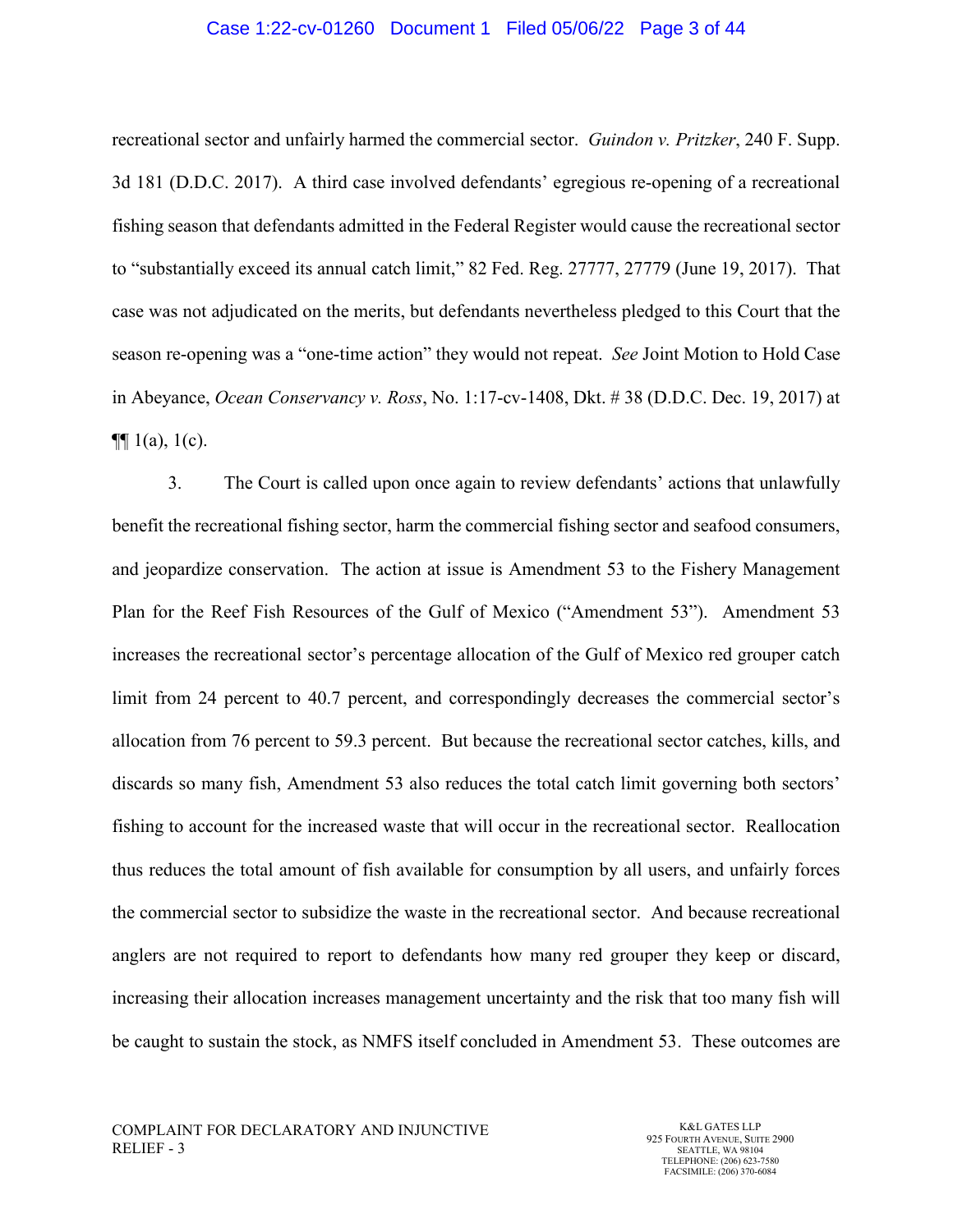#### Case 1:22-cv-01260 Document 1 Filed 05/06/22 Page 4 of 44

the opposite of what Congress intended when it adopted the Magnuson-Stevens Fishery Conservation and Management Act.

4. Amendment 53 is both substantively deficient and procedurally improper. Amendment 53 nominally takes effect on June 1, 2022; however, defendants effectuated this reallocation over two years ago, prior to undertaking any public rulemaking process. Since 2020 defendants have allocated to the recreational sector 40 percent of the total red grouper harvest, the allocation amount set by Amendment 53, even though the approved recreational sector allocation in 2020 and 2021 was only 24 percent. Amendment 53 is a results-based, post-hoc rulemaking to adopt actions defendants already implemented.

5. Amendment 53 is unlawful and the Court should strike it down.

#### **II. JURISDICTION AND VENUE**

6. This action arises under the Magnuson-Stevens Fishery Conservation and Management Act ("MSA"), 16 U.S.C. §§ 1801-1884; the Administrative Procedure Act ("APA"), 5 U.S.C. §§ 701-706, and the National Environmental Policy Act of 1969 as amended ("NEPA"), 43 U.S.C. §§ 4321 *et seq*.

7. This Court has jurisdiction over this action pursuant to the MSA, which provides that "[t]he district courts of the United States shall have exclusive jurisdiction over any case or controversy arising under" the MSA. 16 U.S.C. § 1861(d). The MSA also provides that regulations promulgated by NMFS, and actions taken by NMFS under regulations implementing a fishery management plan ("FMP"), shall be subject to judicial review "if a petition for such review is filed within 30 days after the date on which the regulations are promulgated or the action is published in the Federal Register, as applicable." 16 U.S.C. § 1855(f). The Plaintiffs are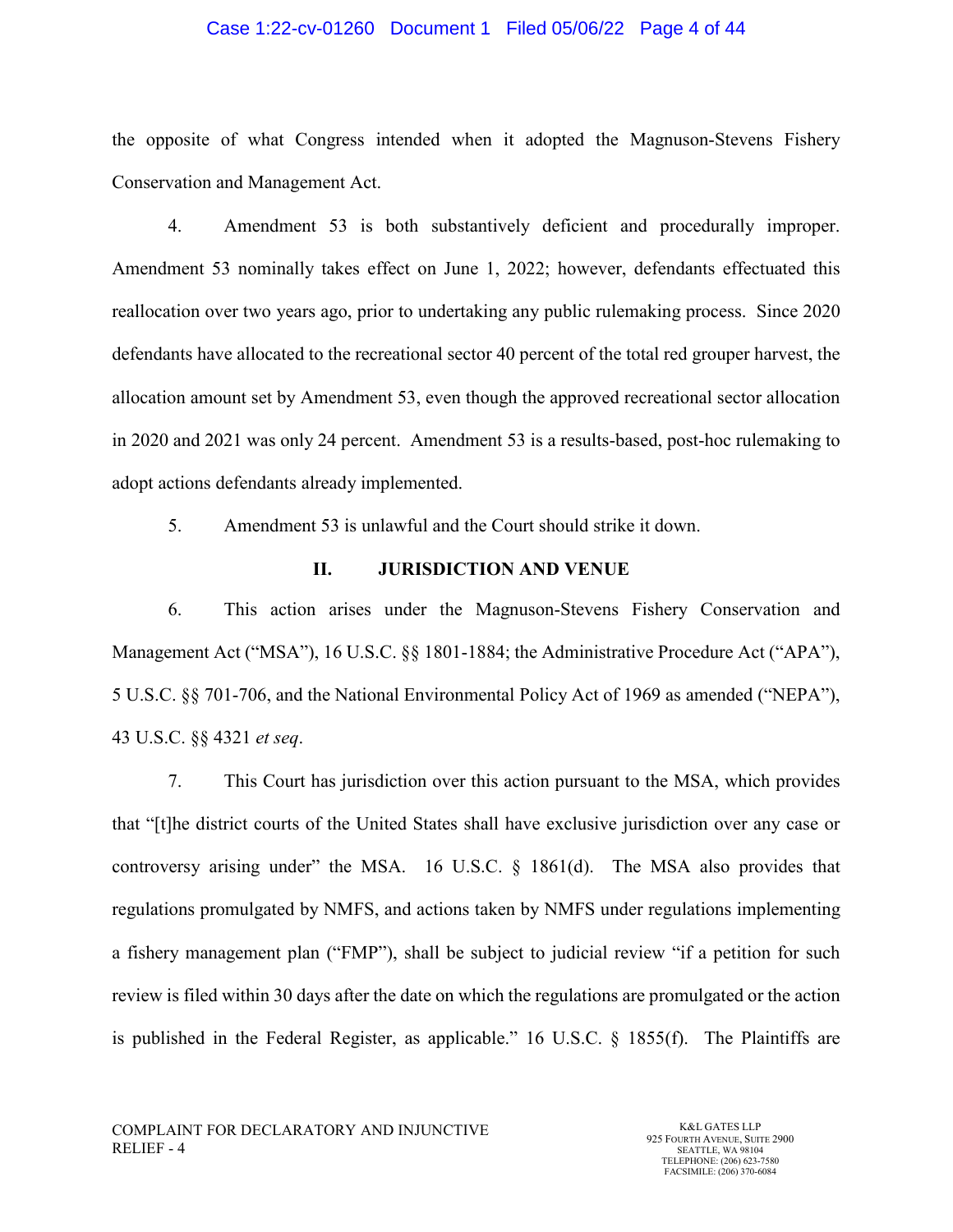#### Case 1:22-cv-01260 Document 1 Filed 05/06/22 Page 5 of 44

challenging a final rule published in the Federal Register on May 2, 2022, that implements Amendment 53 and modifies the catch limits for the commercial and recreational sectors to reflect their new allocations. 87 Fed. Reg. 25573 (May 2, 2022) ("Amendment 53 Final Rule"). Plaintiffs filed this Complaint within thirty days after the date of the Amendment 53 Final Rule in accordance with 16 U.S.C. § 1855(f).

8. This Court further has jurisdiction over this action pursuant to the APA, which provides that final agency action for which there is no other adequate remedy in a court is subject to judicial review. 5 U.S.C. §§ 701-706.

9. This Court also has jurisdiction over this action pursuant to 28 U.S.C. § 1331 (federal question jurisdiction), which grants the district courts "original jurisdiction of all civil actions arising under the . . . laws . . . of the United States," and 28 U.S.C. § 1361, which grants the district courts "original jurisdiction of any action in the nature of mandamus to compel an officer or employee of the United States or any agency thereof to perform a duty owed to the plaintiff."

10. This Court has the authority to grant declaratory relief pursuant to the Declaratory Judgment Act, 28 U.S.C. §§ 2201-2202, and may grant relief pursuant to the MSA, 16 U.S.C. §§ 1861(d) and 1855(f), as well as the APA, 5 U.S.C. § 706.

11. Venue is properly vested in this judicial district under 28 U.S.C. § 1391(b) and (e), because the defendants are officers or employees of the United States and are located in this district and because a substantial part of the events and omissions which gave rise to this action occurred in this district.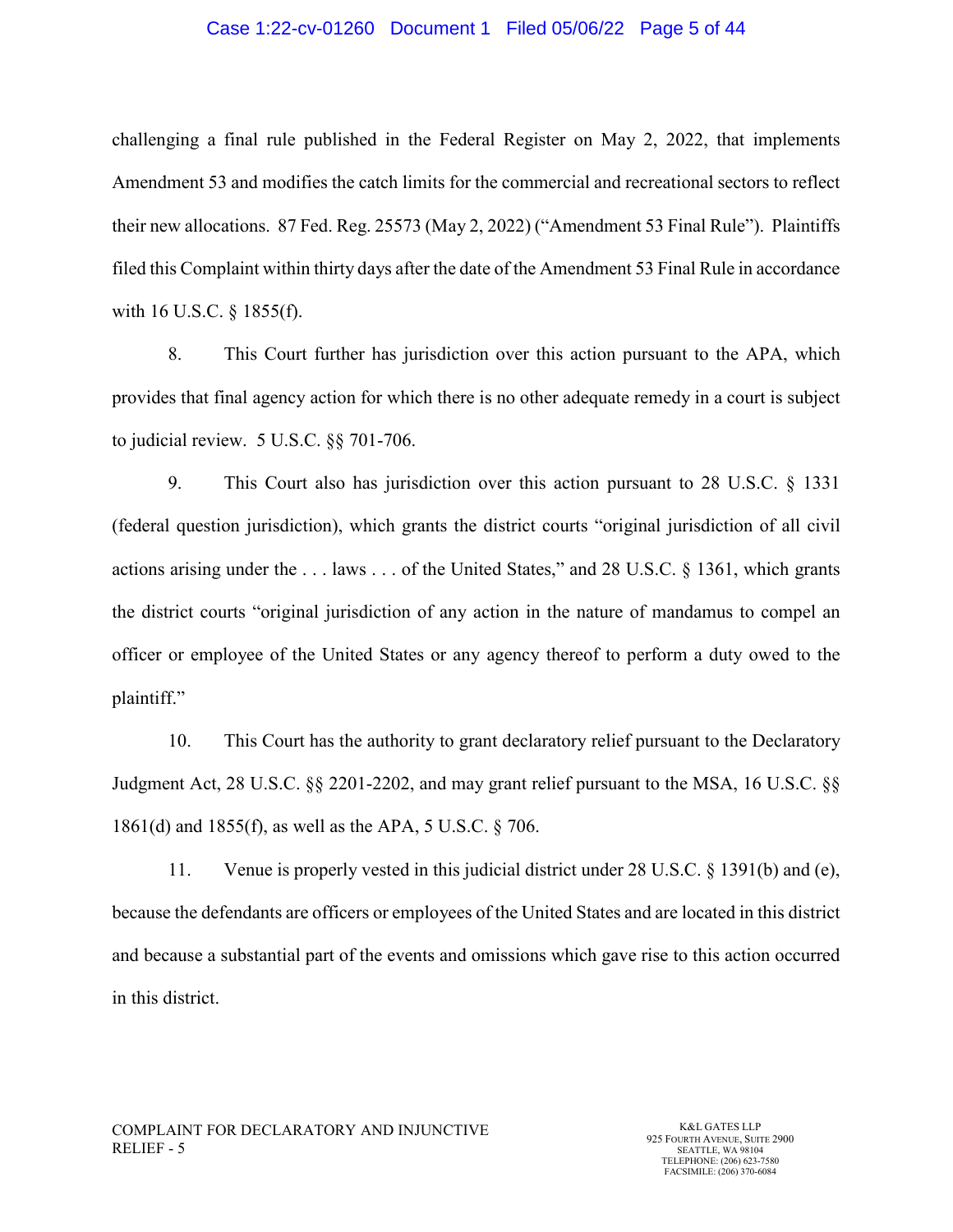### **III. PARTIES**

12. Plaintiff A.P. Bell Fish Company, Inc. ("A.P. Bell") is a commercial fishing, fish processing, and wholesale and retail fish distribution business located in Cortez, Florida. A.P. Bell has been in business for over 80 years. Through its various subsidiaries, A.P. Bell owns individual fishing quota ("IFQ") shares issued by NMFS that authorize it to harvest a fixed portion of the commercial sector's annual catch limit ("ACL") for red grouper in the Gulf of Mexico. In accordance with its IFQ shares, A.P. Bell receives from NMFS and holds annual IFQ allocation for red grouper authorizing it to harvest a fixed number of pounds of red grouper in specific years including in 2022. A.P. Bell owns eighteen commercial fishing vessels, of which thirteen are used primarily to harvest red grouper from the Gulf of Mexico using the IFQ allocation issued to A.P. Bell. A.P. Bell is harmed by Amendment 53 because it reduces the allocation of red grouper for the commercial sector, and thus reduces the amount of red grouper A.P. Bell is authorized to catch and sell each year as a participant in the commercial sector. A.P. Bell is also harmed by Amendment 53 because it will increase recreational sector bycatch of red grouper, increase uncertainty for managing red grouper, and increase the risk that the red grouper stock will be overfished or subject to overfishing, each of which carries the potential to negatively affect the red grouper stock and reduce the amount of fish the stock can sustainably yield for harvest each year. A.P. Bell is a member of the Southern Offshore Fishing Association.

13. Plaintiff Southern Offshore Fishing Association, Inc. ("SOFA") is a non-profit corporation organized under the laws of Florida and located in Madeira Beach, Florida. SOFA is a trade association formed over 30 years ago to promote fresh, high quality, domestic seafood, and works to keep the Gulf of Mexico clean and environmentally secure. SOFA represents commercial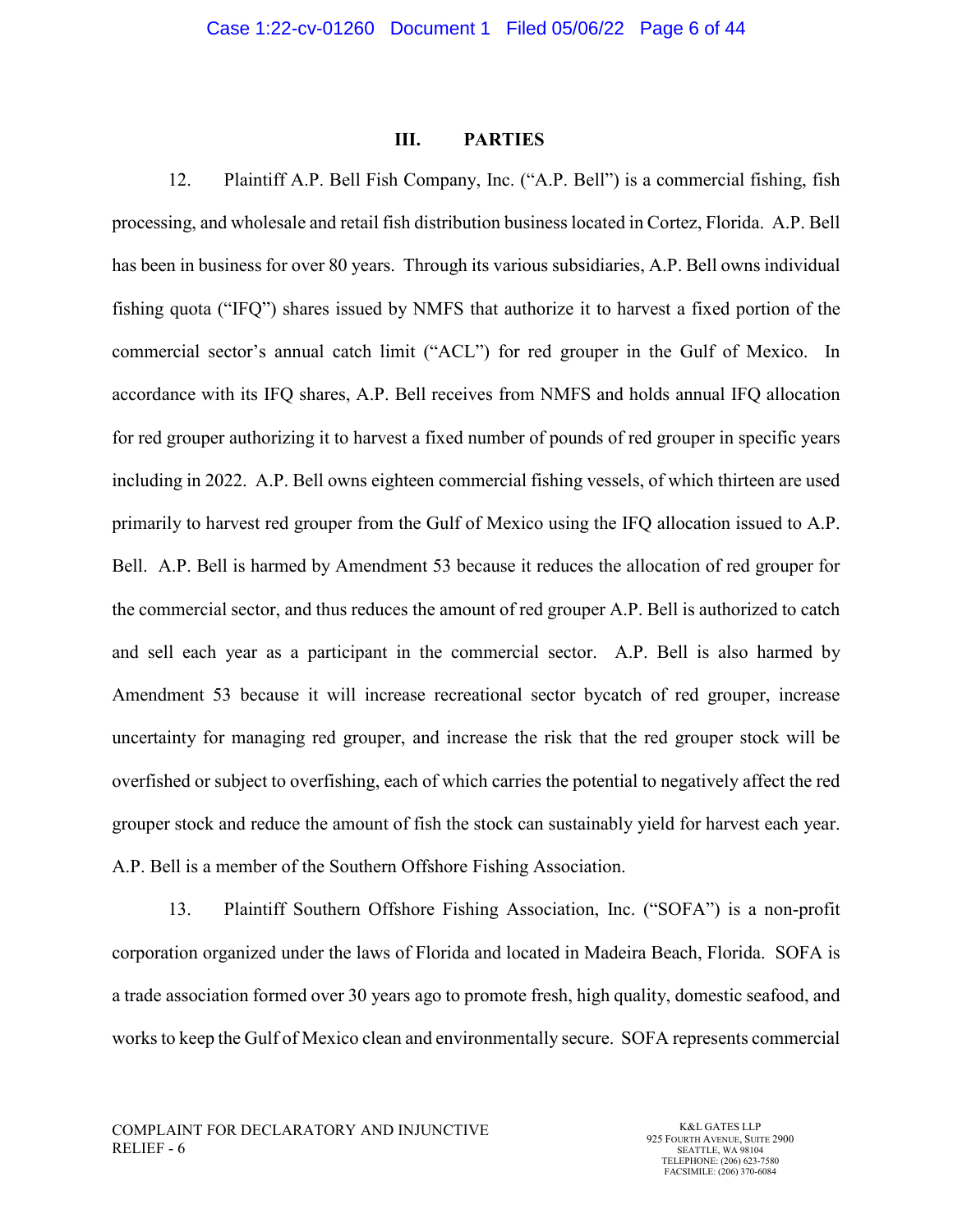#### Case 1:22-cv-01260 Document 1 Filed 05/06/22 Page 7 of 44

fish harvesters in the Gulf of Mexico, including those who fish commercially for and sell red grouper from the Gulf of Mexico. Members of SOFA own IFQ shares and/or IFQ allocation authorizing them to harvest certain amounts of red grouper from the Gulf of Mexico each year. Amendment 53 harms SOFA's members because it reduces the commercial sector's allocation for red grouper and thus decreases the number of pounds of fish SOFA's members are authorized to catch and sell from the Gulf of Mexico each year. Amendment 53 also harms SOFA's members because it increases red grouper bycatch in the recreational sector, and sets a lower red grouper catch limit for both the commercial and recreational sectors to account for mortality associated with increased recreational sector bycatch. Amendment 53 further harms SOFA's members because their livelihoods depend upon the health of the red grouper stock, but Amendment 53 will increase management uncertainty and the risk of overfishing and depletion of the red grouper stock. SOFA and its members advocated against Amendment 53 because it will harm their livelihoods and the health of the red grouper population.

14. Plaintiff Gulf of Mexico Reef Fish Shareholders' Alliance ("Shareholders' Alliance") is a non-profit corporation organized under the laws of the State of Texas and located in Galveston, Texas. The Shareholders' Alliance is a trade organization representing commercial fish harvesters in the Gulf of Mexico, including those who fish commercially for and sell red grouper from the Gulf of Mexico. Members of the Shareholders' Alliance own IFQ shares and IFQ allocation issued by NMFS authorizing them to harvest certain amounts of red grouper from the Gulf of Mexico each year. Amendment 53 harms Shareholders' Alliance members because it reduces the commercial sector's allocation for red grouper and thus decreases the number of pounds of fish Shareholders' Alliance members are authorized to catch and sell from the Gulf of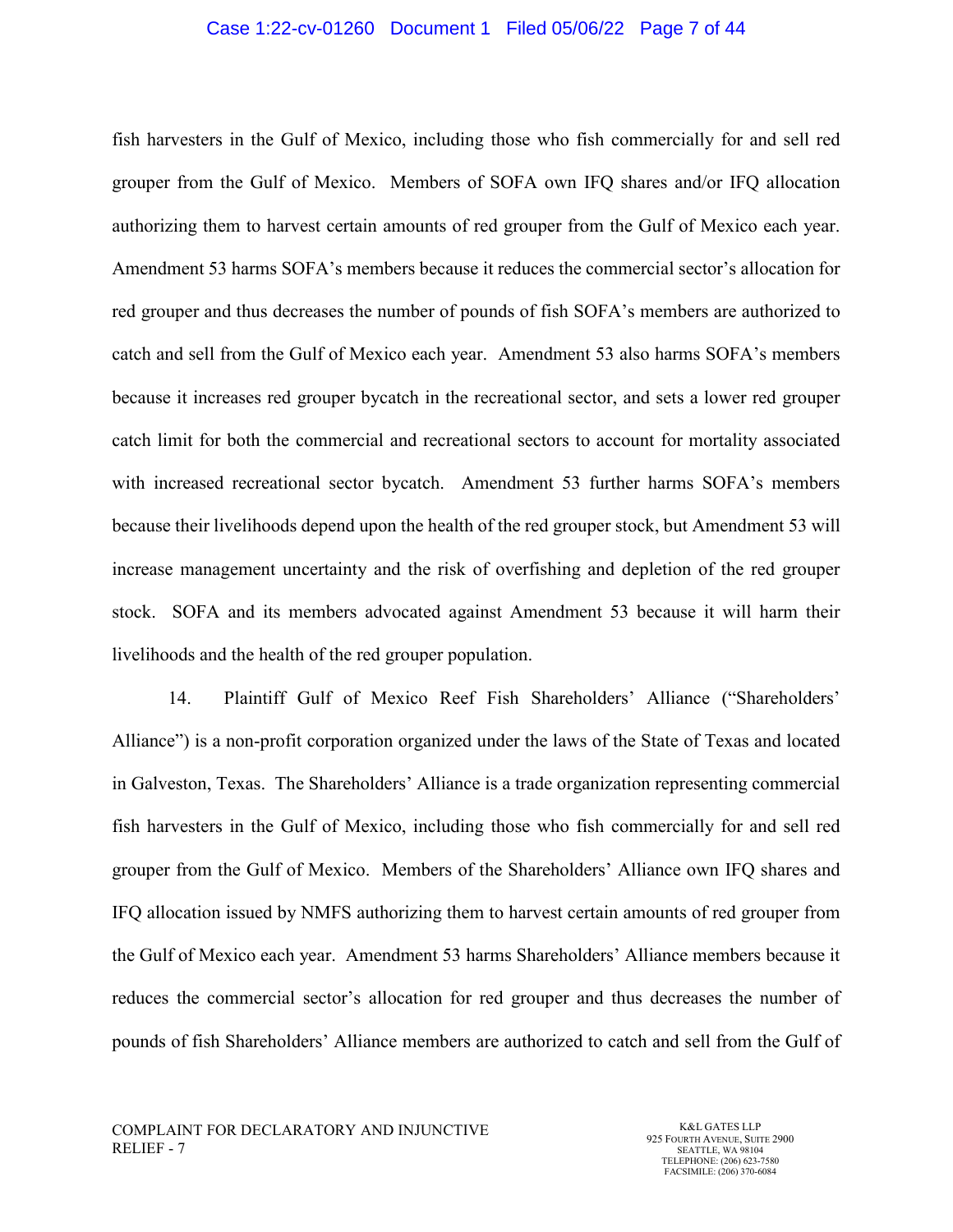#### Case 1:22-cv-01260 Document 1 Filed 05/06/22 Page 8 of 44

Mexico each year. Amendment 53 also harms Shareholders' Alliance members because it increases red grouper bycatch in the recreational sector, and sets a lower red grouper catch limit for both the commercial and recreational sectors to account for mortality associated with increased recreational sector bycatch. Amendment 53 further harms Shareholders' Alliance members because their livelihoods depend upon the health of the red grouper stock, but Amendment 53 will increase management uncertainty and the risk of overfishing and depletion of the red grouper stock. The Shareholders' Alliance and its members advocated against Amendment 53 because it will harm their livelihoods and the health of the red grouper population. Members of the Shareholders' Alliance also enjoy recreational fishing and boating in the Gulf of Mexico and thus have recreational and aesthetic interests in the conservation of the red grouper stock that the Shareholders' Alliance's advocacy efforts help protect. The Shareholders' Alliance also operates the Gulf of Mexico Reef Fish Quota Bank ("Quota Bank"), which owns red grouper IFQ shares and IFQ allocation. The Shareholders' Alliance leases out IFQ allocation from the Quota Bank for various purposes including to assist new entrants into the commercial reef fish fishery in the Gulf of Mexico. Thus, the Shareholders' Alliance itself is directly affected by Amendment 53 for the same reasons its members' interests are affected. The Shareholders' Alliance was an intervenor-defendant in prior litigation filed by plaintiffs seeking to vacate the IFQ program under which Shareholders' Alliance members catch and sell red grouper. *See Coastal Conservation Association v. Blank*, No. 2:09-cv-641, 2011 WL 4530544 (M.D. Fla. Sept. 29, 2011) (rejecting plaintiffs' claims and upholding the IFQ program).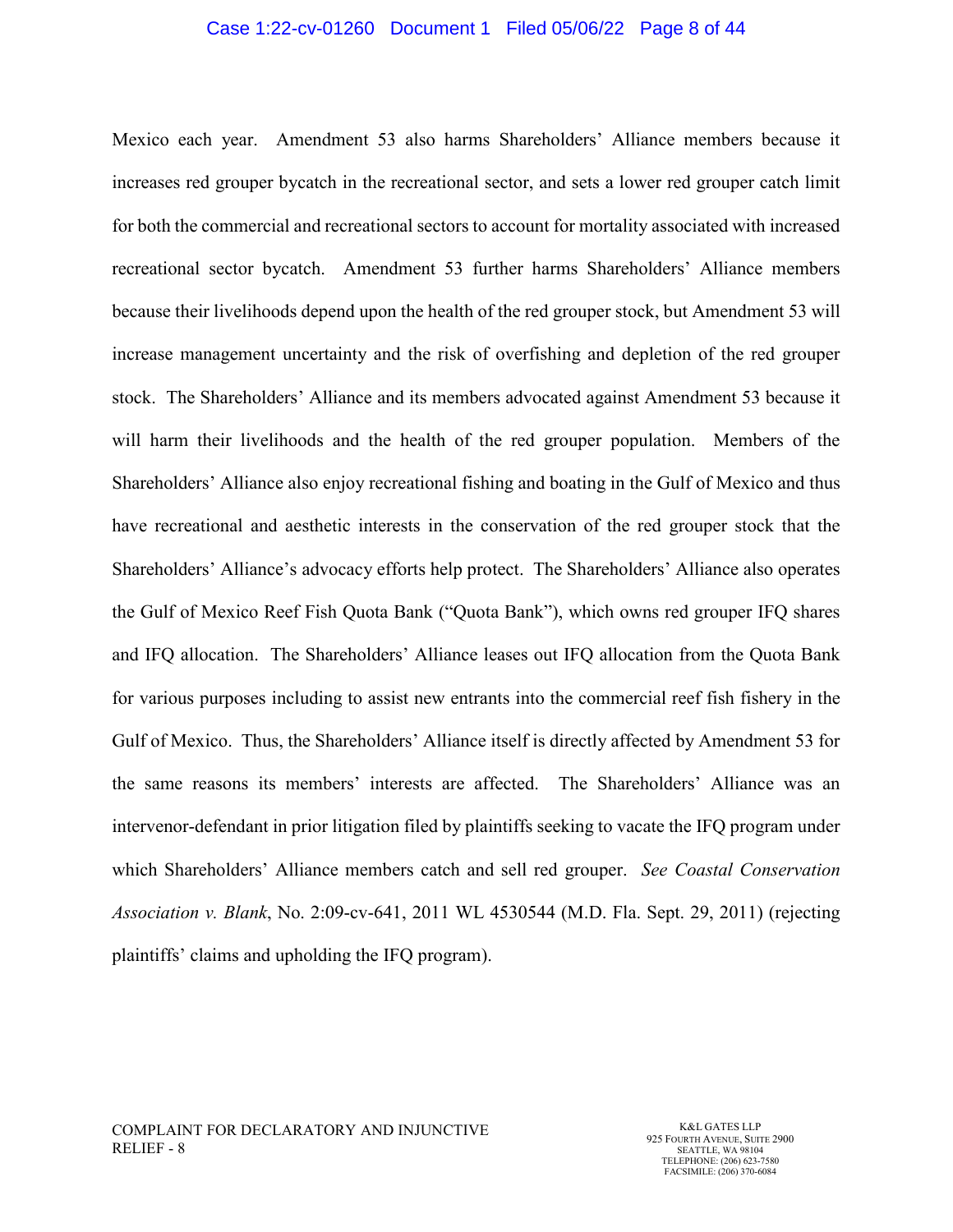### Case 1:22-cv-01260 Document 1 Filed 05/06/22 Page 9 of 44

15. Defendant Gina Raimondo is the Secretary of the U.S. Department of Commerce. She is sued in her official capacity as the Secretary of Commerce and as the chief officer of the National Oceanic and Atmospheric Administration.

16. Defendant National Oceanic and Atmospheric Administration ("NOAA") is an agency of the U.S. Department of Commerce with supervisory responsibility for the National Marine Fisheries Service. The Secretary of Commerce has delegated responsibility for managing U.S. marine fisheries to NOAA, which in turn has further delegated that responsibility to the National Marine Fisheries Service (collectively, "NMFS").

17. Defendant National Marine Fisheries Service is an agency of the U.S. Department of Commerce that has been delegated the primary responsibility to manage United States marine fisheries through its approval of fishery plans, plan amendments, and regulations implementing those plans and plan amendments. This lawsuit concerns actions of the National Marine Fisheries Service's Southeast Regional Office.

#### **IV. FACTUAL BACKGROUND**

## **A. Statutory Framework**

18. The MSA governs the management of marine fisheries in the U.S. Exclusive Economic Zone. Under the MSA, the country is divided into eight regions, with each region having a regional fishery management council that is charged with managing the marine fisheries in its respective jurisdiction. *See* 16 U.S.C. § 1852.

19. The regional fishery management councils develop measures to manage stocks of fish under their respective jurisdictions and propose those management measures to the Secretary. *Id.* § 1852(h). The Secretary, acting through NOAA and its subagency, National Marine Fisheries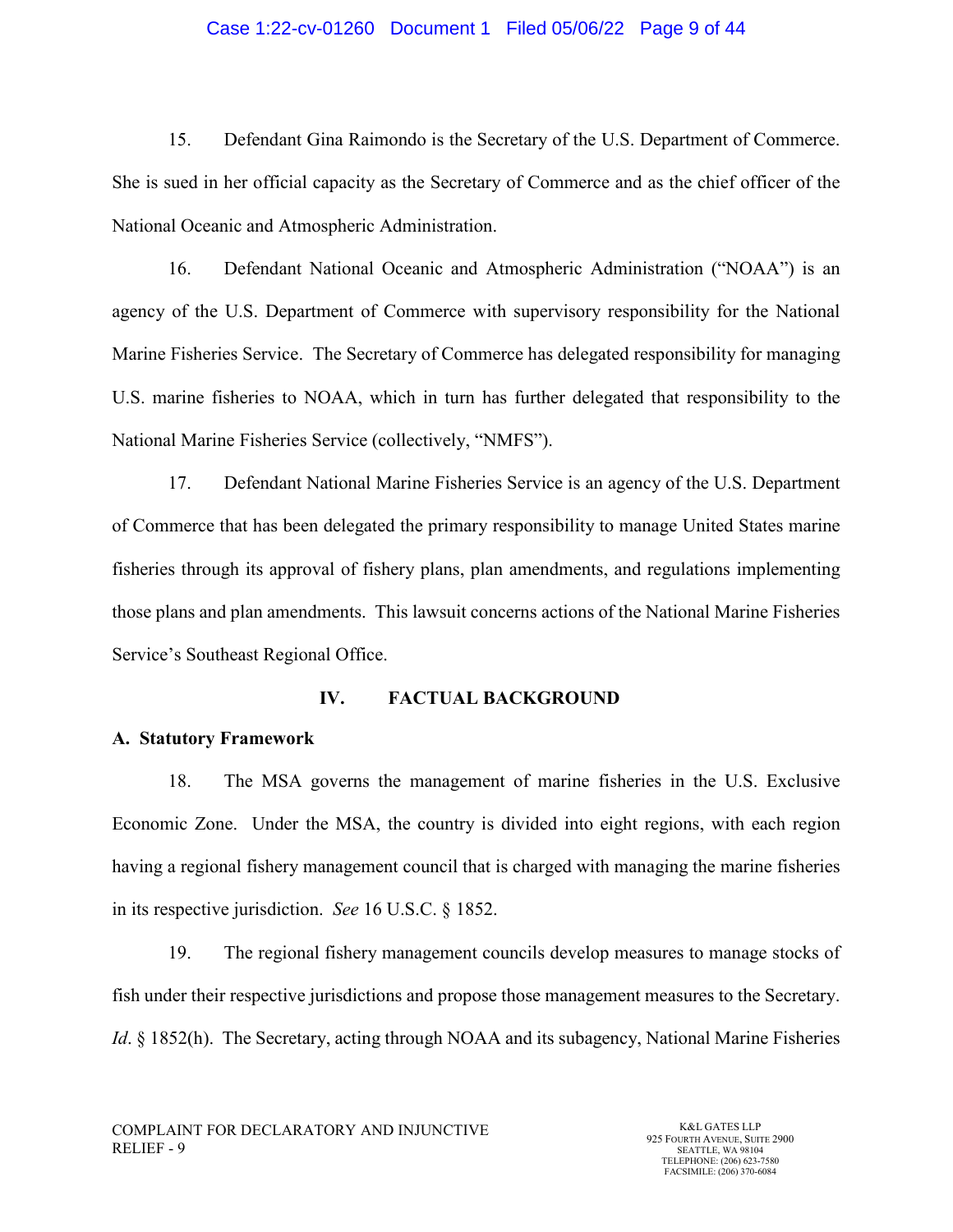### Case 1:22-cv-01260 Document 1 Filed 05/06/22 Page 10 of 44

Service, must approve the proposed measures if consistent with the MSA and other laws and, where appropriate, promulgate the necessary federal regulations. *Id*. § 1854.

20. The numerous species of reef fish in the Gulf of Mexico are managed as a complex by the Gulf of Mexico Fishery Management Council ("Gulf Council"). 16 U.S.C. § 1802(a)(1)(E); *see also* 50 C.F.R. § 622, Appendix A, Table 3 (listing Gulf of Mexico reef fish species). The Gulf Council originally implemented a fishery management plan for reef fish (the "Reef Fish FMP") in 1981. The Reef Fish FMP has been amended several times. The Reef Fish FMP as amended and all implementing regulations were developed and approved under the authority of the MSA and must comply with the MSA's provisions.

## **B. Management of Red Grouper in the Gulf of Mexico**

21. Red grouper (image below) are found in the Gulf of Mexico and western Atlantic Ocean. Red grouper are bottom dwelling fish that prefer offshore rocky flat bottom habitats or rocky ledges at depths up to 1,000 feet. They grow up to 50 inches long and can reach 50 pounds, and are top predators in reef community food webs. Red grouper are targeted by both commercial fish harvesters and recreational anglers.



*Drawing of a Red Grouper* (NMFS)<sup>[1](#page-9-0)</sup>

<span id="page-9-0"></span><sup>&</sup>lt;sup>1</sup> NMFS, Species Directory, Red Grouper, available at https://www.fisheries.noaa.gov/species/red-grouper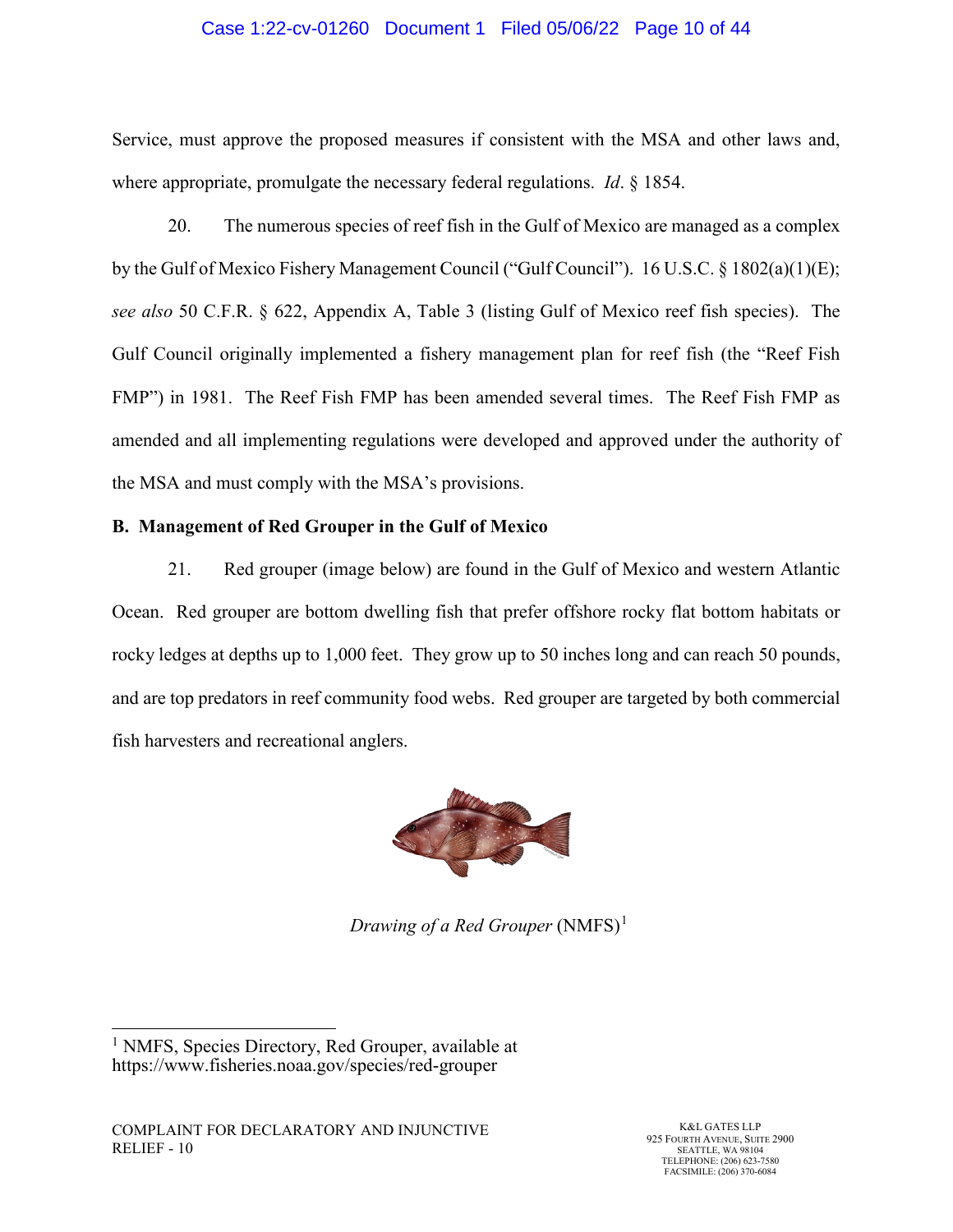#### Case 1:22-cv-01260 Document 1 Filed 05/06/22 Page 11 of 44

22. Red grouper in the Gulf of Mexico are managed under the Gulf Council's Reef Fish FMP. The Reef Fish FMP and its implementing regulations establish measures to regulate commercial and recreational fishing for red grouper.

23. The stock of red grouper in the Gulf of Mexico was subject to overfishing and declared overfished in October 2000. *See* 69 Fed. Reg. 1278 (Jan. 8, 2004). A stock of fish is considered overfished when its biomass has declined below a level that jeopardizes the capacity of the stock to produce the maximum sustainable yield ("MSY") on a continuing basis. *See* 16 U.S.C. § 1802(34); 50 C.F.R. § 600.310(e)(2)(i)(E).

24. Under Secretarial Amendment 1 to the Reef Fish FMP, NMFS implemented a rebuilding plan that was intended to rebuild the stock by 2014. *See* 69 Fed. Reg. 1278 (Jan. 8, 2004). Despite the rebuilding plan, the stock has not rebuilt to the target level. A stock assessment in 2019 concluded that the stock is no longer considered overfished or subject to overfishing, but is below the Spawning Stock Biomass target of 30 percent of the Spawning Potential Ratio, or the spawning potential of a stock not subject to any fishing. The stock is not presently considered overfished because NMFS recently lowered the benchmark at which the stock would be considered overfished. Based on the previous benchmark, the stock would still be considered overfished. In real terms, based on data through 2017 used for the latest stock assessment completed in 2019, stock abundance is the lowest on record.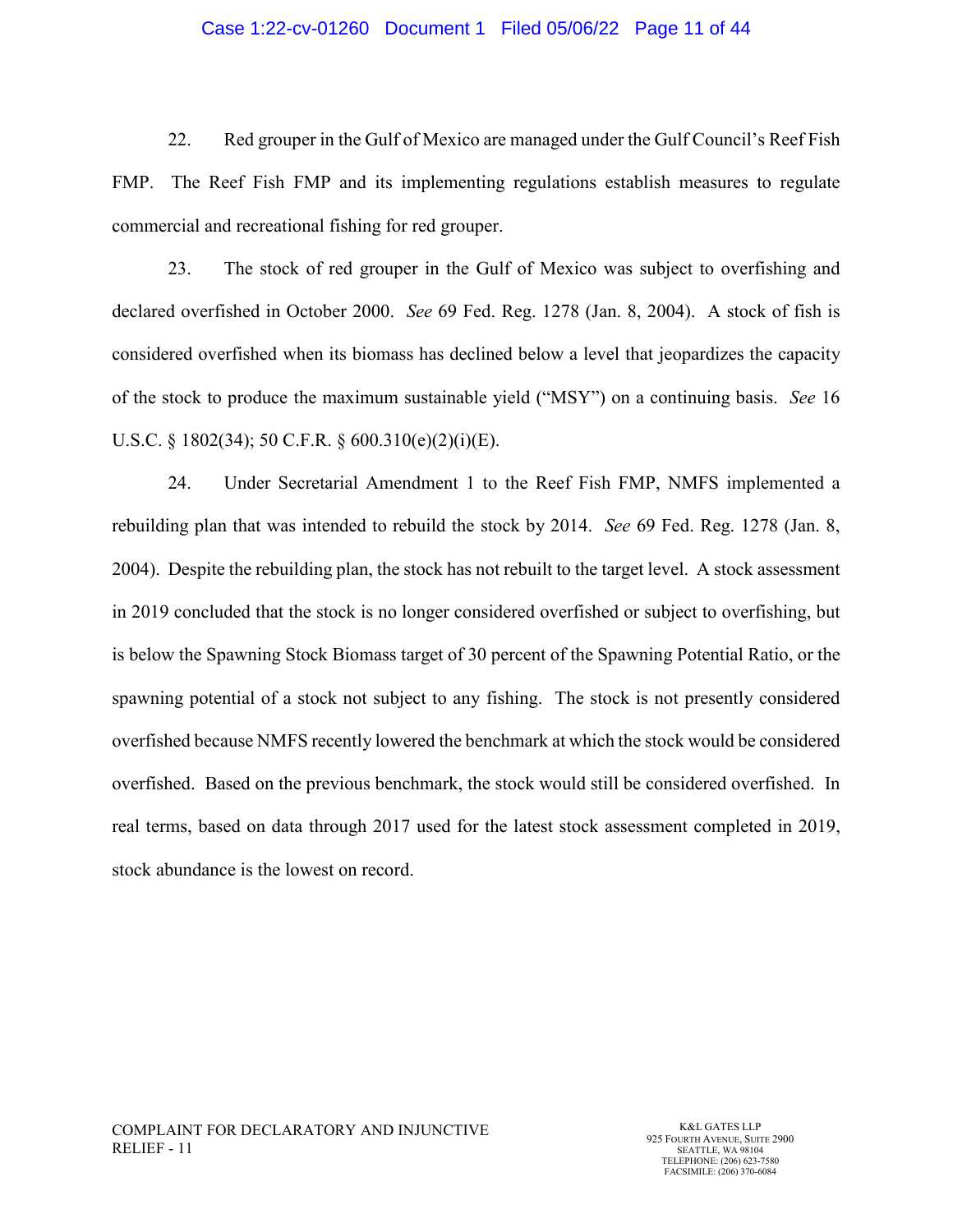

# **Fig. 1: Trends in Red Grouper Stock Abundance**[2](#page-11-0)

25. In order to prevent overfishing and rebuild the stock as required by the MSA, the Gulf Council's Scientific and Statistical Committee ("SSC") first establishes the Overfishing Limit ("OFL"). The OFL is a scientific estimate of the catch above which overfishing is occurring. *See* 50 C.F.R. § 600.310(e)(2)(i)(D). The SSC then recommends where the Gulf Council should set the Acceptable Biological Catch ("ABC"), which is the level of annual catch that accounts for scientific uncertainty in the estimate of OFL. *See id*. § 600.310(f)(2)(ii). The ABC must not exceed the OFL, but can be reduced from OFL to create a buffer to account for scientific uncertainty. *Id*. § 600.310(f)(3). Once the Gulf Council establishes the ABC, the Gulf Council must then set the ACL. "ACL cannot exceed the ABC but may be divided into sector-ACLs." *Id*.

<span id="page-11-0"></span><sup>&</sup>lt;sup>2</sup> NMFS, Stock SMART (Status, Management, Assessments & Resource Trends) for Red Grouper in the Gulf of Mexico, available at [https://www.st.nmfs.noaa.gov/stocksmart?stockname=Red%20grouper%20-](https://www.st.nmfs.noaa.gov/stocksmart?stockname=Red%20grouper%20-%20Gulf%20of%20Mexico&stockid=10331) [%20Gulf%20of%20Mexico&stockid=10331.](https://www.st.nmfs.noaa.gov/stocksmart?stockname=Red%20grouper%20-%20Gulf%20of%20Mexico&stockid=10331)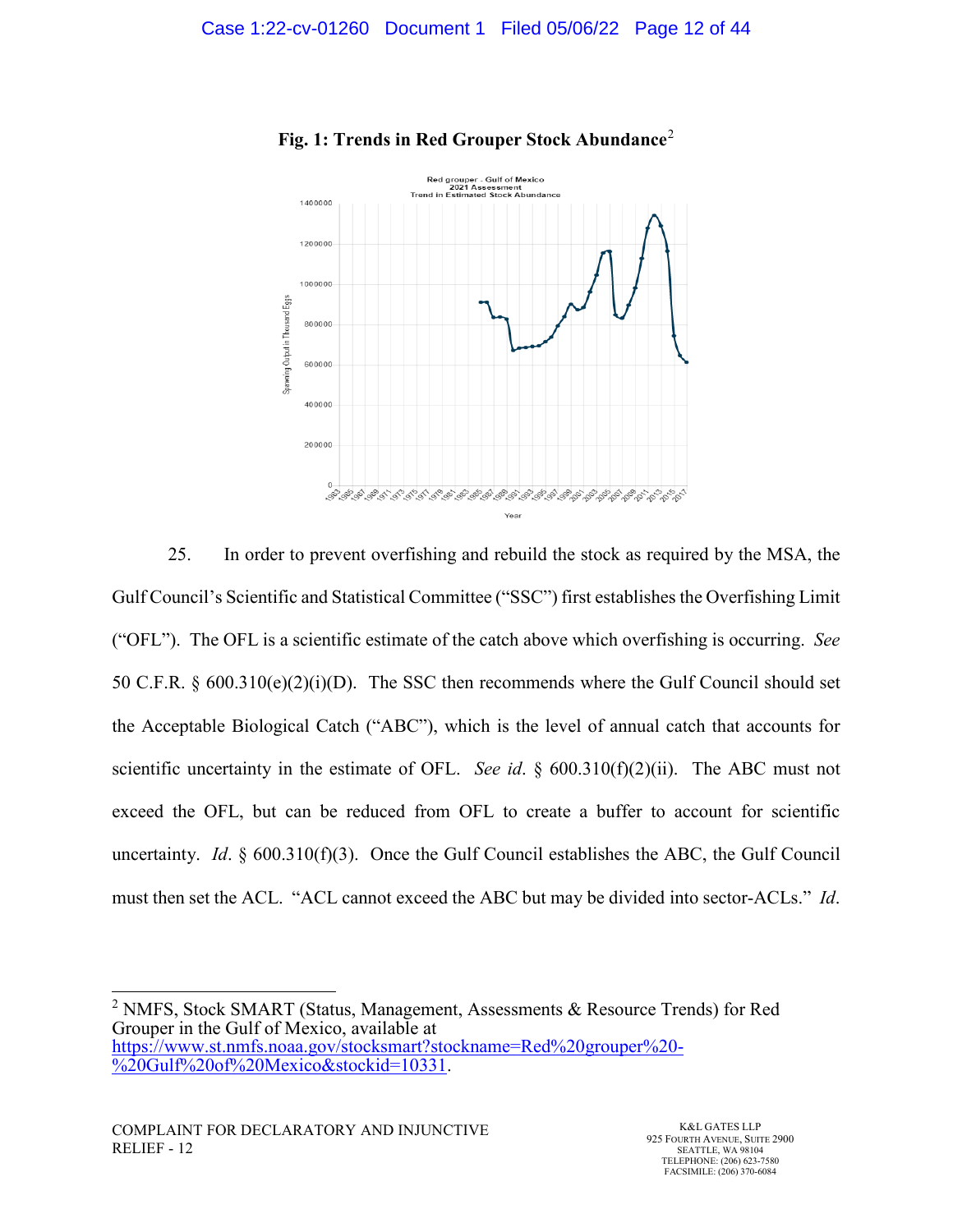

**Fig. 2 – Relationship Between OFL, ABC, ACL, and ACT**[3](#page-12-0)

26. For red grouper, the ACL is divided into two "sector ACLs"—a commercial sector ACL and a recreational sector ACL that together equal the total ACL. NMFS has also approved Annual Catch Targets ("ACTs") for the commercial and recreational sectors. An ACT is a catch limit set below the ACL to account for management uncertainty and ensure the ACL is not exceeded. *See* 50 C.F.R. § 600.310(g)(4). In regulation and common parlance, these ACLs and ACTs are sometimes referred to as "quotas." *See* 50 C.F.R. § 622.39(a)(1)(iii)(C) (commercial sector quota for red grouper);  $622.41(e)(1)$  ("The commercial sector ACT for red grouper is equal to the applicable quota specified in §  $622.39(a)(1)(iii)(C)$ "); §  $622.41(e)(2)(iv)$  (specifying the recreational sector ACL and ACT for red grouper).

## **C. Management Measures for the Commercial Sector**

27. The commercial sector of the red grouper fishery is limited access, meaning that there are a fixed number of commercial fishing permits available. There are currently less than 850 permits in total; less than 400 permits are used each year for harvesting red grouper. The

<span id="page-12-0"></span> <sup>3</sup> 74 Fed. Reg. 3178, 3180 (Jan. 16, 2009).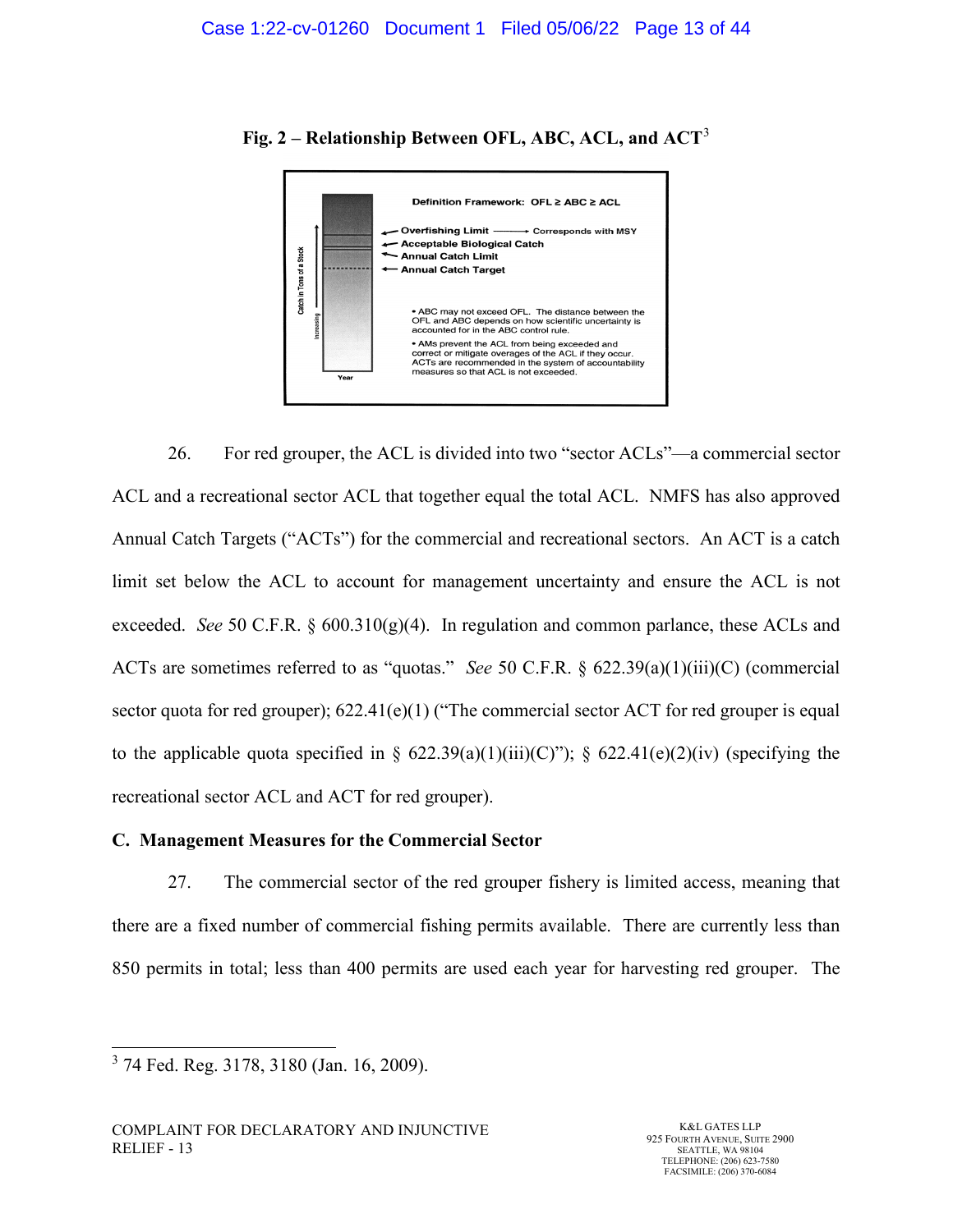#### Case 1:22-cv-01260 Document 1 Filed 05/06/22 Page 14 of 44

commercial red grouper fishery operates under an individual fishing quota program (the "IFQ Program") implemented in 2010 by Amendment 29 to the Reef Fish FMP. *See* 74 Fed. Reg. 44732 (Aug. 31, 2009). Under the IFQ Program, IFQ shares were issued to commercial permit holders based on their historical landings of red grouper. IFQ shares are long-term harvesting privileges that authorize the holder to catch a fixed percentage of the commercial sector's ACL each year. On or about January 1 of each year, IFQ shareholders receive from NMFS a distribution of IFQ allocation corresponding to their IFQ share percentage, which authorizes the holder to harvest a specific number of pounds of red grouper in that calendar year. For example, if a person holds one percent of the red grouper IFQ shares, and the commercial quota/ACT for a given calendar yet is set at one million pounds, then that IFQ shareholder would receive 10,000 pounds of red grouper IFQ allocation to harvest in that calendar year. IFQ shares and annual IFQ allocations are held in electronic online accounts maintained by NMFS. Both IFQ shares and annual IFQ allocation are transferable.

28. The commercial sector is subject to strict accountability measures to ensure that the commercial sector ACL is not exceeded. *See* 50 C.F.R. § 622.22. Commercial vessels must have vessel monitoring systems that report their location to NMFS, they must have sufficient IFQ allocation in their online vessel accounts to cover their landings, they must inform NMFS where and when they will offload their catch each time they return from a fishing trip, and they must sell their landings to a licensed fish dealer. Each pound of fish landed is tracked and accounted for in real time. Commercial vessels must also maintain logbooks in which they record landings and other information from their fishing trips. Approximately 20 percent of vessels must also fill out mandatory supplemental logbook reports to report the number and species of any fish discarded at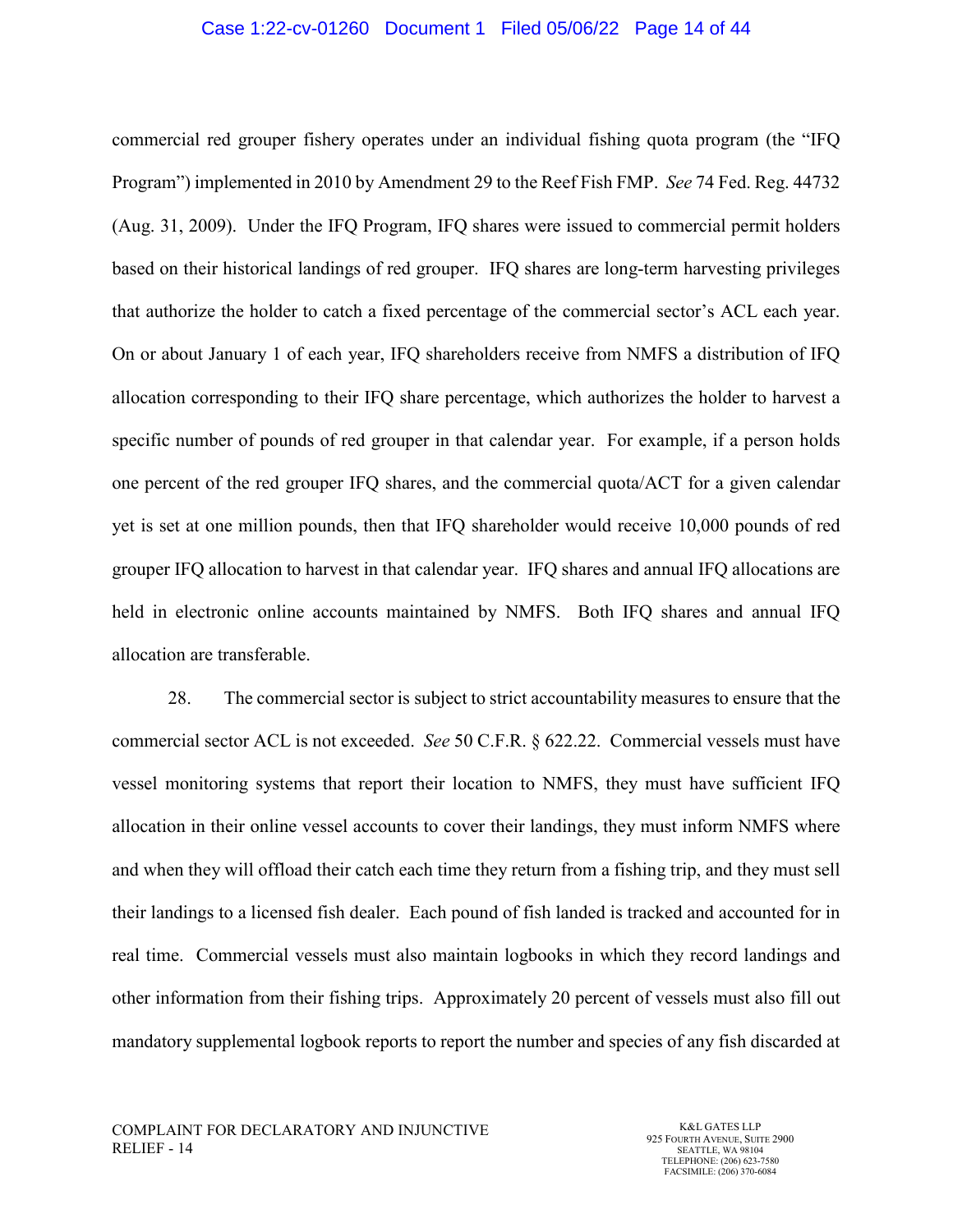sea. Commercial vessels must also carry human observers when required by NMFS that record what is caught, kept and discarded at sea. Some commercial fishing vessels, including some operated by members of SOFA and the Shareholders' Alliance, have also voluntarily installed video cameras onboard to test the efficacy of these systems in collecting high resolution bycatch and other fishery data.

### **D. Management Measures for the Recreational Sector**

29. The recreational sector of the red grouper fishery is split into two components: (1) the charter/for-hire component, which consists of federally-permitted vessels that take anglers fishing for a fee; and (2) the private angler component, which consists of anglers fishing on privately owned vessels. The charter/for-hire component and the private angler component do not have separate catch limits for red grouper; instead they both fish under the recreational sector ACL/ACT. The charter/for-hire component is limited access and has mandatory reporting requirements, like the commercial sector. The private angler component, however, is open access. No federal permit is required to fish for red grouper as a private angler, and private anglers are not required to report to NMFS what they catch or discard. Private anglers land over 80 percent of the recreational sector ACL/ACT each year.

## **E. Initial Allocation Between the Commercial and Recreational Fishing Sectors**

30. Under Amendment 30B to the Reef Fish FMP effective in 2009, the Gulf Council recommended and NMFS approved an allocation of red grouper catch between the commercial and recreational sectors. *See* 73 Fed. Reg. 68390 (Nov. 18, 2008) (proposed rule); 74 Fed. Reg. 17604 (Apr. 16, 2009) (final rule). Based on the sectors' respective average landings (pounds of fish caught and brought to shore) from 1986-2005, Amendment 30B allocated 76 percent of the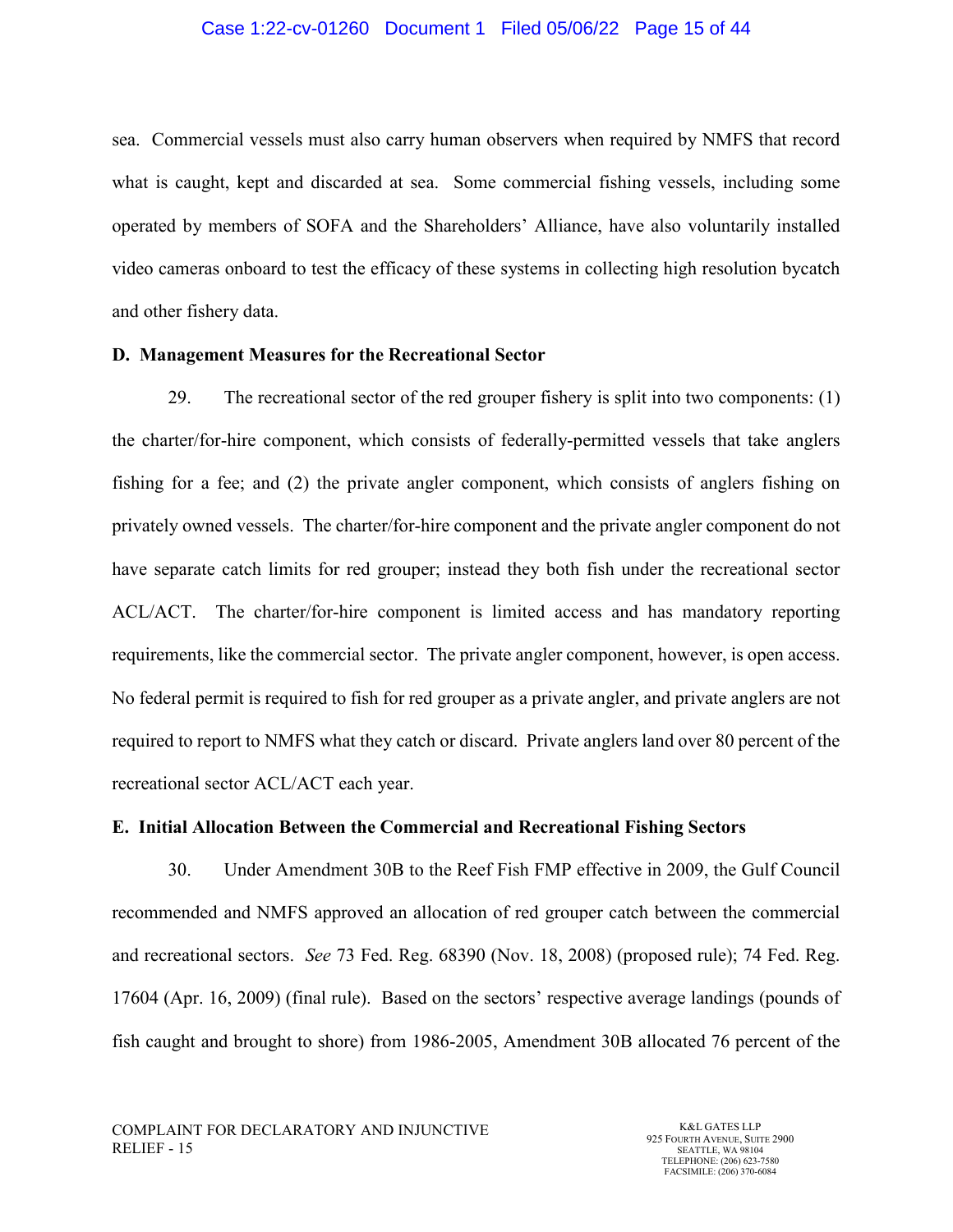#### Case 1:22-cv-01260 Document 1 Filed 05/06/22 Page 16 of 44

ACL to the commercial sector and 24 percent of the ACL to the recreational sector. In Amendment 30B, the Gulf Council noted that the "proportion of dead discards to landings for red grouper is similar between the two sectors and the proposed shifts in allocation are small, so the difference in red grouper discards among [reallocation] alternatives would be minimal."

31. For the commercial sector, landings estimates used for the allocation decision in Amendment 30B were generated by the Accumulated Landings System ("ALS") maintained by NMFS's Southeast Fisheries Science Center ("SEFSC"). ALS was generally comprised of information from "trip tickets," or mandatory reporting about fish landed for sale by commercial fish harvesters at NMFS-permitted fish dealers.

32. For the recreational sector, landings estimates used for the allocation decision in Amendment 30B were generated by the Marine Recreational Fishing Statistics Survey ("MRFSS"). Unlike commercial fish harvesters, recreational anglers were not required to report their landings under MRFSS. Instead, MRFSS used a combination of two data inputs to estimate by extrapolation the landings by recreational anglers: 1) dockside interviews of a small percentage of recreational anglers (known as the Access Point Angler Intercept Survey or "APAIS"); and 2) random telephone surveys of households located within 25 to 50 miles of the coast to inquire about marine recreational fishing activities (known as the Coastal Household Telephone Survey or "CHTS").

#### **F. Changes to Methods for Estimating Recreational Sector Catches**

33. In 2006 the National Research Council ("NRC") of the National Academy of Sciences published a report on MRFSS. The report found "that marine recreational fishing is a significant source of fishing mortality for many marine species," that "[b]oth the telephone and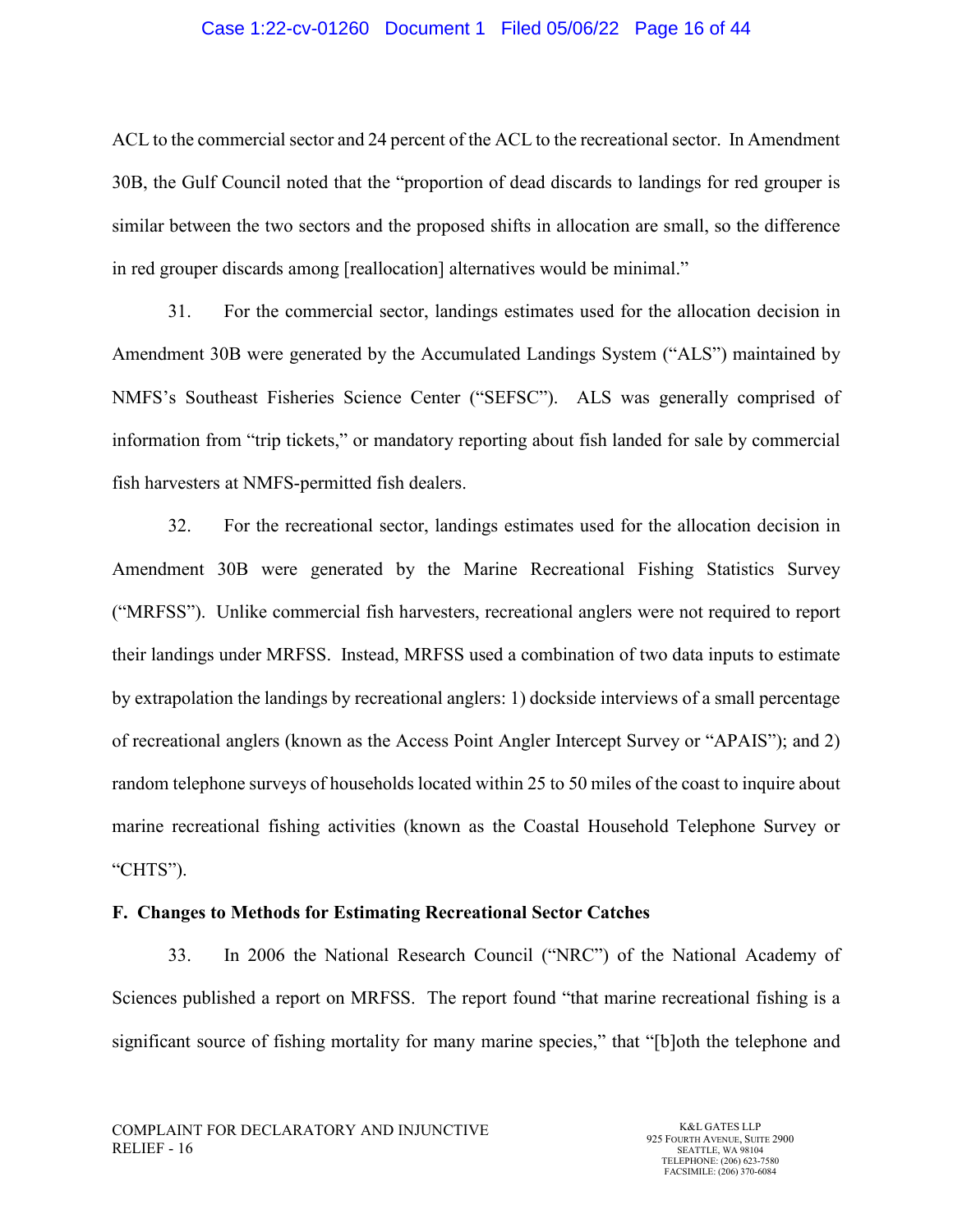#### Case 1:22-cv-01260 Document 1 Filed 05/06/22 Page 17 of 44

access components of the current [MRFSS] approach have serious flaws in design or implementation and use inadequate analysis methods that need to be addressed immediately," and that MRFSS "should be completely redesigned to improve its effectiveness and appropriateness of sampling and estimation procedures, its applicability to various kinds of management decisions, and its usefulness for social and economic analysis."

34. NMFS responded to the 2006 NRC report by replacing MRFSS with a new survey to estimate recreational catches called the Marine Recreational Information Program ("MRIP").

35. Initially, MRIP retained the two basic inputs from MRFSS to estimate recreational catches: dockside intercepts (APAIS) and telephone surveys (CHTS), but with improvements. In 2015, however, NMFS implemented a new survey distributed by U.S. mail to replace CHTS called the Fishing Effort Survey ("FES"). NMFS conducted both surveys—CHTS and FES—for three years, 2015 through 2017. NMFS then discontinued CHTS. The MRIP survey now relies primarily on the dockside intercepts of recreational anglers (APAIS) and mail-in surveys (FES) to estimate recreational landings. Recreational anglers still are not required to report what they catch to NMFS, and so NMFS must estimate recreational sector landings and discards by making extrapolations from data collected from surveys (APAIS and FES) of a small subset of recreational anglers. The survey is now referred to as "MRIP-FES."

36. The shift from CHTS to FES indicated that recreational anglers were catching significantly more fish than previously estimated. By comparing catch estimates under CHTS and FES over 2015-2017, NMFS developed a calibration ratio to convert recreational landings estimated under MRIP-CHTS into MRIP-FES "units," and vice versa.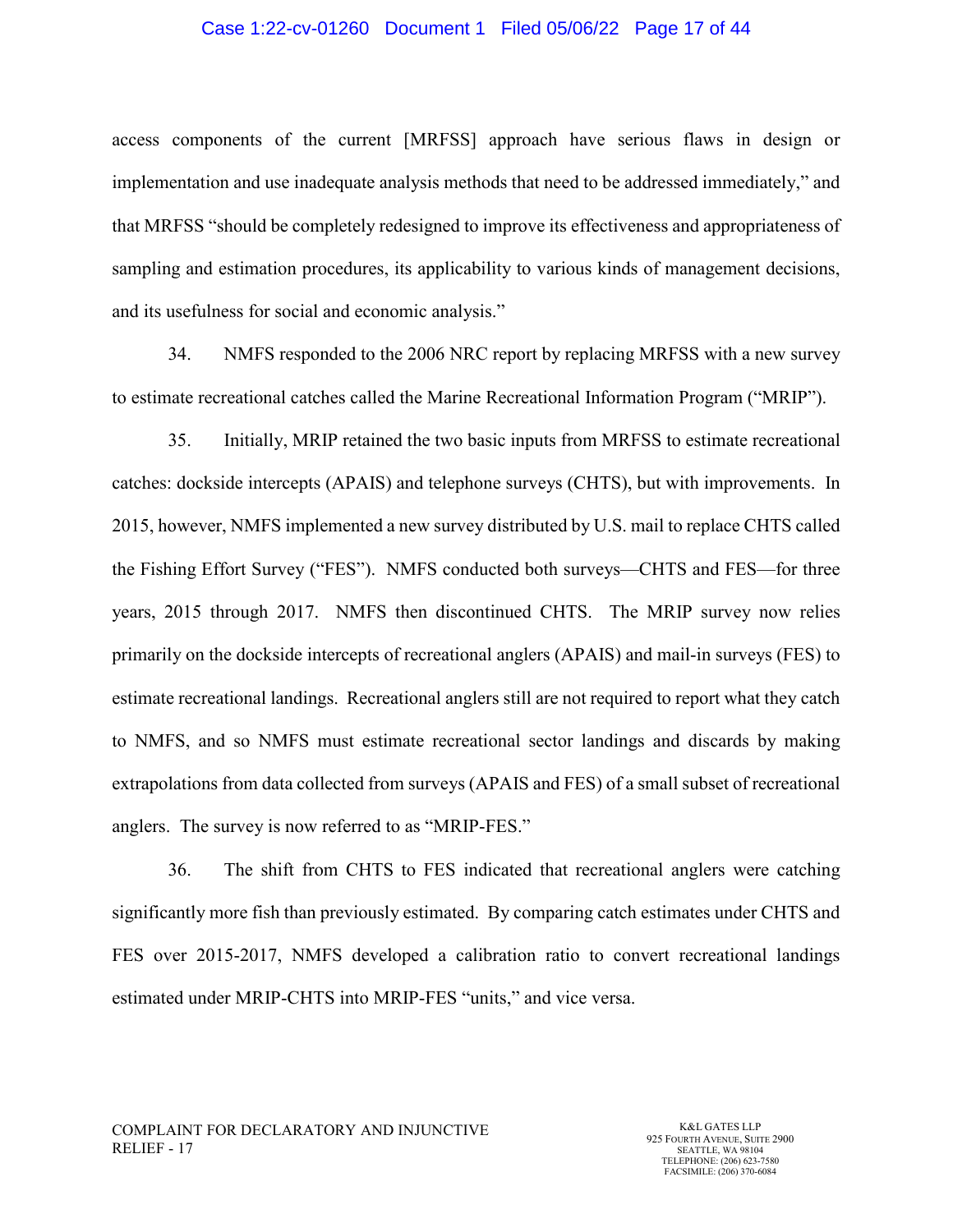#### Case 1:22-cv-01260 Document 1 Filed 05/06/22 Page 18 of 44

37. Based on the CHTS-FES calibration ratio NMFS developed, NMFS then proceeded to retrospectively "recalibrate" the entire time series of recreational landings estimates for multiple fish species going back to the early 1980s. Due to the evolving nature of these surveys over time, this recalibration exercise required NMFS to make multiple adjustments to the historical landings estimates. To date NMFS has not publicly revealed the precise methodology by which it took the observed CHTS: FES ratio observed from 2015-2017 and adjusted recreational sector landings estimates going back to 1981. Some of the historical landings estimates were derived from MRFSS, including the estimates from 1986-2005 used to set the initial allocation under Amendment 30B. NMFS has not explained whether or how its recalibration exercise addressed the "serious flaws in design or implementation" or the "inadequate analysis methods" in MRFSS that the NRC had identified in its 2006 report. In general, NMFS's recalibration exercise indicated that the recreational sector had significantly higher landings each year, including landings of red grouper during the years of 1986-2005 that Amendment 30B used to allocate the red grouper ACL between the recreational and commercial sectors. But the recalibration exercise showed wide variability between the historical landings estimates and the new recalibrated landings estimates. For example, according to one dataset published in Amendment 53, the 1996 landings estimates increased from 893,755 pounds (MRFSS units) to 910,313 pounds (MRIP-FES units), an 18.5 percent increase. But for 1989, landings estimates increased from 2,761,150 pounds (MRFSS units) to 7,632,792 pounds (MRIP-FES units), a 176.4 percent increase. Members of the Gulf Council and the public expressed grave concerns about the reliability of the recalibrated landings estimates.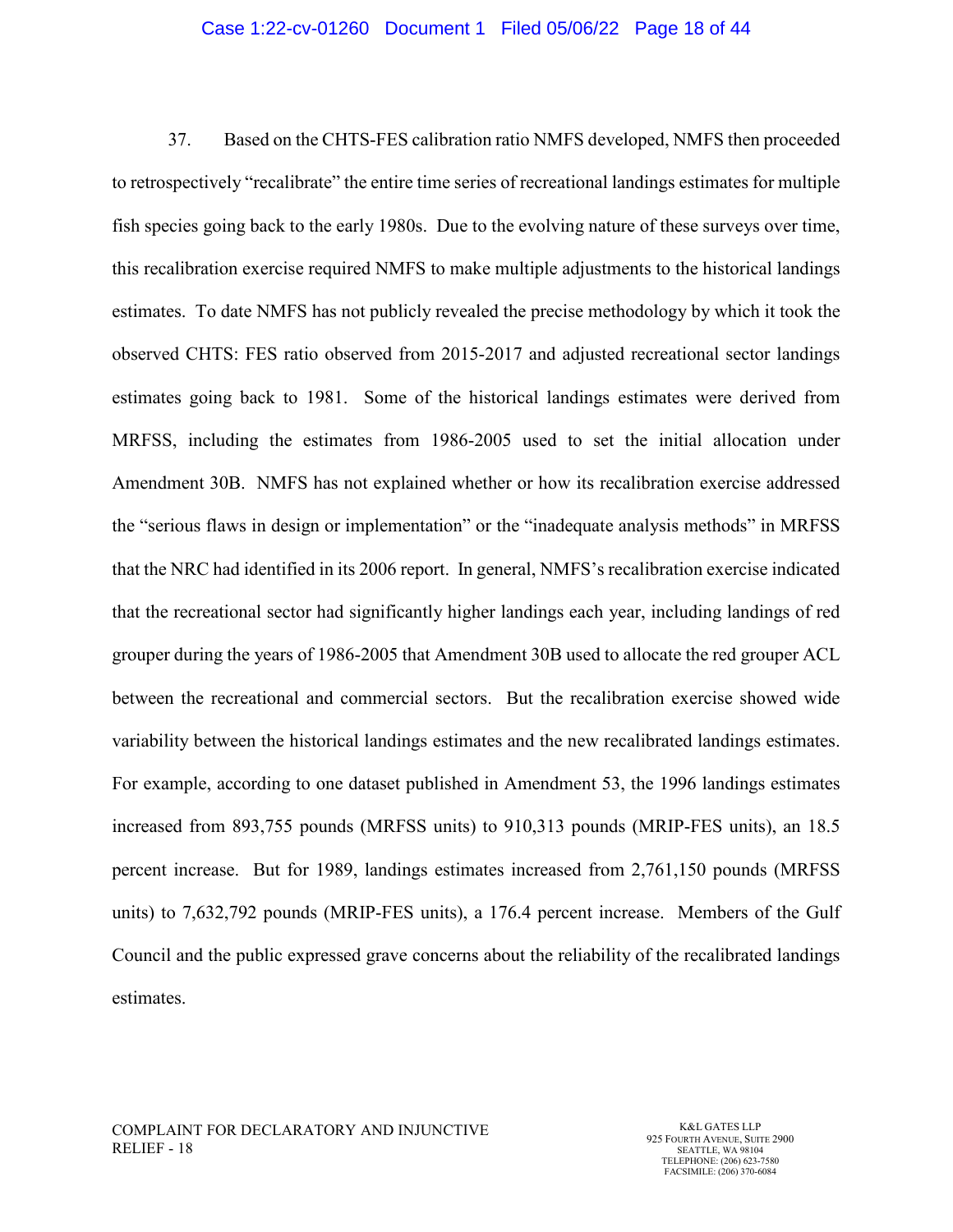### **G. NMFS Urged the Gulf Council to Reallocate Using the Revised Landings Estimates**

38. In a letter dated April 23, 2019, the chair of the Gulf Council sent a letter to NMFS outlining the Gulf Council's Allocation Policy. The Allocation Policy sets forth various "triggers" to conduct an allocation review. An allocation review is defined in NMFS policy documents as the evaluation of "successful attainment of management objectives and adjusting strategies in response." NMFS policy documents explain that "the identification of purpose and need for an action and the development of action alternatives (re-allocation) should occur in response to allocation review findings that a re-allocation is warranted." The Gulf Council's April 23, 2019 letter to NMFS stated that the Gulf Council "could initiate an allocation review should relevant new information, e.g., data recalibration, be made available."

39. NMFS's recalibration of historical recreational landings data should therefore have triggered an allocation review pursuant to the Gulf Council's Allocation Policy. An allocation review would have assessed the extent to which the initial allocation meets management objectives set forth in the Reef Fish FMP, and whether a reallocation was warranted to better achieve those objectives. But NMFS urged the Gulf Council to dispense with an allocation review and proceed with reallocating more quota to the recreational sector. On October 22, 2019, the NMFS Southeast Regional Administrator made the following motion at the Gulf Council:

"I move that we ask the [Scientific and Statistical Committee] to review red grouper projections based on the allocation time series from Amendment 30B (1986 to 2005) and the best available landings used as inputs in the new stock assessment, which is approximately 40.52 percent recreational 32 and 59.48 percent commercial, and direct staff to start work on a plan amendment to update the red grouper allocation and establish catch levels based on the new assessment." (emphasis added)

The motion ultimately resulted in Amendment 53 to the Reef Fish FMP, which is the subject of this lawsuit. As conceived by NMFS in 2019, Amendment 53 changes the red grouper allocation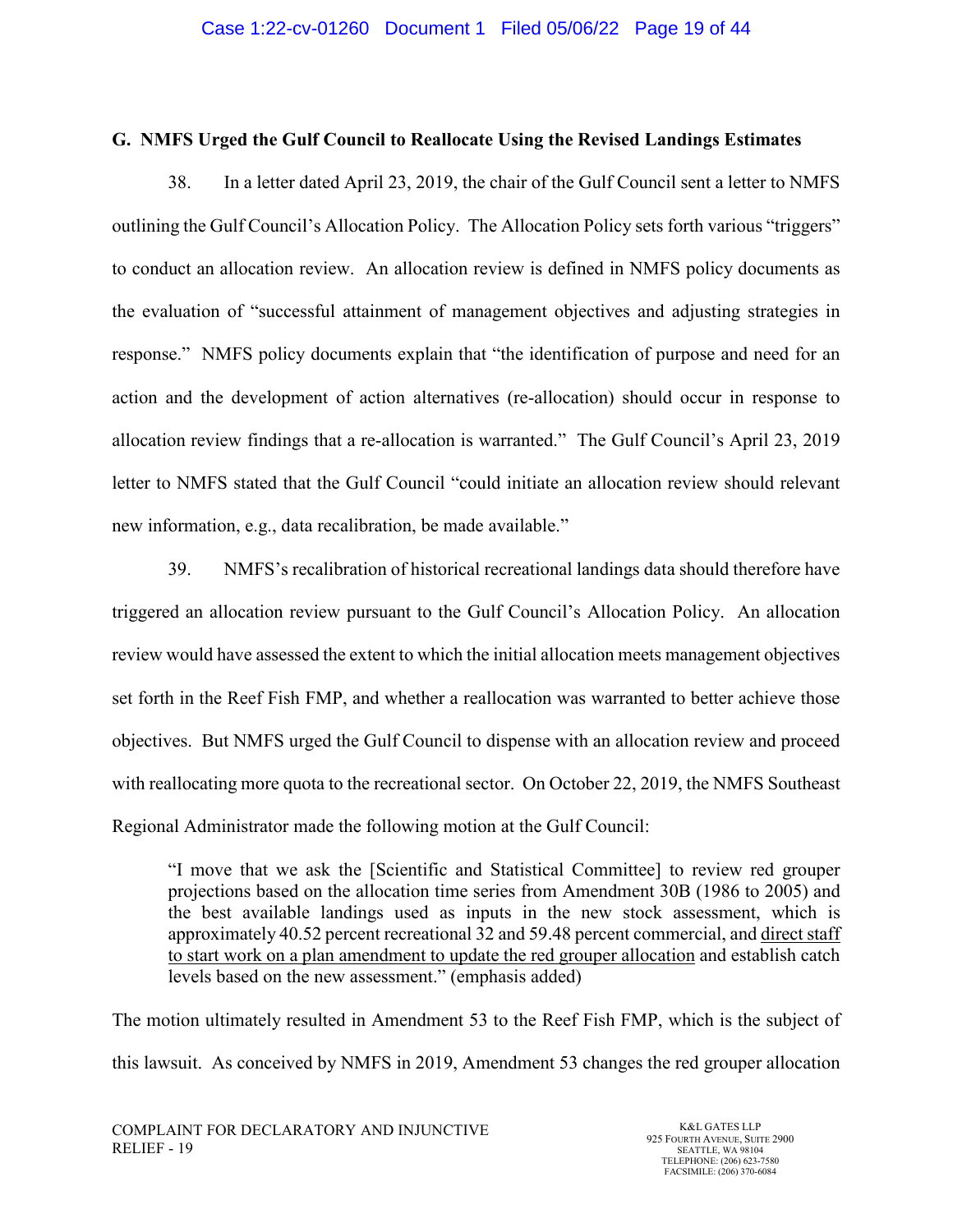#### Case 1:22-cv-01260 Document 1 Filed 05/06/22 Page 20 of 44

from 24 percent recreational and 76 percent commercial set by Amendment 30B, to 40.7 percent recreational and 59.3 percent commercial.

40. NMFS's approach was flawed, however, because it ignored other new information generated by NMFS's recalibration exercise; specifically that the recreational sector discards ten times the number of fish as the commercial sector. *See* Section I, *infra*. This new information conflicted with the Gulf Council's prior determination in Amendment 30B that dead discards between the commercial and recreational sectors were roughly equivalent. NMFS urged the Gulf Council to formulaically plug the higher estimated recreational landings estimates into the allocation scheme adopted in Amendment 30B, but this approach ignored how a key finding about dead discards supporting that prior allocation scheme had drastically changed. An allocation review would have enabled the Gulf Council to consider such additional new information in evaluating whether a reallocation was warranted to better meet management objectives. But at NMFS's urging, the Gulf Council skipped an allocation review in violation of its own Allocation Policy.

#### **H. NMFS Unlawfully Reallocated the Quota Even Prior to Amendment 53**

41. Starting in 2020 after successfully urging the Gulf Council to begin developing an FMP amendment to increase the recreational sector's allocation to approximately 40 percent, NMFS unlawfully adopted an informal reallocation while the Gulf Council developed Amendment 53. Prior to Amendment 53, the codified recreational sector ACL was 1.0 million pounds. 50 C.F.R.  $\S 622.41(e)(2)(iv)$  (2021). NMFS determined, without undertaking any public rulemaking process, that the recreational sector should have an effective but unpublished sector ACL of 2.10 million pounds, the "MRIP-FES equivalent" of the codified 1.0 million pounds sector ACL. At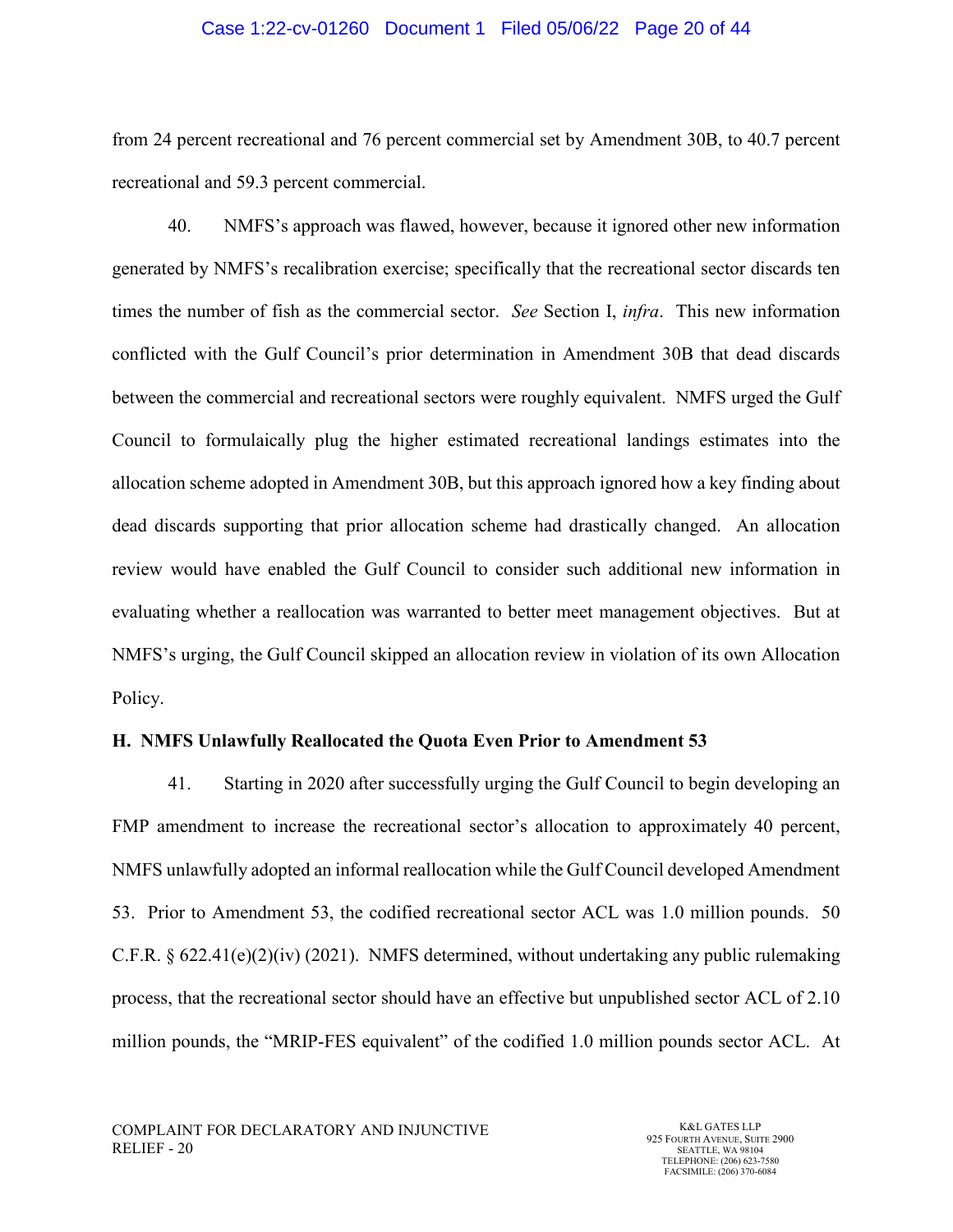the same time, NMFS held the commercial sector to its sector ACL of 3.16 million pounds. 50 C.F.R. § 622.41(e)(1) (2021). Prior to Amendment 53, NMFS effectively set the total ACL at 5.26 million pounds, and allocated the recreational sector 40 percent (2.10 million pounds) of that total ACL. This preemptive reallocation is shown in Table 1 of Amendment 53, in the second row titled "MRIP-FES equivalent."

|                                                                                                                       | $OFL*$ | <b>ABC</b> | <b>Total ACL</b> | Comm ACL | Rec ACL |
|-----------------------------------------------------------------------------------------------------------------------|--------|------------|------------------|----------|---------|
| Alternative 1**<br>MRFSS data 1986-2005 (76%<br>commercial:24% recreational)                                          | 14.16  | 13.92      | 4.16             | 3.16     | 1.00    |
| MRIP-FES equivalent                                                                                                   |        |            | (5.26)           |          | (2.10)  |
| Alternative 2***<br>Retain current percentages (76%<br>commercial:24% recreational)                                   | 5.35   | 4.90       | 4.90             | 3.72     | 1.18    |
| Preferred Alternative 3***<br>MRIP-FES data 1986-2005 (59.3%<br>commercial:40.7% recreational)                        | 4.66   | 4.26       | 4.26             | 2.53     | 1.73    |
| Alternative 4***<br>MRIP-FES data 1986-2009 (60.5%<br>commercial:39.5% recreational)                                  | 4.70   | 4.30       | 4.30             | 2.60     | 1.70    |
| Alternative 5***<br>MRIP-FES data 1986-2018 (59.7%<br>commercial:40.3% recreational)                                  | 4.67   | 4.28       | 4.28             | 2.56     | 1.72    |
| Alternative 6***<br>MRIP-FES data but retain<br>commercial ACL at 3.16mp<br>(68.7% commercial:31.3%)<br>recreational) | 5.03   | 4.60       | 4.60             | 3.16     | 1.44    |

### **Fig. 3: Amendment 53, Table 1**

\*\*\* The recreational sector ACL is in MRIP-FES units.

42. In 2020 and 2021, the recreational sector landed over 2.10 million pounds of red grouper each year, despite its codified ACL of 1.0 million pounds. Specifically, landings data from NMFS's website indicate that the recreational sector landed 2.33 million pounds of red grouper in 2020 and 2.70 million pounds in 2021. In these years the recreational sector exceeded both its 1.0 million pound sector ACL codified in NMFS regulations, and the unofficial, unpublished sector ACL of 2.10 million pounds set by NMFS in conflict with its regulations.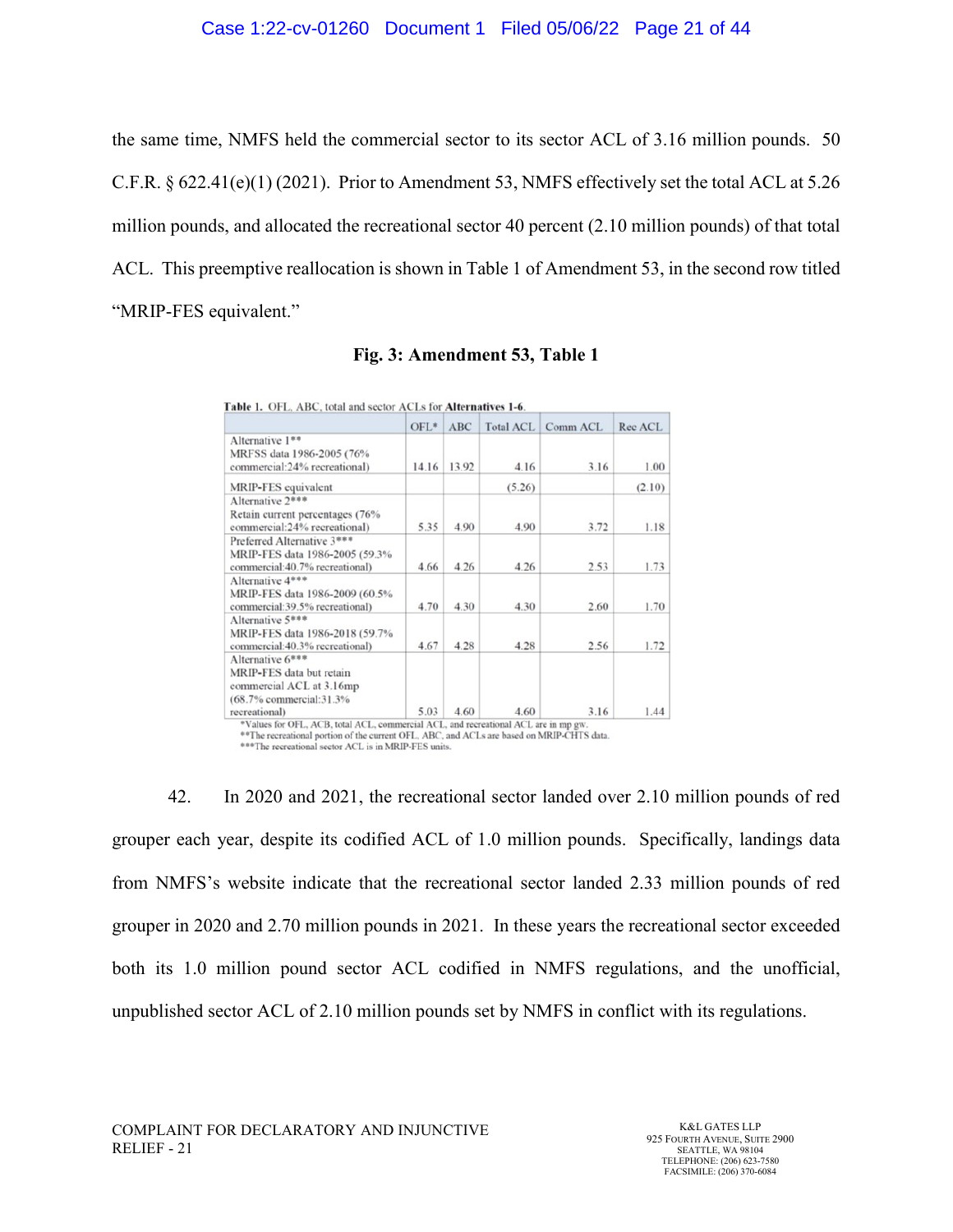#### Case 1:22-cv-01260 Document 1 Filed 05/06/22 Page 22 of 44

43. This preemptive reallocation by NMFS, undertaken without any public rulemaking process, violated its own regulations and the existing 76/24 percent allocation set by Amendment 30B. Amendment 53 is thus a post-hoc rulemaking to cover actions NMFS already took on its own in derogation of the MSA and rulemaking requirements of the APA and NEPA.

#### **I. Amendment 53 Will Increase Bycatch of Red Grouper**

44. NMFS's new recreational fishing survey, MRIP-FES, indicated that the recreational sector discards far more fish than previously estimated. This was new information the Gulf Council and NMFS did not have when they approved the initial allocation under Amendment 30B.



**Fig. 4: Effect of FES Calibration on Recreational Discard Estimates** 

45. The recreational sector discards an average of 3.71 million red grouper each year. An estimated 11.6 percent of those fish die after being discarded, or an average of 430,000 fish discarded dead each year by recreational anglers. Discards in the commercial sector, by comparison, are "less than a tenth of recreational discards" according to Amendment 53.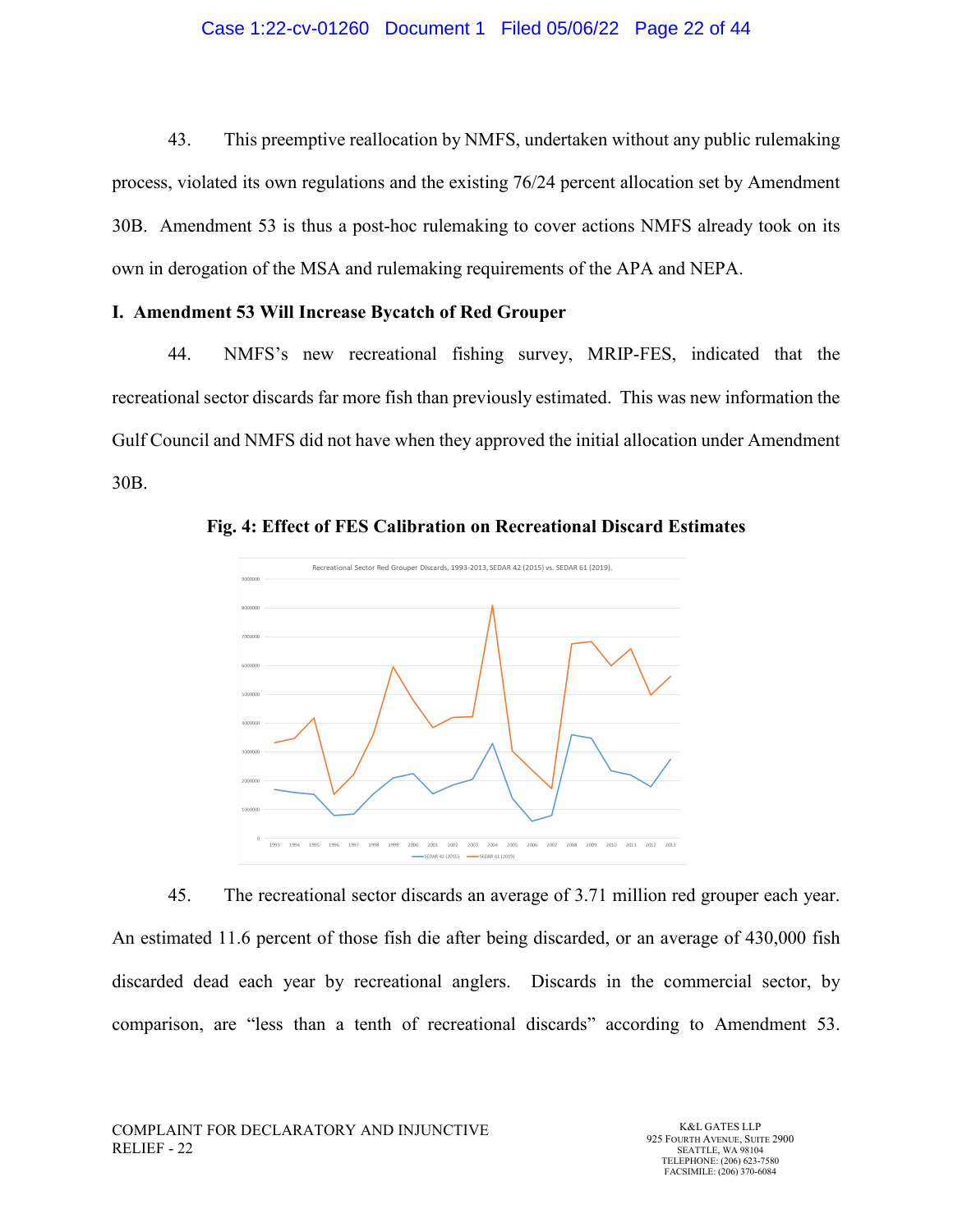### Case 1:22-cv-01260 Document 1 Filed 05/06/22 Page 23 of 44

Amendment 53 explains that "recreational sector discards are an order of magnitude greater than the commercial sector."



**Fig. 5: Red Grouper Discards by Sector (#s of fish)**

46. Reallocating a larger percentage of the ACL to the recreational sector will therefore increase bycatch and dead discards. Amendment 53 admits that the "recreational sector discards a much larger amount of red grouper as bycatch," and that reallocating more quota to that sector will therefore result in "increased bycatch."

47. Amendment 53 includes a "Bycatch Practicability Analysis," which is flawed because it assesses changes in bycatch relative to the unlawful status quo where NMFS has already given the recreational sector an effective sector ACL of 2.10 million pounds even though its codified ACL was 1.0 million pounds. NMFS asserts that Amendment 53 will "result in a decrease in both the commercial and recreational sector ACL, which is expected to reduce bycatch and bycatch mortality." But under Amendment 53, the codified recreational sector ACL actually *increases* from 1.0 million pounds to 1.73 million pounds. By assessing changes in bycatch relative to status quo where NMFS has unlawfully permitted the recreational sector to harvest over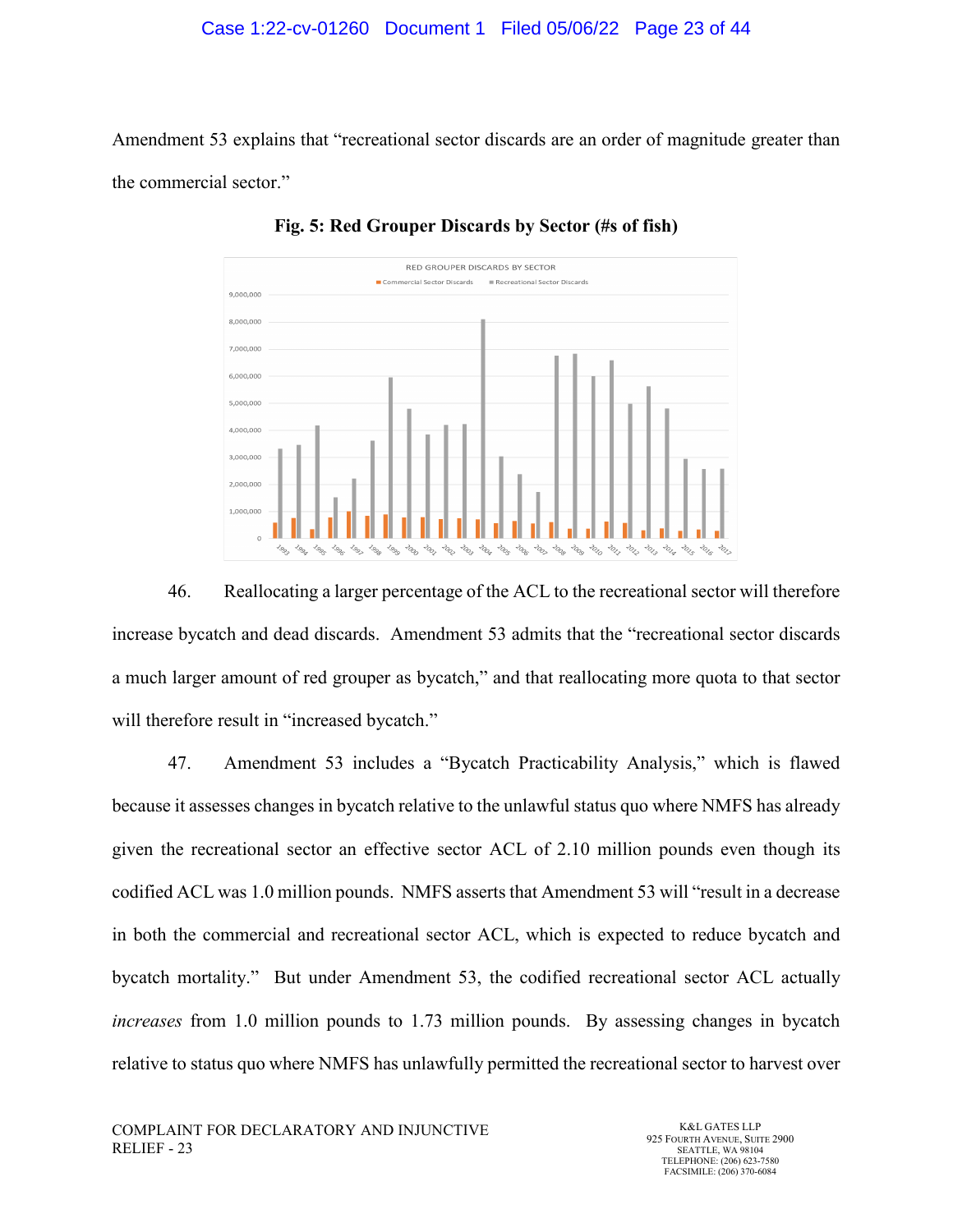#### Case 1:22-cv-01260 Document 1 Filed 05/06/22 Page 24 of 44

2.10 million pounds without any public rulemaking process, NMFS's analysis obscures the true effects on bycatch from reallocation. In reality, as Amendment 53 acknowledges, increasing the recreational sector ACL will increase bycatch and bycatch mortality.

# **J. Under Amendment 53, Total Landings Must Be Reduced to Account for Increased Recreational Dead Discards, Which Unfairly Harms the Commercial Sector**

48. Amendment 53 explains that in order to "mitigate the effects of the increased [recreational sector] bycatch" resulting from reallocation, the allocation change under Amendment 53 is "accompanied by a decrease in overall ACL."

49. If the Gulf Council and NMFS had maintained the existing allocation set by Amendment 30B, the total ACL would be 4.90 million pounds. Under Amendment 53, the recreational sector's allocation is increased to 40.7 percent from 24 percent. That allocation change necessitates a reduction in the total ACL from 4.90 million pounds to 4.26 million pounds, or a decrease of 640,000 pounds. Amendment 53 admits that the need for this reduction in total ACL is to "mitigate the effects of increased bycatch."

50. The total ACL governs fishing by both the commercial and recreational sectors. Thus, by reducing the total ACL to mitigate the effects of increased recreational sector bycatch, the commercial sector is penalized twice: once via the reduction in is sector allocation and then again with the overall reduction in the total ACL for the bycatch occurring in the recreational sector. This outcome is unfair to the commercial sector.

## **K. Amendment 53 Will Increase Uncertainty and Risk of Overfishing**

51. Unlike the commercial sector, recreational anglers are not required to report to NMFS the number of fish they land or discard. The recreational sector is an "open access" fishery and anglers do not even need a federal permit to fish for red grouper. Any reporting of catch by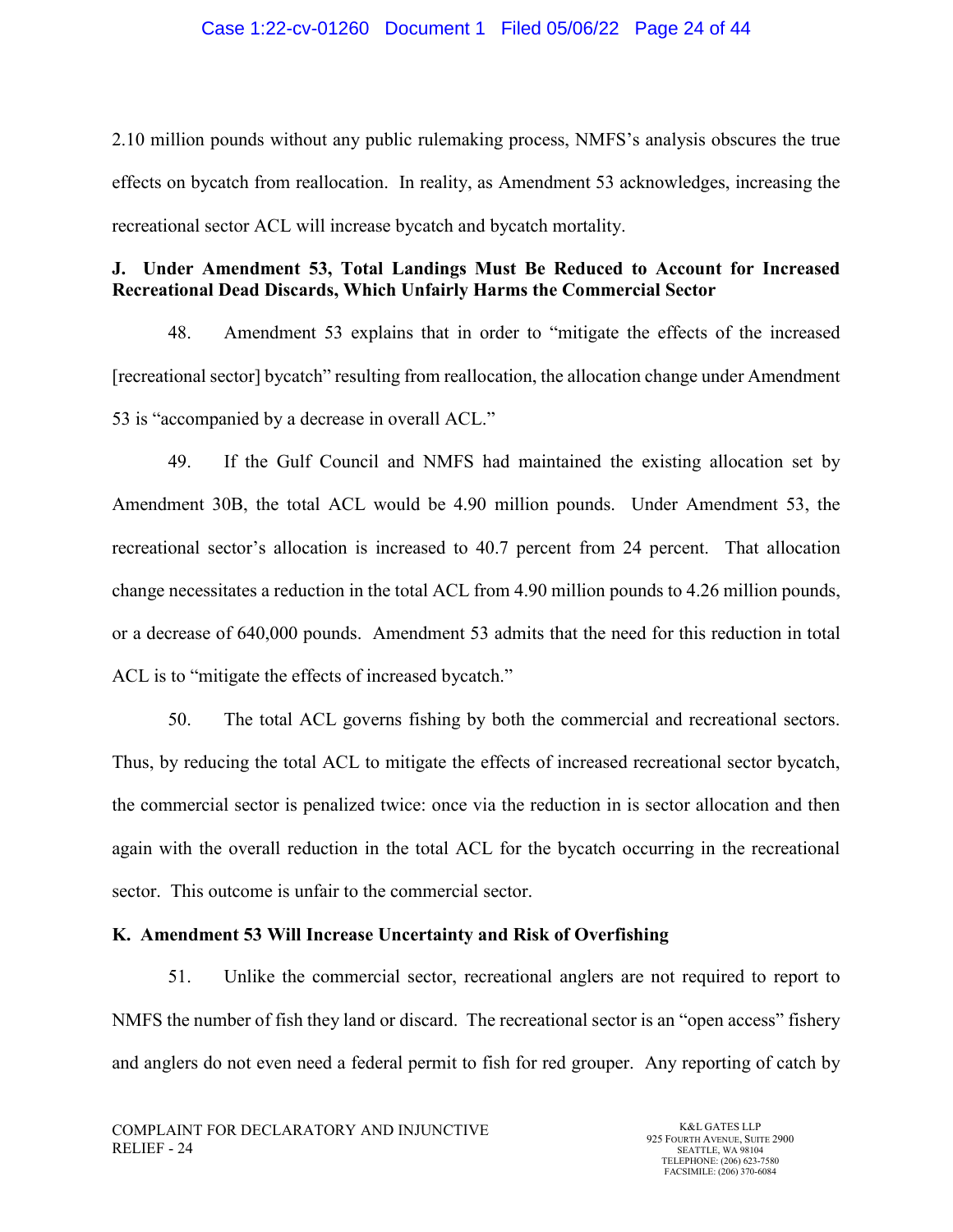#### Case 1:22-cv-01260 Document 1 Filed 05/06/22 Page 25 of 44

recreational anglers is voluntary and random if anglers happen to be intercepted when they return from a fishing trip (APAIS) or decide to fill out and mail in a survey (FES) months after the fishing trip has concluded. The data about recreational landings and discards are self-reported, and NMFS acknowledges that such data are highly uncertain, difficult to validate, and thus unreliable.

52. Amendment 53 repeatedly acknowledges that allocating a larger percentage of the total ACL to the recreational sector will therefore increase management uncertainty and risk of overfishing. For example, Amendment 53 explains that "[a]lternatives that result in larger allocations to the recreational sector could increase the likelihood of overfishing because of the uncertainty in determining recreational landings," that "allocating a greater percentage of the ACL to a sector that has more uncertainty in landings…is more likely to result in an overfishing or eventual overfished status for Gulf red grouper," and that there is "an increased potential for overfishing of red grouper if there is an increase in allocation the recreational sector, which is associated with more uncertainty in constraining harvest."

53. NMFS contends in the Amendment 53 Final Rule that the "risk of overfishing is the same under all the reallocation alternatives considered by the Council." This contention is flawed and arbitrary. NMFS's contention ignores the numerous statements in Amendment 53 and in NMFS's own regulations that increased bycatch leads to increased management uncertainty and overfishing risk. NMFS's contention is also flawed because the OFL set by Amendment 53 excludes recreational sector dead discards. NMFS's contention that the risk of overfishing is "the same" between the alternatives only holds because NMFS defines "overfishing" for this purpose to exclude a significant amount of fishing mortality.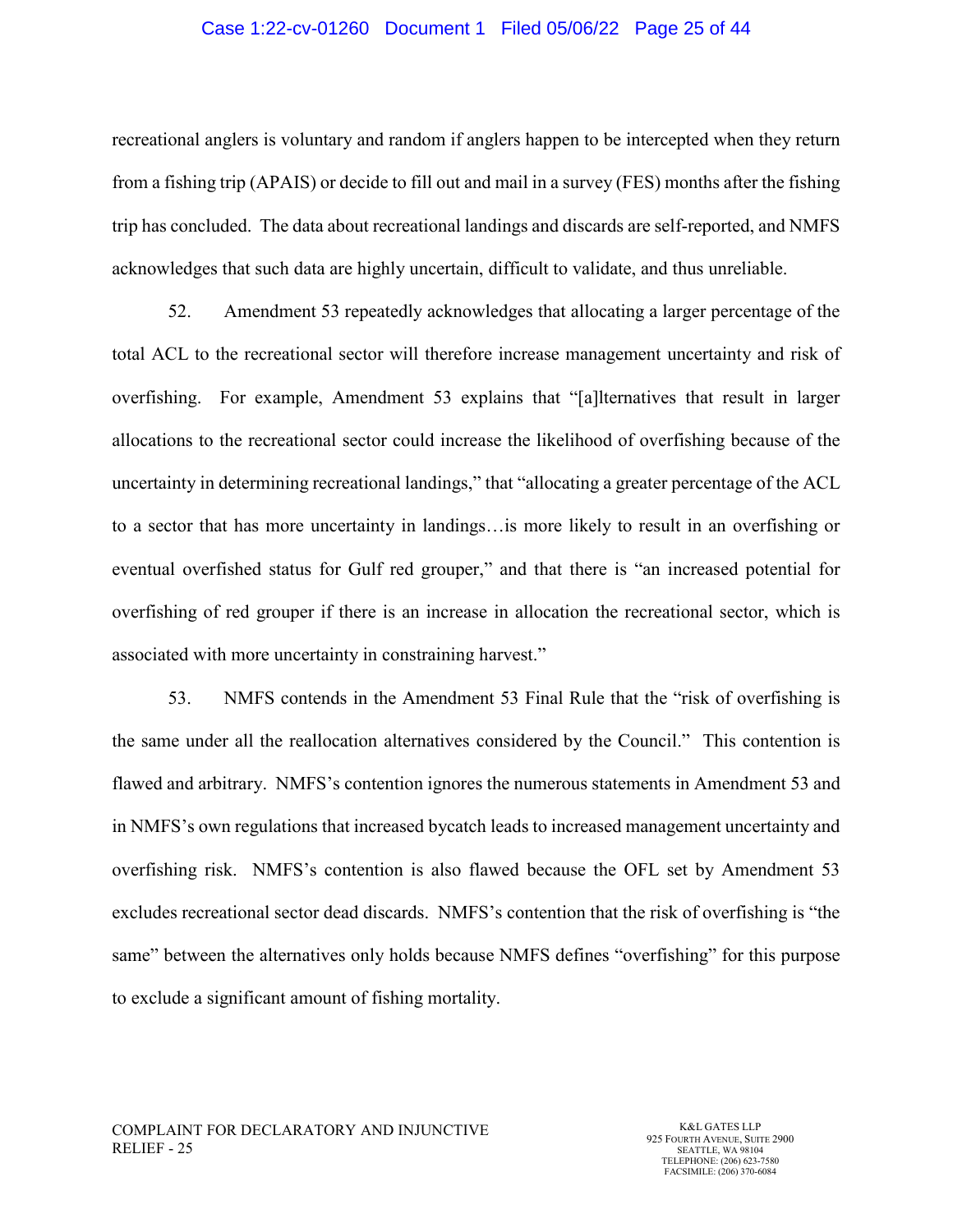#### **L. Amendment 53 Relies on Economic Analysis that NMFS Itself Found "Erroneous"**

54. NMFS attempts to justify the allocation change it initiated under Amendment 53 by claiming it will "result in the greatest net economic benefits to the nation." But NMFS previously acknowledged that no such conclusion can be drawn in this context.

55. The commercial sector operates under an IFQ program, in which a market for transferable IFQ shares and annual IFQ allocation efficiently distributes the use of quota across the participants in the commercial sector. In an earlier amendment to the Reef Fish FMP, Amendment 28, NMFS acknowledged that an IFQ program constitutes "a reasonable approximation for an efficient resource allocation." But the recreational sector is open access, and there is no market or other mechanism to efficiently distribute quota across the participants in the recreational sector. NMFS acknowledged in Amendment 28 that "the open access management approach in the recreational sector cannot be conducive to an efficient allocation…within the recreational sector." NMFS further acknowledged in Amendment 28 that "changes in net benefit estimates…and associated inferences about economic efficiency are erroneous when each sector's quota is not efficiently allocated within the sector (i.e., quota is not assigned to those participants that have the highest willingness to pay for the resource). As a result, policy prescriptions based on such inferences would not be valid, and therefore, not useful."

56. Thus, under NMFS's own analysis, the determination that Amendment 53 will "result in the greatest net economic benefits to the nation" is "erroneous."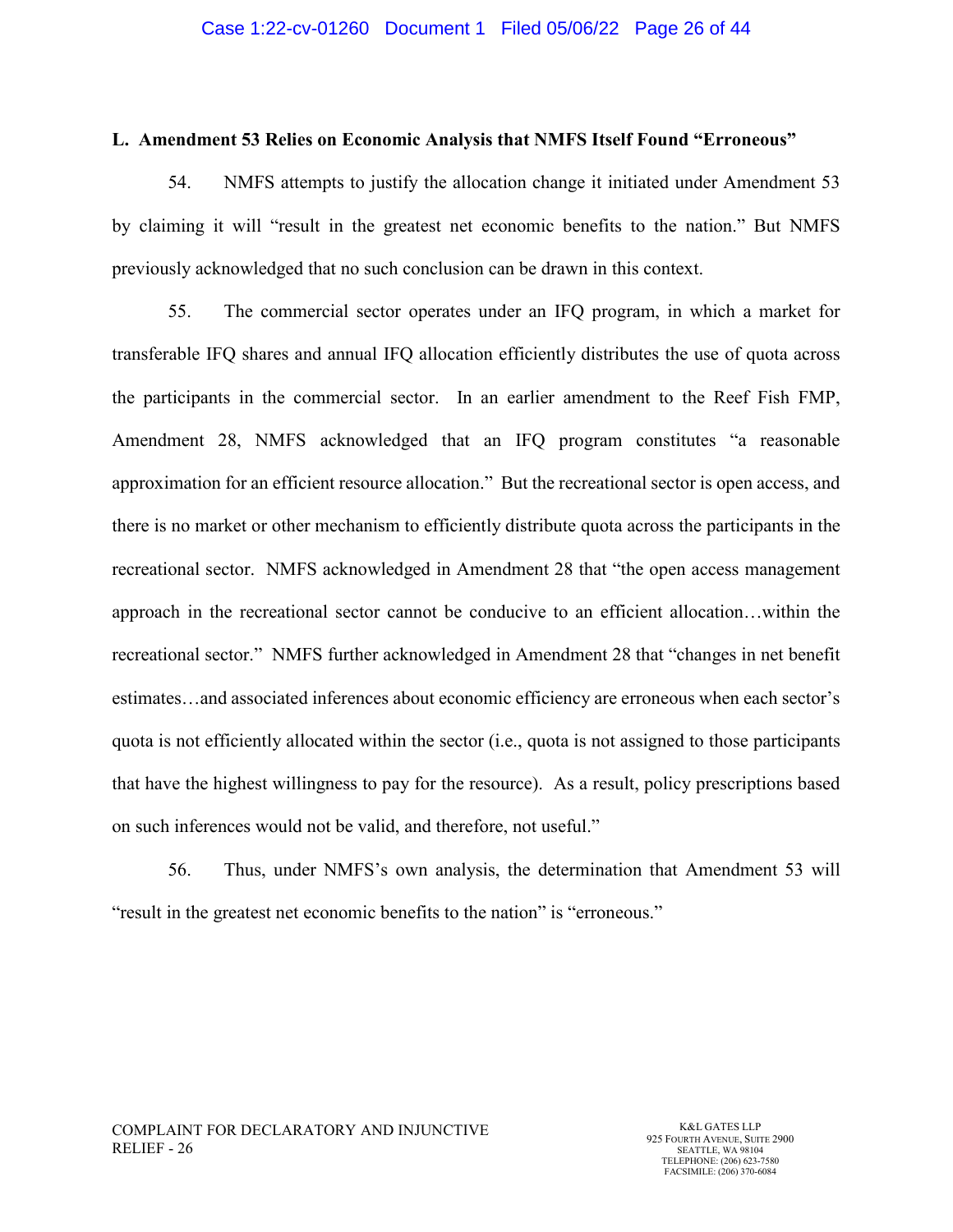#### **M. Amendment 53 Relies on Unreliable and Outdated Information**

57. Much of the analysis purporting to support reallocation under Amendment 53 is based on data or methodologies unavailable to the public, or fails use the most recent and best available data.

58. For example, Amendment 53 uses NMFS's "ACL Monitoring Datasets" for commercial and recreational sector landings over the base period of 1986-2005 to calculate the allocation change. NMFS acknowledged by email to the Shareholders' Alliance that these landings data are not generally available to the public. This is a problem because these landings data inexplicably change over time resulting in internal inconsistencies and conflicts between this data and other public information published by NMFS. Data integrity issues are compounded by the fact that the public has no way to evaluate their validity. Amendment 53 purports to rely on recreational sector landings estimates used for the 2019 stock assessment, but the landings estimates provided in Amendment 53 (*see* Table 2.1.2) do not match the landings estimates used in the stock assessment (*see* SEDAR 61, Executive Summary). For example, the 2019 stock assessment indicates that recreational sector landings in 1987 were 2,208,539 pounds. But Amendment 53 indicates that recreational sector landings in 1987 were 2,495,130 pounds, a 13 percent increase. A third set of data from a 2019 NMFS presentation to the Gulf Council indicates that recreational sector landings in 1987 were 2,212,589 pounds. And a fourth set of data published on NMFS's website indicates that the recreational sector landings in 1987 were 2,113,082 pounds. NMFS has given no rational explanation for these and other discrepancies across these datasets. As another example, for analyzing the economic effects of reallocation on the recreational sector, Amendment 53 used an estimate of \$110 per fish to determine the consumer surplus valuation of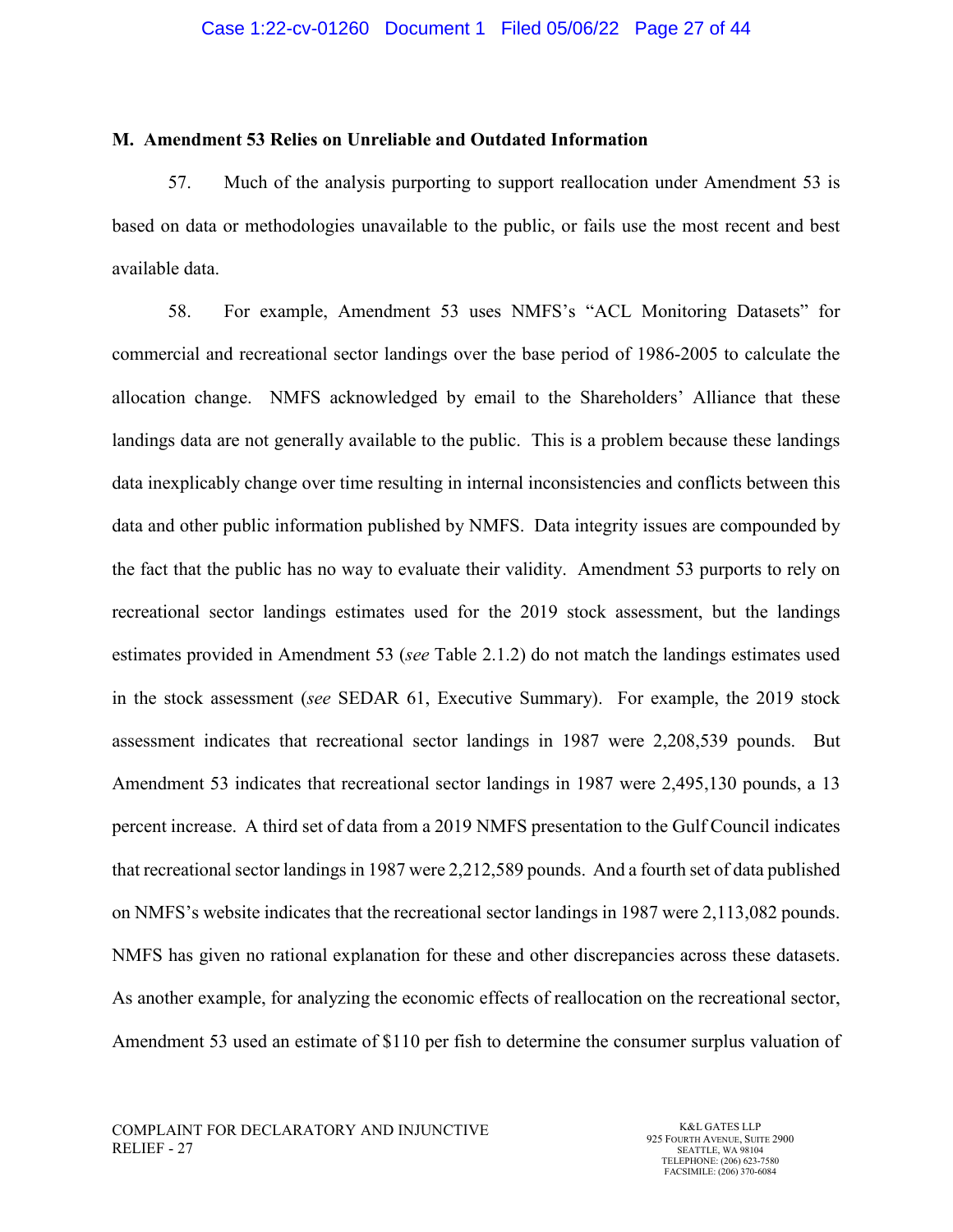#### Case 1:22-cv-01260 Document 1 Filed 05/06/22 Page 28 of 44

incremental catch by anglers, citing a 2012 paper. An updated paper in 2021 estimates the value of incremental grouper allocation at \$46 per fish, or less than half the value from the 2012 paper. The difference between \$110 per fish and \$46 per fish has a material effect on the economic analyses underlying Amendment 53, and indicates the economic benefits from reallocation are lower than presented in Amendment 53. NMFS failed to use the best available information and the result skewed the analysis in favor of the recreational sector.

## **V. FIRST CAUSE OF ACTION – VIOLATION OF MSA NATIONAL STANDARD FOUR (16 U.S.C. § 1851(a)(4))**

59. Paragraphs 1 through 58 are hereby incorporated by reference.

60. Section 301(a)(4) of the MSA, 16 U.S.C. § 1851(a)(4) ("National Standard Four"), states that allocations of fishing privileges "shall be…fair and equitable to all such [U.S.] fishermen" and "reasonably calculated to promote conservation."

61. The allocation under Amendment 53 will increase bycatch, increase management uncertainty, and increase risk of overfishing of the red grouper stock as explained in NMFS's own analyses. Accordingly, the allocation under Amendment 53 is not "reasonably calculated to promote conservation" in violation of National Standard Four.

62. In addition, Amendment 53 requires the total ACL to be reduced in order to account for increased recreational sector dead discards caused by reallocating a larger percentage of the ACL to the recreational sector. This reduction in the total ACL thus reduces the commercial sector's ACL. The commercial sector is therefore forced to fish under a catch limit that is reduced to account for increased dead discards resulting from reallocation of quota to the recreational sector. In effect, Amendment 53 forces the commercial sector to subsidize dead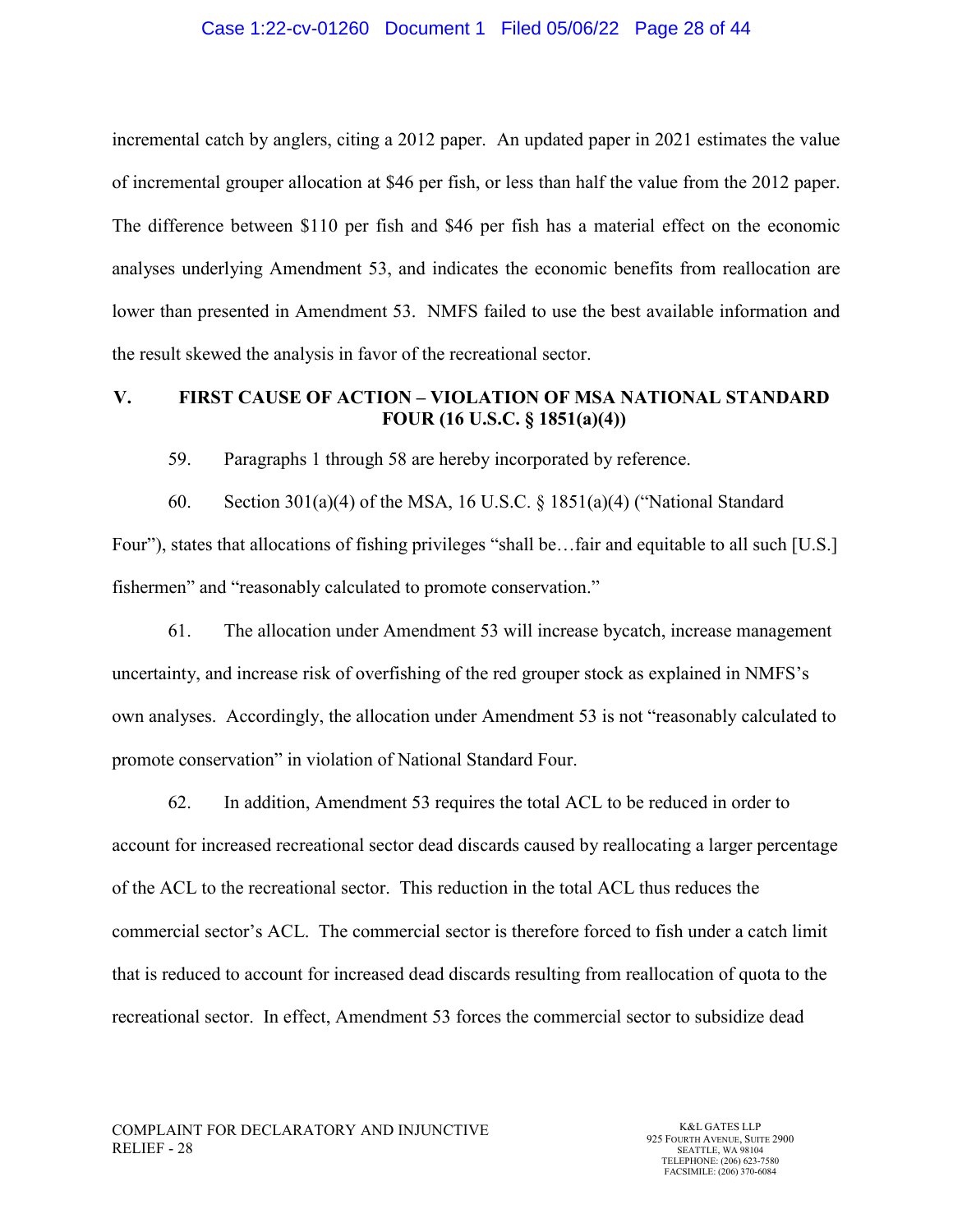#### Case 1:22-cv-01260 Document 1 Filed 05/06/22 Page 29 of 44

discards in the recreational sector. The allocation under Amendment 53 is thus not "fair and equitable" in violation of National Standard Four.

63. In addition, NMFS's guidelines for National Standard Four provide that, to be fair and equitable, an allocation should "be rationally connected with the achievement of [optimum yield] or with the furtherance of a legitimate FMP objective." 50 C.F.R. § 600.325(c)(3)(i). The Gulf Council did not develop Amendment 53 to promote any particular FMP objective. Amendment 53 also decreases yields and thus thwarts achievement of optimum yield. Amendment 53 violates National Standard Four for these reasons as well.

# **VI. SECOND CAUSE OF ACTION – VIOLATION OF MSA NATIONAL STANDARD NINE (16 U.S.C. § 1851(a)(9))**

64. Paragraphs 1 through 63 are hereby incorporated by reference.

65. Section 301(a)(9) of the MSA, 16 U.S.C. § 1851(a)(9) ("National Standard 9") requires that "[c]onservation and management measures shall, to the extent practicable, (A) minimize bycatch and (B) to the extent bycatch cannot be avoided, minimize the mortality of such bycatch."

66. NMFS projects that reallocation under Amendment 53 will increase bycatch of red grouper relative to maintaining the status quo allocation between the commercial and recreational sectors. The selected allocation under Amendment 53 maximizes bycatch relative to all the reallocation alternatives the Gulf Council and NMFS considered in this action.

67. NMFS projects that 11.6 percent of all red grouper discarded by the recreational sector will die, or roughly 430,000 dead fish per year on average from the 3.71 million red grouper the recreational sector discards on average each year. Amendment 53 fails to assess and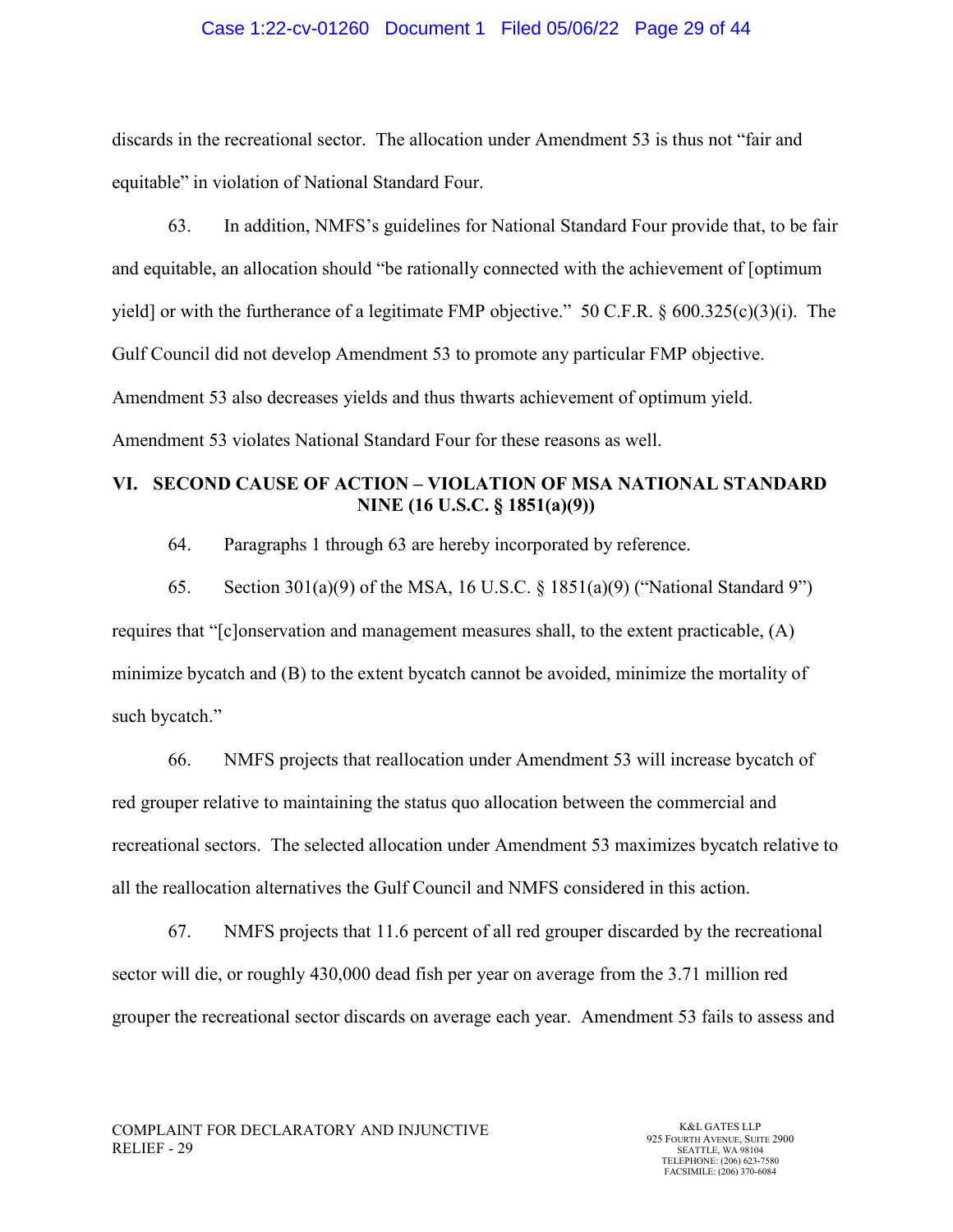#### Case 1:22-cv-01260 Document 1 Filed 05/06/22 Page 30 of 44

does not contain any measures to minimize the mortality of bycatch occurring in the recreational sector.

68. Amendment 53 therefore fails to minimize bycatch to the extent practicable and fails to minimize the mortality of bycatch to the extent practicable in violation of National Standard 9.

#### **VII. THIRD CAUSE OF ACTION – VIOLATION OF MSA SECTION 303(a)(11)**

69. Paragraphs 1 through 68 are hereby incorporated by reference.

70. Section 303(a)(11) of the MSA, 16 U.S.C. § 1853(a)(11), requires any FMP to "establish a standardized reporting methodology to assess the amount and type of bycatch occurring in the fishery, and include conservation and management measures that, to the extent practicable and in the following priority— $(A)$  minimize bycatch; and  $(B)$  minimize the mortality of bycatch which cannot be avoided."

71. The Reef Fish FMP does not have a bycatch reporting methodology that is standardized across the reef fish fishery to assess the amount and type of bycatch occurring in the fishery. The voluntary surveys of recreational anglers (MRIP-FES) are not comparable to or as reliable as the mandatory reporting that occurs in the commercial sector. In the commercial sector, participants must fill out and submit to NMFS logbooks for each fishing trip that record landings, twenty percent of participants must fill out mandatory supplemental logbook reports to report discards, and upon request by NMFS vessels must carry human observers to record any bycatch. These measures enable NMFS to make reliable estimates about bycatch in the commercial sector. By contrast, the recreational sector—which is responsible for over 90 percent of red grouper bycatch—has no mandatory bycatch reporting. Anglers can voluntarily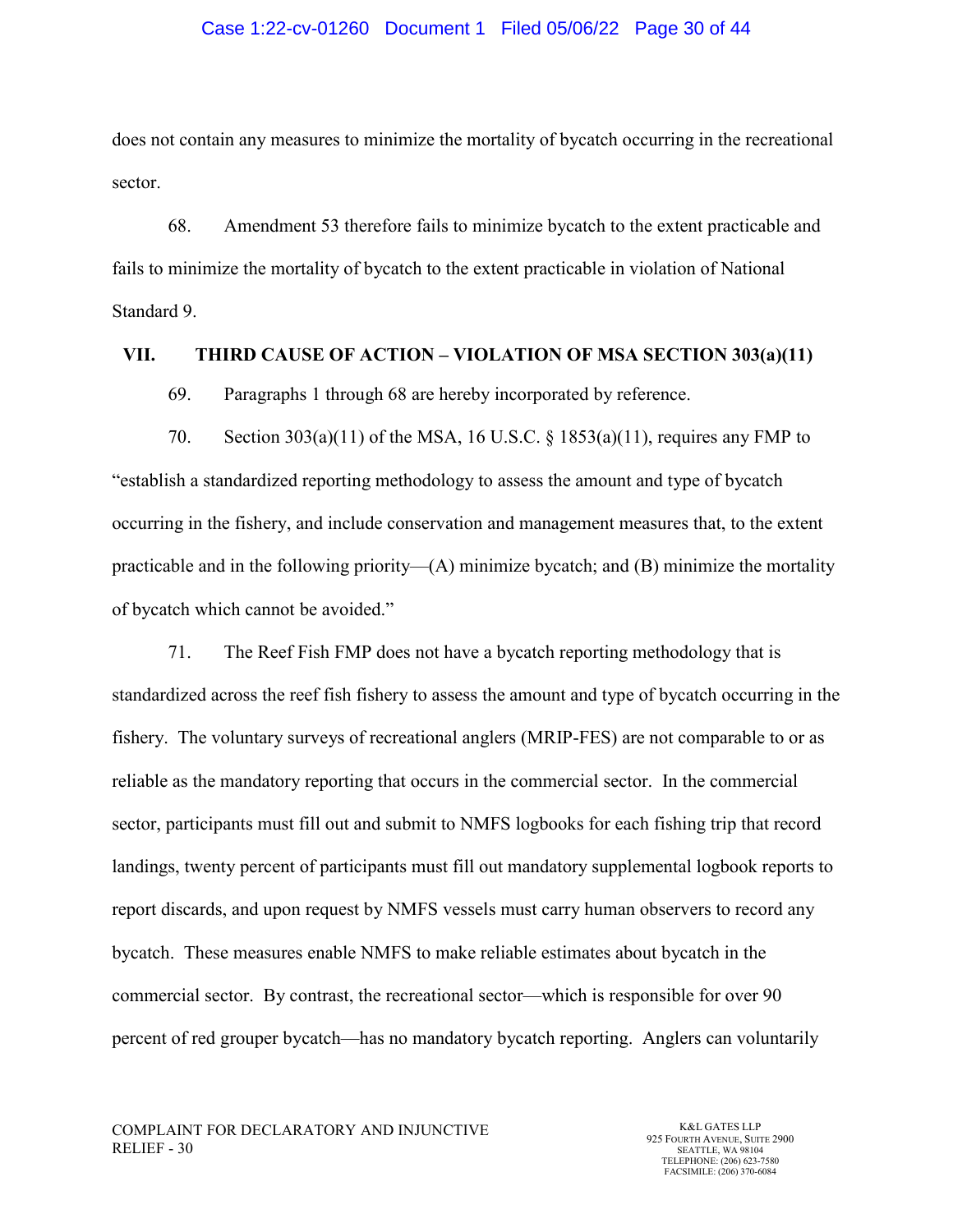### Case 1:22-cv-01260 Document 1 Filed 05/06/22 Page 31 of 44

participate in dockside or mail-in surveys, but coverage is sparse and the data collected is unreliable. It is arbitrary for NMFS to require mandatory reporting from the commercial sector, which is responsible for less than 10 percent of red grouper bycatch, but not to require mandatory reporting from the recreational sector, which is responsible for over 90 percent of red grouper bycatch.

72. Amendment 53 exacerbates this problem because it increases bycatch as a function of increasing the recreational sector's red grouper allocation. Thus, it is critical for NMFS to implement a standardized methodology across the fishery so that bycatch data can be gathered from the recreational sector, which is responsible for over 90 percent of red grouper bycatch, that is as reliable as the data gathered from the commercial sector. This data is needed to reduce uncertainty about mortality and ensure overfishing is prevented. NMFS's own regulations recognize that "bycatch can increase substantially the uncertainty concerning total fishing-related mortality, which makes it more difficult to assess the status of stocks, to set the appropriate optimum yield ("OY") and define overfishing levels, and to ensure that OYs are attained and overfishing levels are not exceeded." 50 C.F.R. § 600.350(b).

73. By failing to establish a bycatch reporting methodology that is standardized across the reef fish fishery to assess the amount and type of bycatch occurring in the fishery, Amendment 53 violates MSA Section 303(a)(11).

#### **VIII. FOURTH CAUSE OF ACTION – VIOLATION OF MSA SECTION 303(a)(15)**

74. Paragraphs 1 through 73 are hereby incorporated by reference.

75. Section 303(a)(15) of the MSA, 16 U.S.C. § 1853(a)(15), requires all FMPs to "establish a mechanism for specifying annual catch limits in the plan (including a multiyear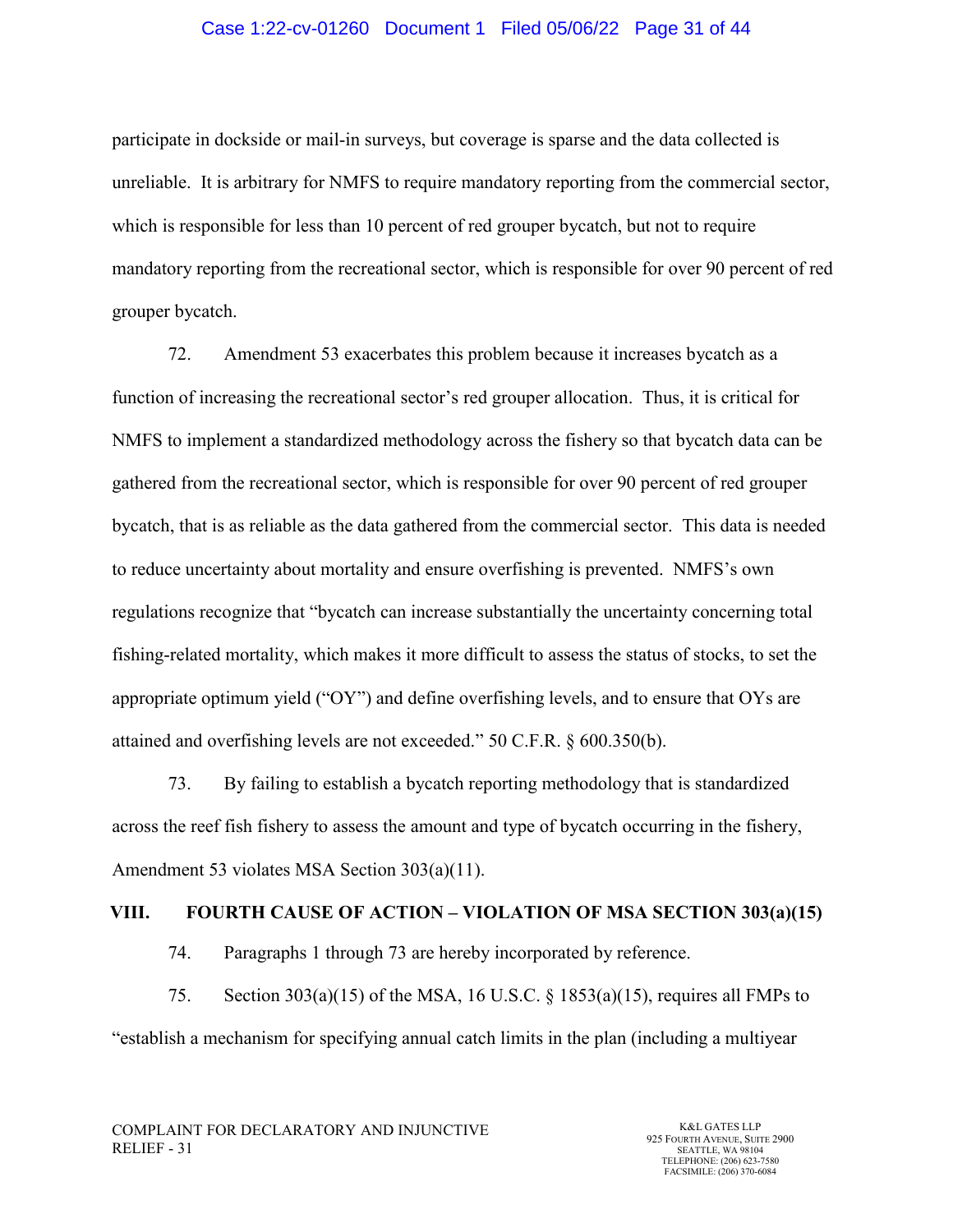#### Case 1:22-cv-01260 Document 1 Filed 05/06/22 Page 32 of 44

plan), implementing regulations, or annual specifications, at a level such that overfishing does not occur in the fishery, including measures to ensure accountability." NMFS defines the word "catch" to mean the "total quantity of fish, measured in weight or numbers of fish, taken in commercial, recreational, subsistence, tribal, and other fisheries. Catch includes fish that are retained for any purpose, as well as mortality of fish that are discarded." 50 C.F.R. §  $600.310(f)(1)(i)$ . Thus, the term "catch" includes dead discards, and the annual catch limit must therefore include dead discards. Similarly, NMFS defines the OFL as "the annual amount of catch that corresponds to the estimate of [the maximum fishing mortality threshold] applied to a stock or stock complex's abundance and is expressed in terms of numbers or weight of fish." 50 C.F.R. § 600.310(e)(2)(i)(D). Dead discards must therefore be included in the specification of OFL.

76. NMFS's guidelines explain that the ABC (on which the total ACL is based; see Fig. 2, supra) "should be expressed in terms of catch, but may be expressed in terms of landings as long as estimates of bycatch and any other fishing mortality not accounted for in the landings are incorporated into the determination of ABC." 50 C.F.R. § 600.310(f)(3)(i). Thus, where the ABC expressed in terms of landings (not "catch"), dead discards must be reflected in the OFL and then removed when setting the ABC. Otherwise the OFL would arbitrarily exclude some quantity of fishing mortality.

77. Amendment 53 violates these steps for setting ACLs set forth in NMFS's regulations. Amendment 53 sets the OFL at 4.66 million pounds, the ABC at 4.26 million pounds, and the total ACL at 4.26 million pounds. Neither the OFL, ABC nor the total ACL include bycatch mortality. Instead, NMFS attempts to estimate bycatch mortality and account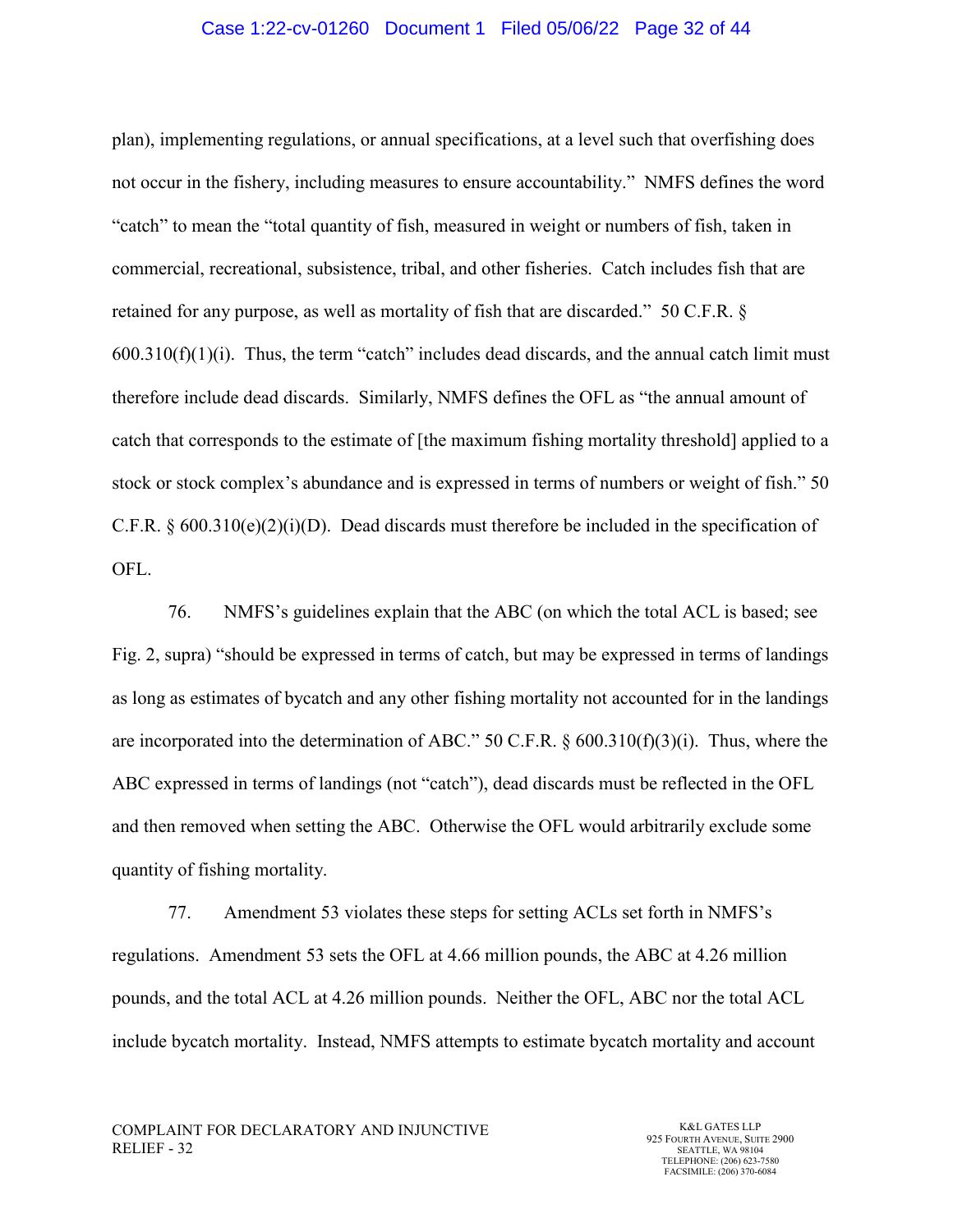#### Case 1:22-cv-01260 Document 1 Filed 05/06/22 Page 33 of 44

for it prior to setting the OFL, but these estimates are not subject to public review. Nor is there any publicly available method for tracking estimated discards during the fishing season against NMFS's projections to ensure their accuracy or to ensure overfishing does not occur. The recreational sector has no incentive to minimize bycatch or bycatch mortality. It is arbitrary for NMFS to set an OFL that excludes a significant portion of fishing mortality occurring in the fishery, namely recreational sector dead discards. By attempting to account for a significant source of fishing mortality "off the books," NMFS undermines key conservation goals of the MSA.

78. Amendment 53 sets an OFL, ABC, total ACL, and sector ACLs for the red grouper fishery that exclude dead discards and include only fish landed. Amendment 53 therefore violates MSA section 303(a)(15).

# **IX. FIFTH CAUSE OF ACTION – VIOLATION OF MSA NATIONAL STANDARD ONE**

79. Paragraphs 1 through 78 are hereby incorporated by reference.

80. Section 301(a)(1) of the MSA, 16 U.S.C. § 1851(a)(1) ("National Standard One") states that "[c]onservation and management measures shall prevent overfishing while achieving, on a continuing basis, the optimum yield from each fishery for the United States fishing industry."

81. Secretarial Amendment 1 to the Reef Fish FMP set the OY for the red grouper fishery as the yield at "75 percent of  $F_{MSY}$ ," or the yield from fishing with a total fishing mortality rate of 75 percent of the rate that would produce the MSY.

82. Amendment 53 does not establish an ABC, total ACL or sector ACLs that are tied to the achievement of the OY set by Secretarial Amendment 1. By reallocating more of the total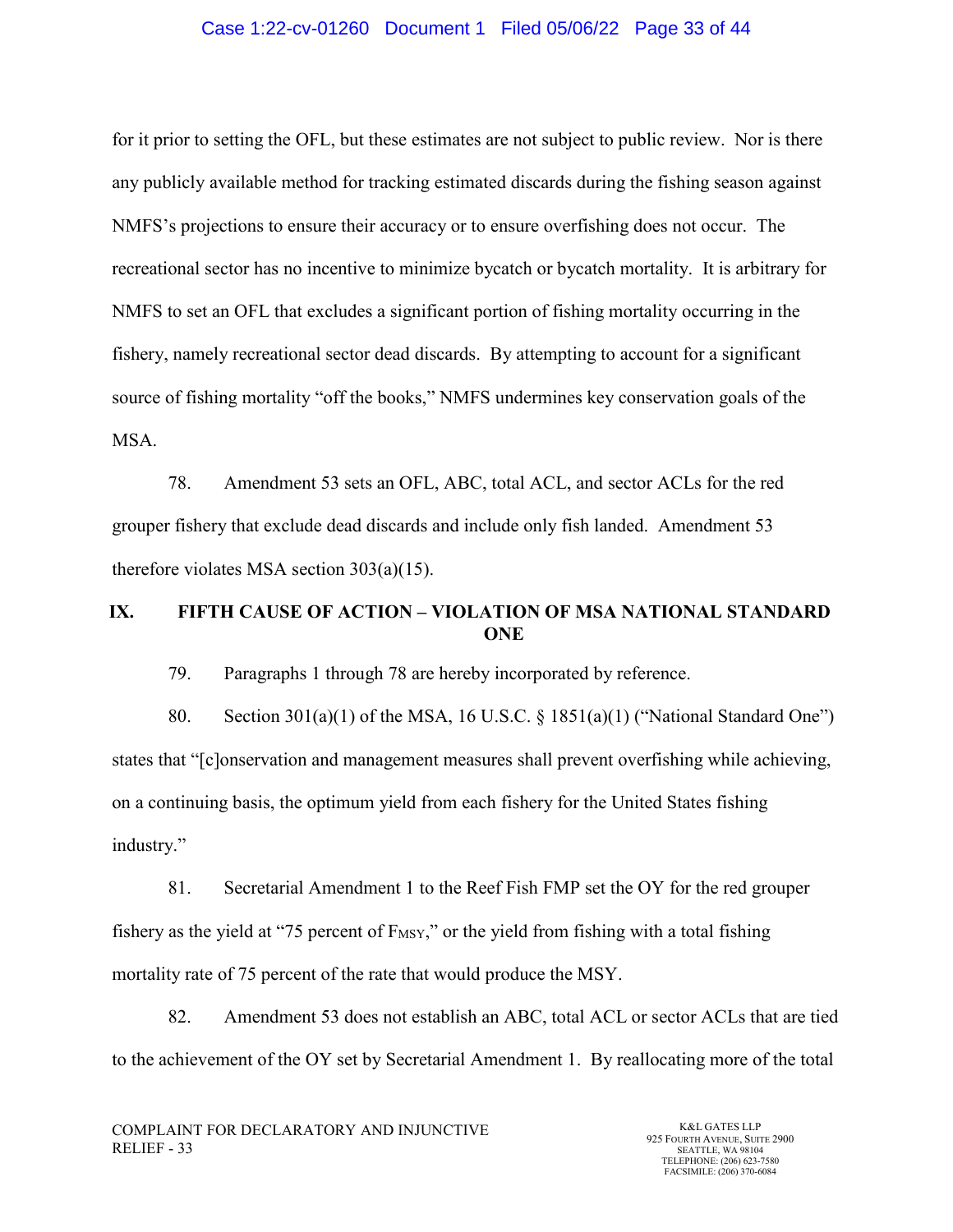#### Case 1:22-cv-01260 Document 1 Filed 05/06/22 Page 34 of 44

ACL to the recreational sector, Amendment 53 will increase dead discards from the recreational sector, which necessitates a corresponding decrease in the ABC and total ACL. Thus, by changing the allocation between the commercial and recreational sectors, Amendment 53 reduces the yield the stock can produce for consumption. As a result, the conservation and management measures for the red grouper fishery do not achieve optimum yield on a continuing basis in violation of National Standard One.

## **X. SIXTH CAUSE OF ACTION – VIOLATION OF MSA SECTIONS 303(a)(3), 303(a)(4)(A), AND 302(h)(5)**

83. Paragraphs 1 through 82 are hereby incorporated by reference.

84. Section 303(a)(3) of the MSA, 16 U.S.C. § 1853(a)(3), states that any FMP "shall… assess and specify the…optimum yield from, the fishery, and include a summary of the information utilized in making such specification." Section 303(a)(4)(A) of the MSA, 16 U.S.C. § 1853(a)(4)(A), states that any FMP "shall…assess and specify…the capacity and the extent to which fishing vessels of the United States, on an annual basis, will harvest the optimum yield." Section 302(h)(5) of the MSA, 16 U.S.C.  $\S$  1852(h)(5), states that each Regional Fishery Management Council "shall…review on a continuing basis, and revise as appropriate, the assessments and specifications made pursuant to section  $1853(a)(3)$  and (4) of this title with respect to the optimum yield from…each fishery."

85. The OY for the red grouper fishery was set by NMFS under Secretarial Amendment 1 to the FMP in 2004. The Gulf Council has not reviewed on a continuing basis the assessment and specification of OY. The Gulf Council has not reviewed on a continuing basis the assessment and specification of the capacity and the extent to which fishing vessels of the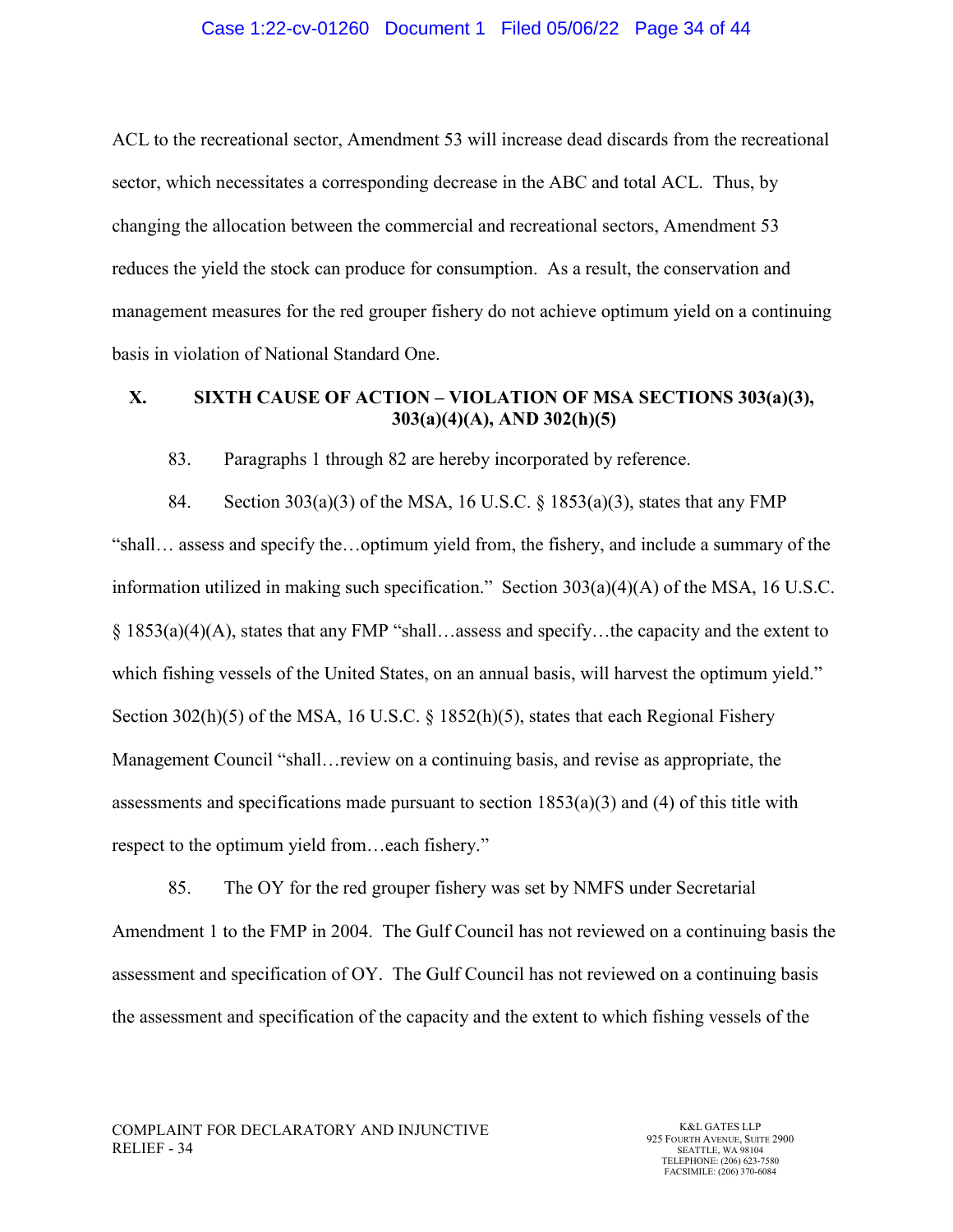#### Case 1:22-cv-01260 Document 1 Filed 05/06/22 Page 35 of 44

United States, on an annual basis, will harvest the optimum yield. The Gulf Council has not revised these assessments and specifications as appropriate.

86. Amendment 53 effectively reduces OY because it lowers the OFL, ABC, and total ACL to account for increased dead discards that result from shifting more of the allocation to the recreational sector. The amount of fish landed by both the commercial and recreational sectors must be reduced to account for the increased amount of fish that will be discarded dead by the recreational sector under Amendment 53. Accommodating increased bycatch is not a relevant social, economic, or ecological factor that could be used to reduce OY.

87. Under these circumstances, Amendment 53 should have revised the assessment and specification of OY, and the capacity and the extent to which fishing vessels of the United States, on an annual basis, will harvest the OY. Amendment 53 fails to do so.

88. Amendment 53 and the Reef Fish FMP violates MSA Section 303(a)(3), 303(a)(4)(A), and 302(h)(5).

## **XI. SEVENTH CAUSE OF ACTION – VIOLATION OF MSA NATIONAL STANDARD TWO**

89. Paragraphs 1 through 88 are hereby incorporated by reference.

90. Section 301(a)(2) of the MSA, 16 U.S.C. § 1851(a)(2) ("National Standard Two") provides that "conservation and management measures shall be based upon the best scientific information available." NMFS's National Standard Two guidelines provide that management actions require "high quality" data and that "successful fishery management depends, in part, on the thorough analysis of this information." 50 C.F.R.  $\S$  600.315(a)(1). NMFS's guidelines recognize that the MSA "provides broad public and stakeholder…access to the scientific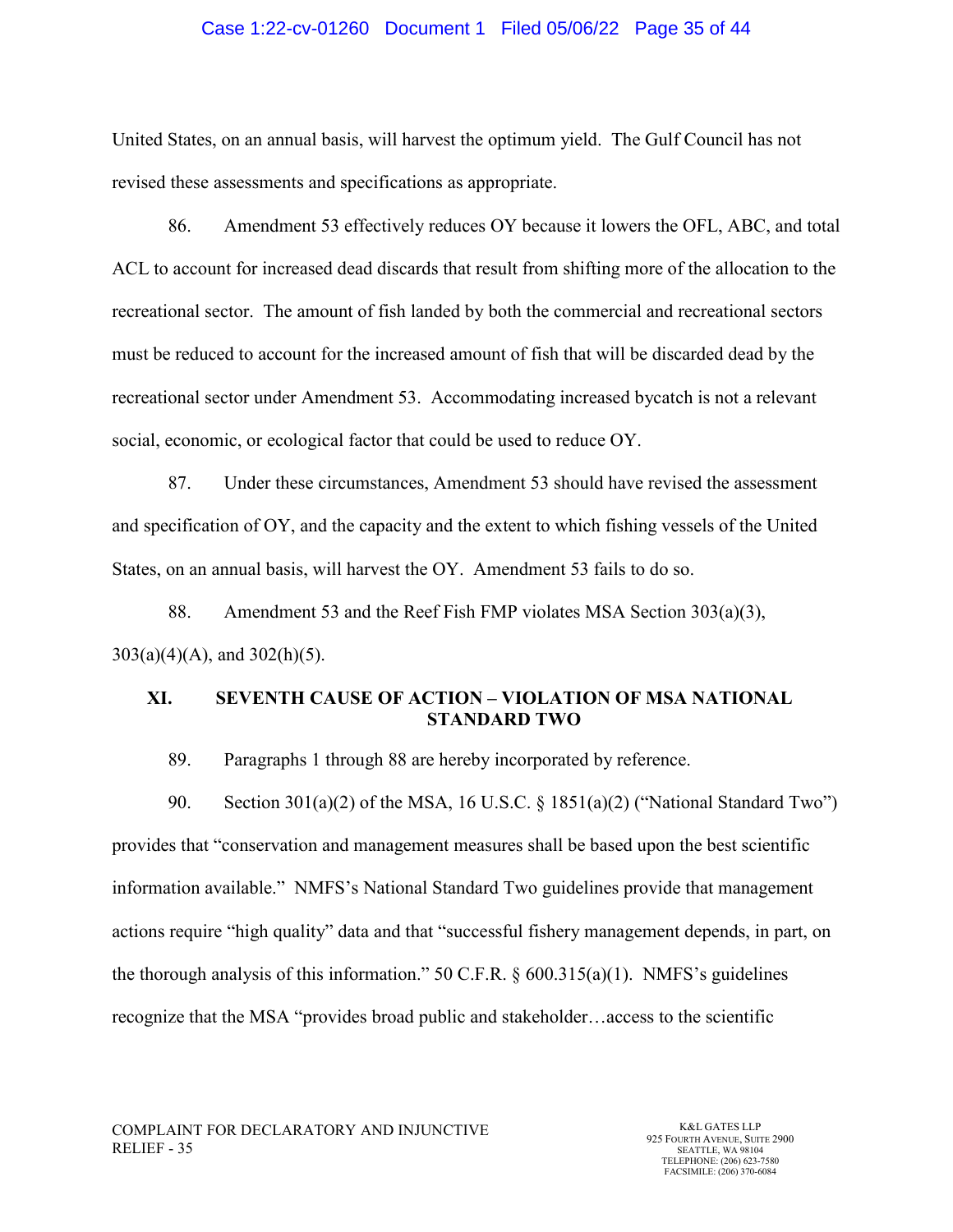#### Case 1:22-cv-01260 Document 1 Filed 05/06/22 Page 36 of 44

information upon with the [management] process and management measures are based." *Id*. § 600.315(a)(6)(iv).

91. Amendment 53 relies upon poor quality and unreliable estimates of recreational sector landings from 1986-2005. The landings estimates provided by NMFS for these years change over time without rational explanation. NMFS has not publicly disclosed its precise methods for recalibrating landings estimates from 1986-2005, initially estimated using MRFSS, into "MRIP-FES units." Nor has NMFS explained how its recalibration methodology addressed the "serious flaws in design or implementation" or "inadequate analysis methods" that tainted MRFSS landings estimates according to the 2006 NRC study.

92. The commercial sector landings data used in Amendment 53 also inexplicably changed from prior published data. Commercial sector landings were based on reports made by commercial fish harvesters at the time of landing fish at licensed fish dealers. These data were not subject to any recalibration, as were recreational sector landings estimates. But the commercial sector landings data used for reallocation under Amendment 53 do not match landings data used in prior red grouper stock assessments. NMFS asserts that determining the reason for these discrepancies would require a "forensic analysis." NMFS admittedly does not know the reason for these changed landings data, and therefore cannot rationally certify that the commercial sector landings data used in Amendment 53 constitute the best scientific information available as required by National Standard Two.

93. Amendment 53 relies on an outdated study from 2012 to assess the economic impacts to the recreational sector resulting from reallocation. NMFS ignored a new study from 2021 and other studies that, if used, would have materially changed the economic analysis in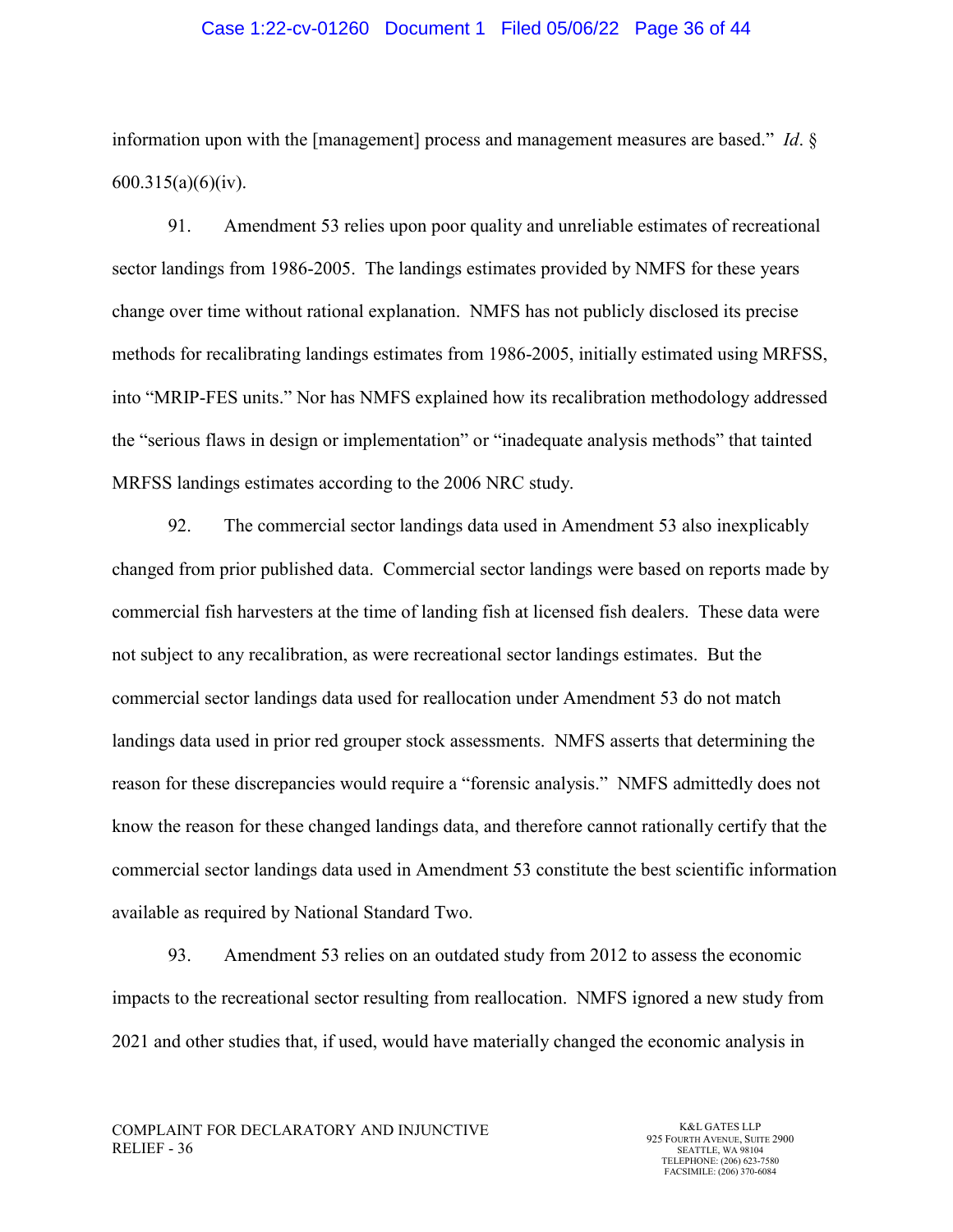#### Case 1:22-cv-01260 Document 1 Filed 05/06/22 Page 37 of 44

Amendment 53 and showed that the economic benefits projected from reallocation are significantly less than estimated in Amendment 53.

94. NMFS disregarded superior or contrary data in developing and approving Amendment 53.

95. Amendment 53 is not based upon the "best available science" as required by MSA National Standard Two.

## **XII. EIGHTH CAUSE OF ACTION -- VIOLATION OF MSA NATIONAL STANDARD EIGHT**

96. Paragraphs 1 through 95 are hereby incorporated by reference.

97. Section 301(a)(8) of the MSA, 16 U.S.C. § 1851(a)(8) ("National Standard Eight"), requires NMFS to "take into account the importance of fishery resources to fishing communities by utilizing economic and social data that meet the requirements of [National Standard Two], in order to provide for the sustained participation of such communities" and "to the extent practicable, minimize adverse economic impacts on such communities." NMFS's guidelines for National Standard Eight recognize that an allocation "may benefit some communities at the expense of others," but explain that "[d]eliberations regarding the importance of fishing communities…must not compromise the achievement of conservation requirements and goals of the FMP."

98. Amendment 53 benefits the recreational fishing community at the expense of the commercial fishing community while simultaneously undermining conservation objectives for the red grouper fishery. Amendment 53 codifies a level of participation by the recreational fishing community that, due to increased bycatch and management risk, undermines achievement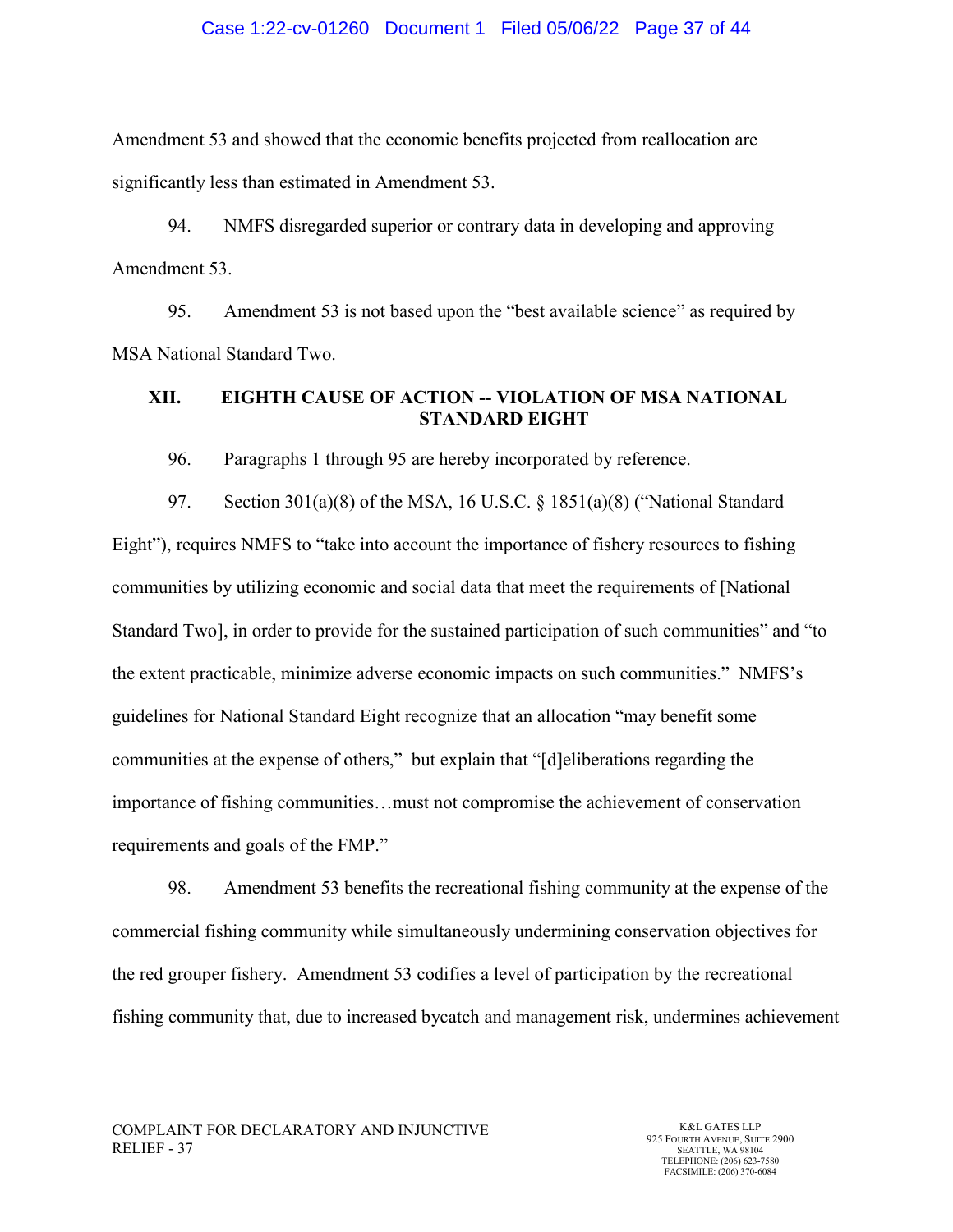#### Case 1:22-cv-01260 Document 1 Filed 05/06/22 Page 38 of 44

of conservation requirements and goals of the FMP while simultaneously maximizing adverse economic impacts to the commercial fishing community.

99. Amendment 53 violates National Standard Eight.

## **XIII. NINTH CAUSE OF ACTION – VIOLATIONS OF THE ADMINISTRATIVE PROCEDURE ACT**

100. Paragraphs 1 through 99 are hereby incorporated by reference.

101. Under the APA, this Court shall "hold unlawful and set aside agency action, findings, and conclusions found to be…arbitrary, capricious, an abuse of discretion, or otherwise not in accordance with law; [or]…without observance of procedure required by law…" 5 U.S.C.  $\S$ § 706(2)(A), 706(2)(D).

102. In approving Amendment 53 and promulgating the Amendment 53 Final Rule, NMFS acted arbitrarily, capriciously, and in violation of law, abused its discretion, and acted without observance of procedure required by law.

103. Amendment 53 violates the APA for the reasons set forth in paragraphs 38 through 99 above.

104. In addition, Amendment 53 is an unlawful post-hoc rulemaking. NMFS has already reallocated a more than 40 percent of the total red grouper harvest to the recreational sector starting in 2020. NMFS predetermined the outcome of the rulemaking for Amendment 53.

105. Amendment 53 relies on secret data not disclosed to the public. This includes without limitation NMFS SEFSC's ACL Monitoring Datasets, calibrations and other revisions of historical landings data, calculations of increased dead discards from various allocation scenarios, and unexplained economic analyses. Under the APA, the public is entitled to access the technical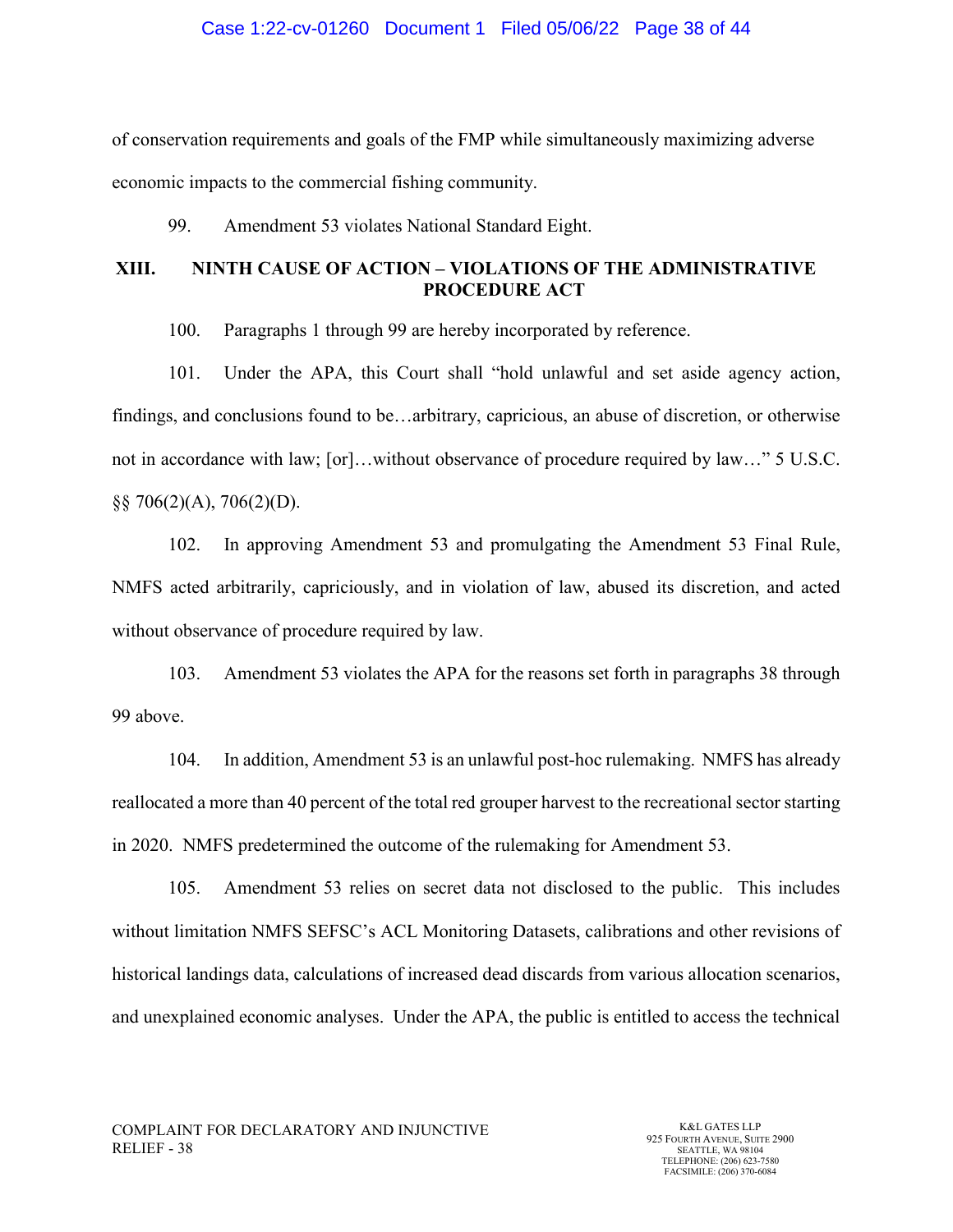### Case 1:22-cv-01260 Document 1 Filed 05/06/22 Page 39 of 44

information about which rules are based and a failure to provide such information violates the APA.

106. Amendment 53 does not require mandatory reporting of landings and discards by the recreational sector. Under Amendment 53, the recreational sector will be responsible for over 40 percent of red grouper landings, and over 90 percent of red grouper discards. The commercial sector is required to report its landings and discards. Amendment 53 arbitrarily fails to require comparable reporting of landings and discards by the recreational sector.

107. Amendment 53 sets an ACT for the recreational sector ostensibly based on the Gulf Council's ACL/AM Control Rule. The control rule provides that the recreational sector ACT should be set nine percent lower than the recreational sector ACL. But in violation of the control rule, Amendment 53 arbitrarily applies the ACT only in a year following a year in which the recreational sector exceeds its ACL. Amendment 53 does not explain the basis for the selective application of the ACT in violation of the Gulf Council's control rule.

108. Amendment 53 contends that reallocation to the recreational sector is "expected to result in the greatest net economic benefits to the nation." But NMFS previously determined that such a conclusion is "erroneous." Amendment 53 is arbitrary and capricious because it conflicts with accepted economic principles and NMFS's own analyses.

109. Certain analyses in Amendment 53 assume that the ratio of CHTS to FES recreational sector landings estimates is 1.0 to 2.10. Amendment 53 does not explain the basis for this ratio, and it conflicts with the observed CHTS to FES ratios set forth in landings data published in Amendment 53. Amendment 53's use of the 1.0 to 2.10 CHTS to FES ratio is arbitrary.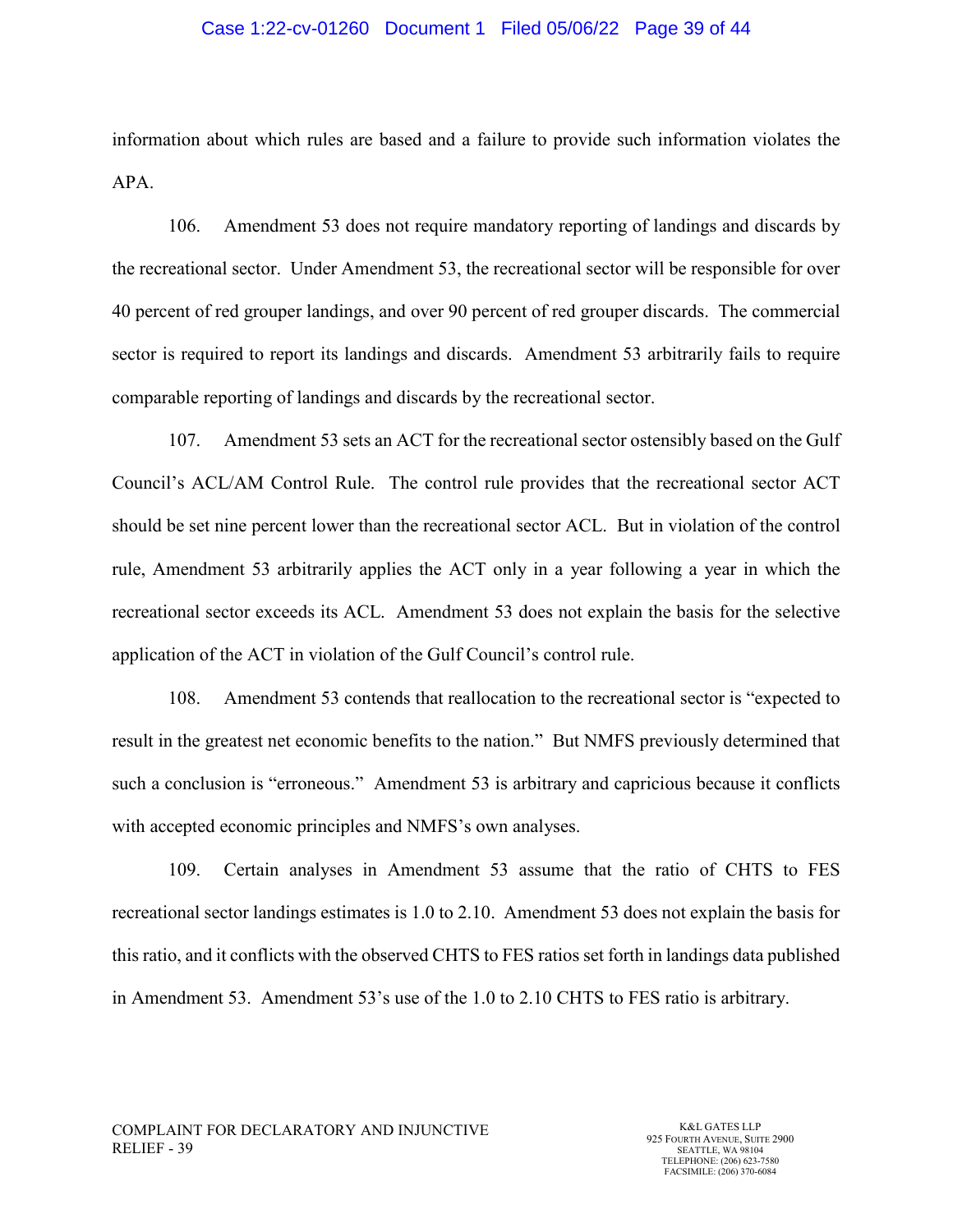#### Case 1:22-cv-01260 Document 1 Filed 05/06/22 Page 40 of 44

110. Amendment 53 did not comply with the Gulf Council's Allocation Policy. That policy states that the Gulf Council will undertake a comprehensive allocation review upon receipt of "relevant new information, e.g., data recalibration." The shift from CHTS to FES prompted NMFS to undertake a recalibration of historical recreational landings data. This should have triggered a comprehensive allocation review pursuant to the Gulf Council's Allocation Policy. No such allocation review was performed.

111. NMFS made extensive and material revisions to Amendment 53 after the Gulf Council voted to adopt it, but the Gulf Council never reviewed or approved the changes NMFS made. In these circumstances the MSA contemplates that the Gulf Council, not NMFS, shall develop FMPs and FMP amendments. Because the Gulf Council did not review or approve the final version of Amendment 53, the amendment was therefore adopted without observance of procedure required by the MSA.

112. NMFS also violated MSA Section 304(b)(3), 16 U.S.C. § 1854(b)(3), by failing to publish the Amendment 53 Final Rule "within 30 days after the end of the comment period" on the proposed rule for Amendment 53. That comment period ended on February 18, 2022. NMFS was required by statute to publish the Amendment 53 Final Rule by March 21, 2022. NMFS did not publish the Amendment 53 Final Rule until May 2, 2022. This delay was unlawful and prejudicial to plaintiffs' ability to seek timely judicial review of Amendment 53.

113. Amendment 53 violates the APA for the reasons above and for additional reasons to be demonstrated on summary judgment.

#### **XIV. TENTH CAUSE OF ACTION – VIOLATION OF NEPA**

114. Paragraphs 1 through 113 are hereby incorporated by reference.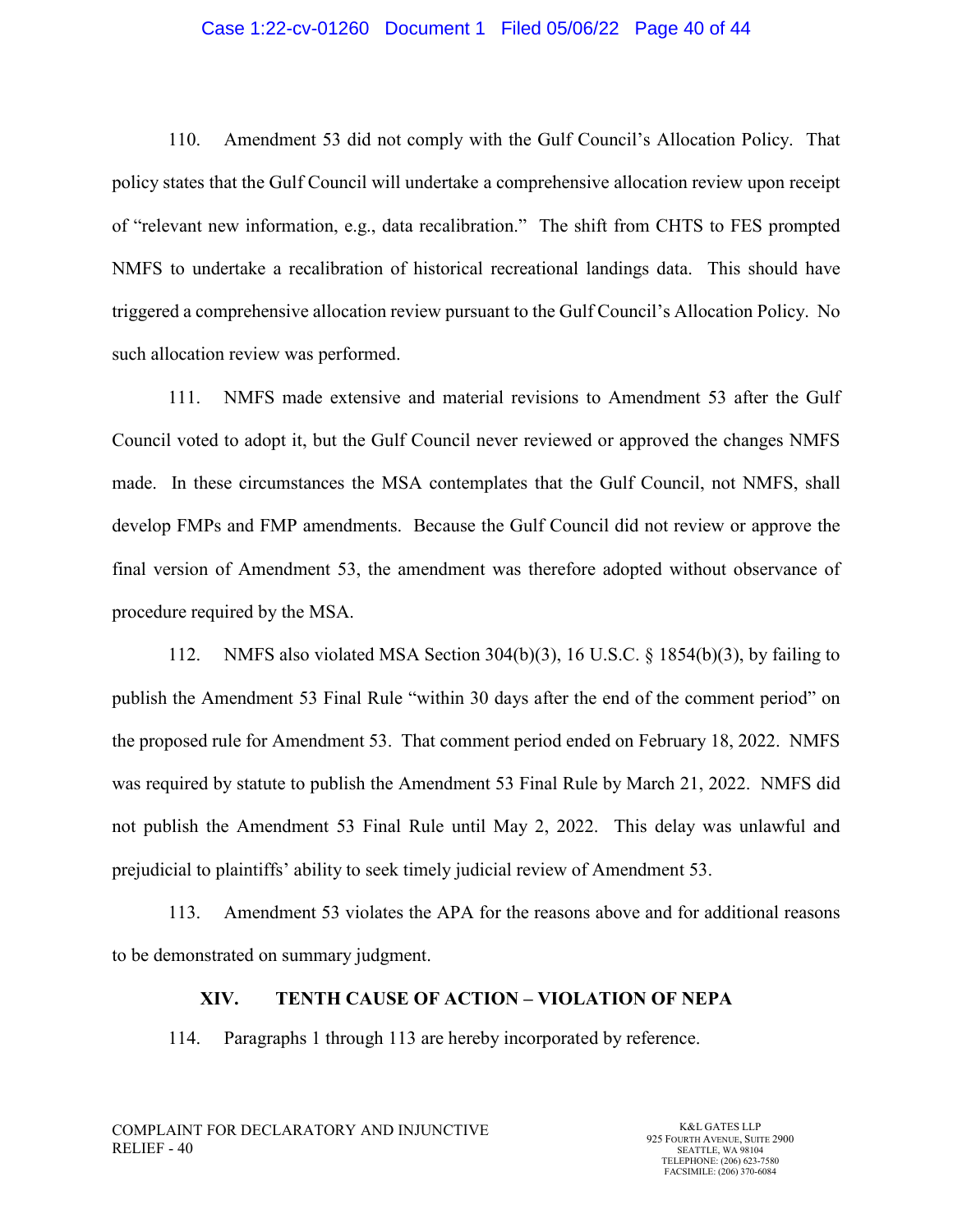#### Case 1:22-cv-01260 Document 1 Filed 05/06/22 Page 41 of 44

115. Among other requirements, NEPA requires that management actions like Amendment 53 "specify the underlying purpose and need for the proposed action," "[e]valuate reasonable alternatives to the proposed action," "[d]iscuss each alternative considered in detail…so that reviewers may evaluate their comparative merits," and include a "no action" alternative. 40 C.F.R. §§ 1502.13, 1502.14. Agencies like NMFS must evaluate alternatives against a "no action" alternative that is legally viable, not predetermine the result of the environmental analysis, and must take a "hard look" at environmental impacts.

116. Amendment 53 acknowledges that the "no action" alternative is "not legally viable," but fails to explain all the reasons why that is the case. One reason the "no action" alternative is not legally viable is because NMFS unlawfully reallocated the quota prior to the Amendment 53 Final Rule. Since 2020, without undertaking any public rulemaking procedure, NMFS has allowed the recreational sector to harvest over 40 percent of total landings in the red grouper fishery. Amendment 53 thus evaluates allocation alternatives against a "no action" alternative that is unlawful in violation of NEPA. The environmental impacts of NMFS's unilateral decision to reallocate the quota prior to Amendment 53 were not assessed and subject to public review.

117. Amendment 53 also violates NEPA because NMFS predetermined the result of the environmental analysis and committed to a course of action before the environmental review was complete. Indeed, NMFS actually reallocated the quota starting in 2020, before there was even a draft environmental impact statement for Amendment 53. NMFS initiated the development of Amendment 53 at the Gulf Council, and voted with the Gulf Council majority to adopt Amendment 53 three days before the comment period closed on the draft environmental impact statement. At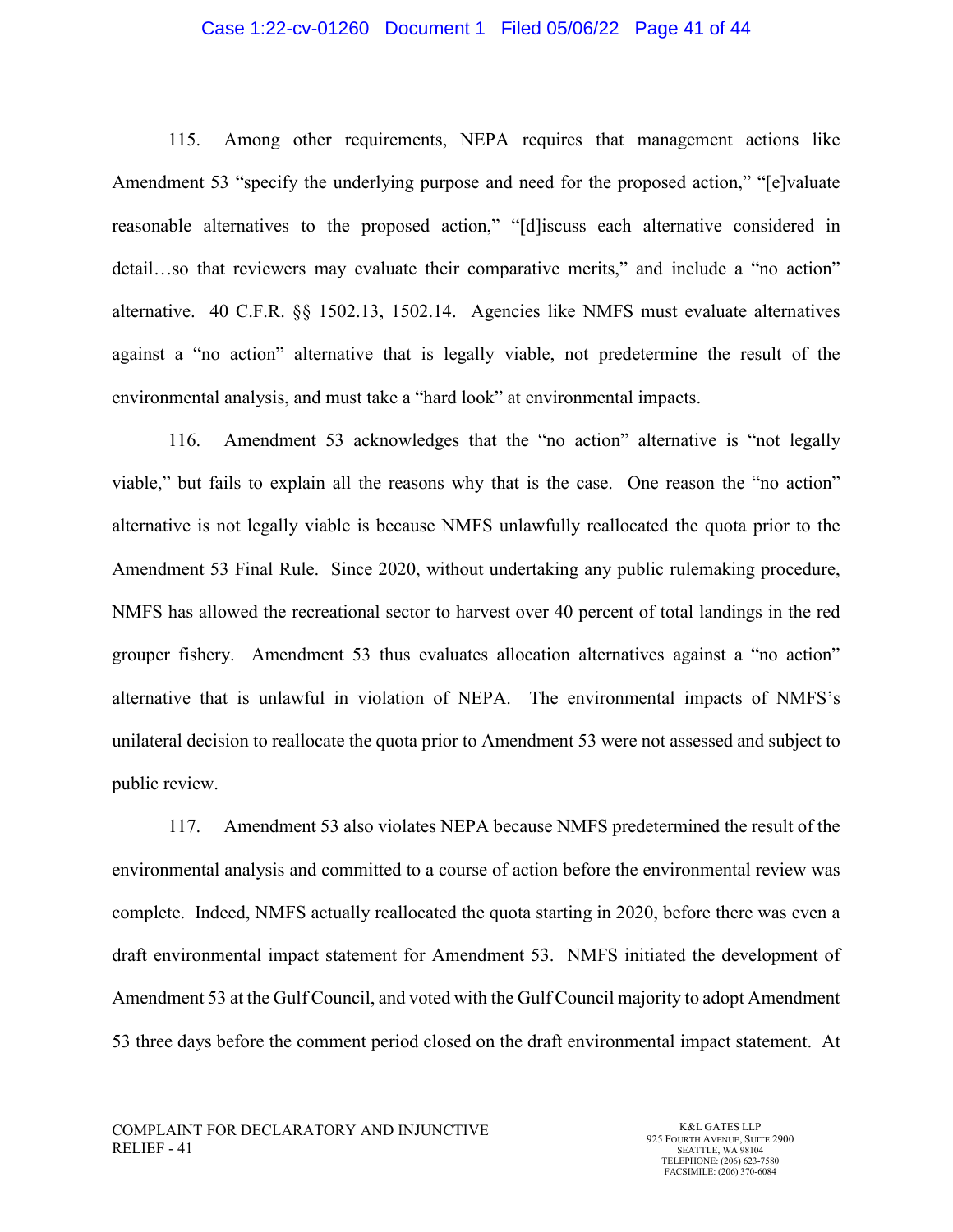#### Case 1:22-cv-01260 Document 1 Filed 05/06/22 Page 42 of 44

that point, the policy choice was locked in by the Gulf Council, and NMFS lacked authority to select a different policy choice. In reality, NMFS had already made and effectuated the policy choice on its own years earlier. The outcome of Amendment 53 was predetermined and effectuated prior to completion of environmental analyses in violation of NEPA.

118. The NEPA analysis for Amendment 53 is also flawed because NMFS combined two different actions together, which obscures the impacts of each action. Action 1 in Amendment 53 does two things: it updates the catch limits using recalibrated recreational sector catch estimates to track with the recent stock assessment, and it also reallocates quota from the commercial sector to the recreational sector. By combining these actions together, the impacts related specifically to reallocation are obscured.

119. NMFS did not consider a reasonable range of alternatives as required by NEPA. Amendment 53 only examined alternatives that would reallocate quota to the recreational sector. No alternatives were considered that would reallocate quota to the commercial sector. In addition, no alternatives were considered that looked at both landings and dead discards to inform the true extent of the sectors' historical participation in the fishery. The Gulf Council also failed to follow its own Allocation Policy, which would have resulted in an expanded range of alternatives. The Gulf Council and NMFS started with the conclusion that any reallocation must only benefit the recreational sector, and did not rigorously explore and objectively evaluate other alternatives.

120. Amendment 53 also violates NEPA because it does not take a hard look at the environmental impacts of reallocating more quota to the recreational sector. Amendment 53 minimizes the effects of increased bycatch from reallocating quota to the recreational sector, and the attendant effects on management uncertainty and risk of overfishing. For example, by asserting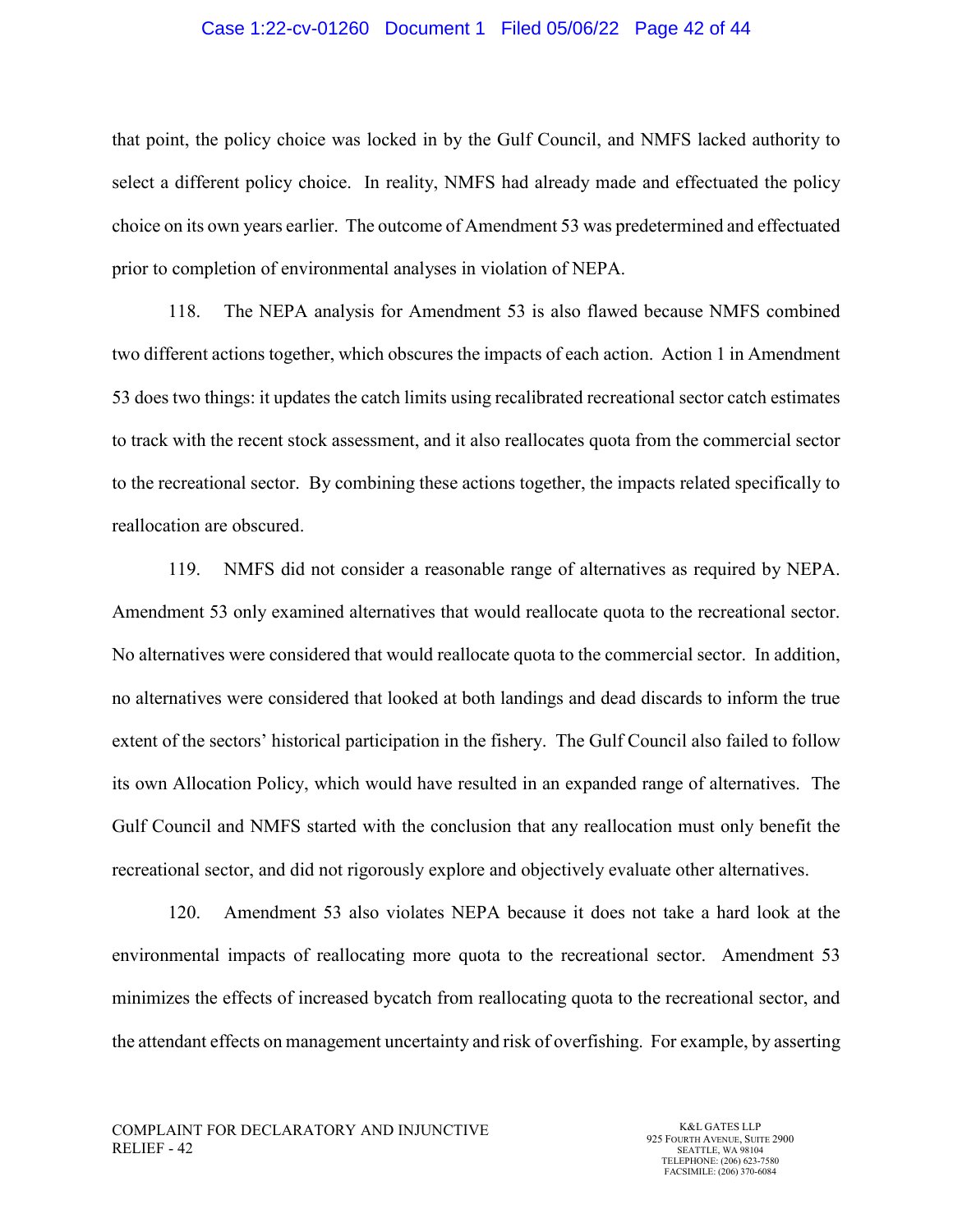that the "risk of overfishing" is "the same" between allocation alternatives, but defining "overfishing" to exclude dead discards, NMFS minimizes the real effects on the stock from increasing the recreational sector's allocation. Nor does Amendment 53 assess how prior misunderstandings about recreational dead discards may have inhibited stock rebuilding.

121. Amendment 53 violates NEPA.

### **XV. PRAYER FOR RELIEF**

WHEREFORE, Plaintiffs request that this Court:

- 1. Enter a declaratory judgment that Amendment 53 and the Amendment 53 Final Rule violate the Magnuson-Stevens Fishery Conservation and Management Act, the Administrative Procedure Act, and the National Environmental Policy Act;
- 2. Vacate Amendment 53 and the Amendment 53 Final Rule;
- 3. Enter an injunction requiring NMFS to (i) recalculate and recodify the OFL, ABC, ACL, sector ACLs and sector ACTs using the prior allocation and accounting for dead discards in the OFL, (ii) ensure that the recreational sector adheres to its codified ACL, and (iii) use the best available scientific information to monitor usage of the recreational sector ACL;
- 4. Award Plaintiffs their fees, expenses, and costs pursuant to Equal Access to Justice Act, 28 U.S.C. § 2412(d); and
- 5. Such other and further relief as this Court deems just and appropriate.